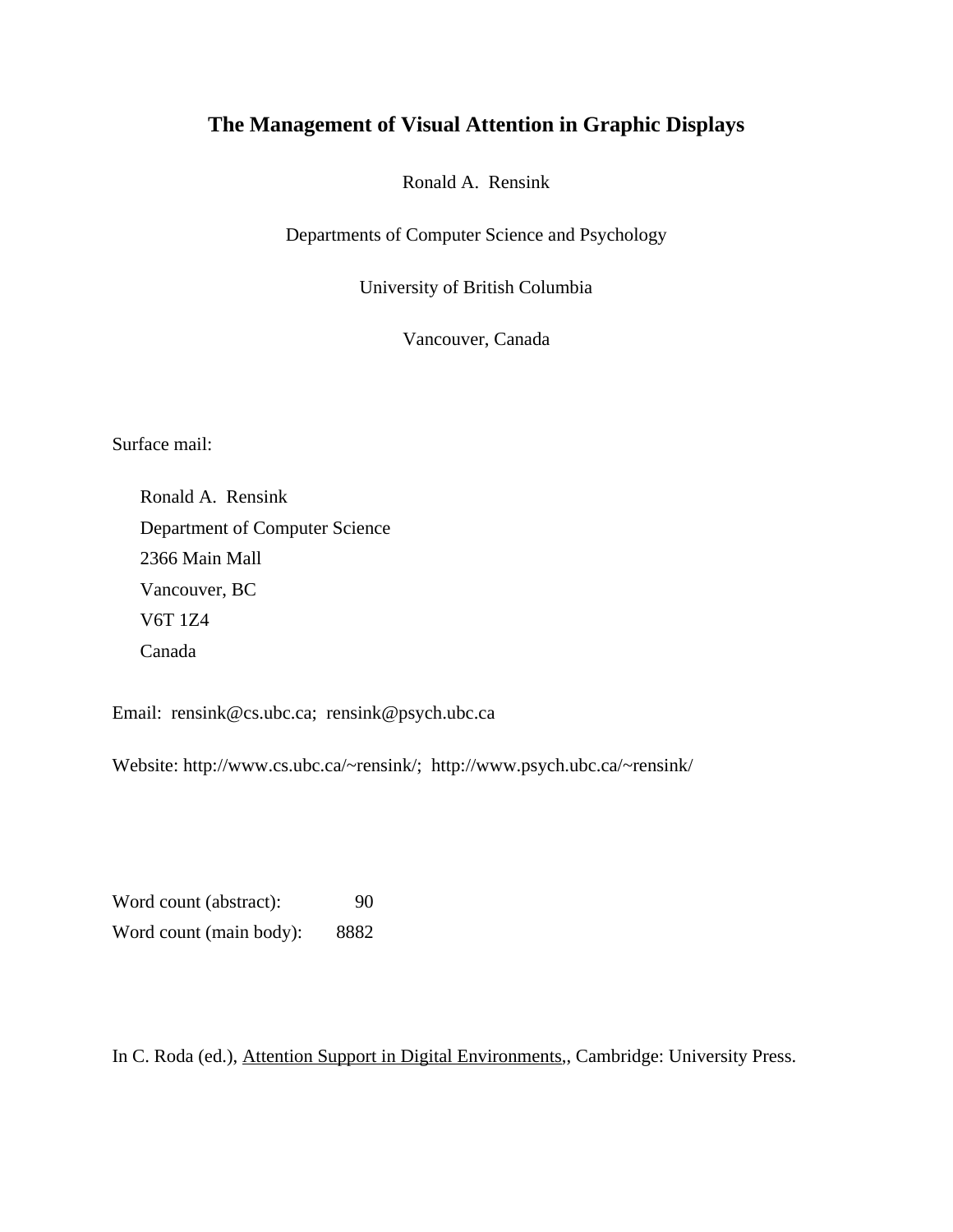## **Abstract**

This chapter presents an overview of several recent developments in vision science, and outlines some of their implications for the management of visual attention in graphic displays. These include ways of sending attention to the right item at the right time, techniques to improve attentional efficiency, and possibilities for offloading some of the processing typically done by attention onto nonattentional mechanisms. In addition it is argued that such techniques not only allow more effective use to be made of visual attention, but also open up new possibilities for human-machine interaction.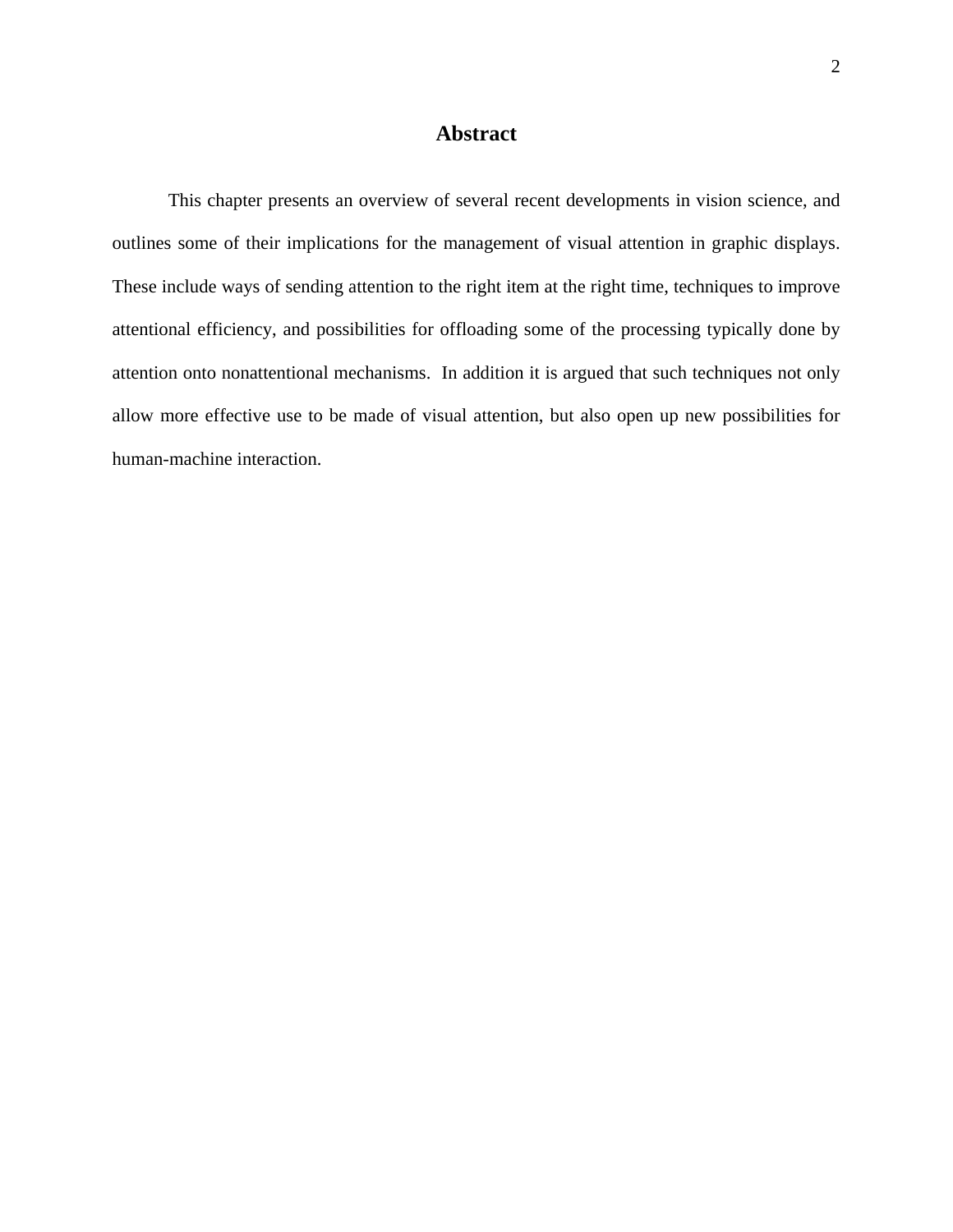## **The Management of Visual Attention in Graphic Displays**

Graphic displays such as maps, diagrams, and visual interfaces have long been used to present information in a form intended to be easy to comprehend (e.g., Massironi, 2002; Tufte, 2001; Ware, 2008). While it is clear that such a goal is important, it is not so clear that it has always been achieved. Are current displays for the most part *effective*—do they enable user performance to be rapid, easy, and accurate? Or are better designs possible?

These concerns are discussed here in the context of how to manage visual attention in graphic displays (including *visual* displays<sup>1</sup>). This chapter is not directly concerned with the design of displays that respond effectively to the user (e.g., Roda and Thomas, 2006; Vertegaal, 2003). Rather, it focuses on the complementary perspective: how to design a display so that the user responds effectively to *it*. Results here apply equally well to static, dynamic, and interactive displays. For interactive displays the separation of the two perspectives need not be absolute: management of attention could depend on what the user does (e.g., the particular items highlighted could depend on where the user is looking). Indeed, designs that address both sets of issues—how the machine might effectively respond to the user *and* the user to the machine—will ultimately form the complete basis for effective interaction. But before tackling this, the best course is to first understand the individual perspectives separately. As such, discussion will be limited to the ways that graphic displays can support the management of attention in a user.

Another restriction is that this chapter focusses exclusively on *visual* attention—i.e., those attentional processes that allow us to see. It will not be greatly concerned with many issues associated with "attention" in general, e.g., task switching, or keeping attention on a particular task. The topic of attention is a highly complex one, with a great deal of associated literature; it cannot be covered in depth in a single chapter (for further information, see, e.g., Itti et al, 2005;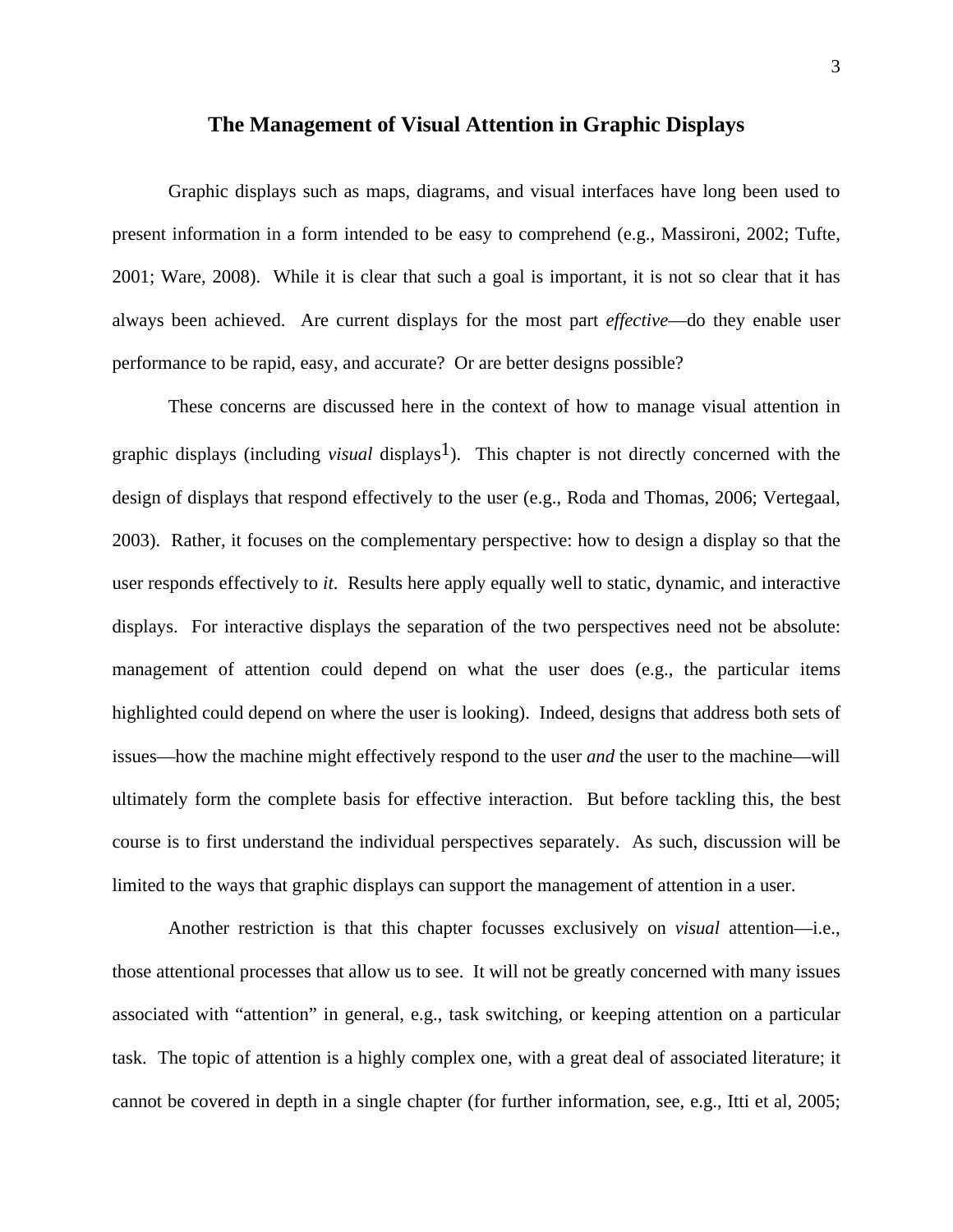Parasuraman, 2000; Pashler, 1998). However, as "attention" is a term covering a set of processes that are largely independent of each other (Allport, 1993), it is possible to focus on those processes that pertain to the visual "picture" we experience. This includes not only eye movements, but also other, less visible processes. These processes often align in their operation, allowing "attention" to be treated as a single process. But occasionally the characteristics of individual components become relevant, requiring descriptions that are more specific.

With these caveats in place, the stage is set. Discussion begins with a brief overview of recent findings concerning the role played by attention in visual perception. The subsequent sections outline three general approaches to managing it. The first involves ways to send attention where it is needed when it is needed. The second focuses on techniques for improving the efficiency of attention itself, so that it "locks on" to information with minimal time and effort. The third involves the possibility of offloading of attention to other, nonattentional mechanisms that carry out operations of considerable sophistication, and that may form the basis of new possibilities for human-machine interaction.

## **0. VISUAL PERCEPTION**

To design displays that effectively manage visual attention, it is important to have some idea of its nature: what it does, what it does not do, and how it is controlled in "normal" viewing. Four groups of processes are relevant here: (i) those that act prior to attention, providing the "raw materials" on which it operates, (ii) the mechanisms constituting attention itself, (iii) the mechanisms that operate concurrently with—and independently of—attention, and (iv) the processes that co-ordinate these to create the picture we have of our surroundings. These processes are only part of what is involved in visual perception; for further details, see, e.g., Palmer (1999). For discussion of how perceptual considerations in general can influence the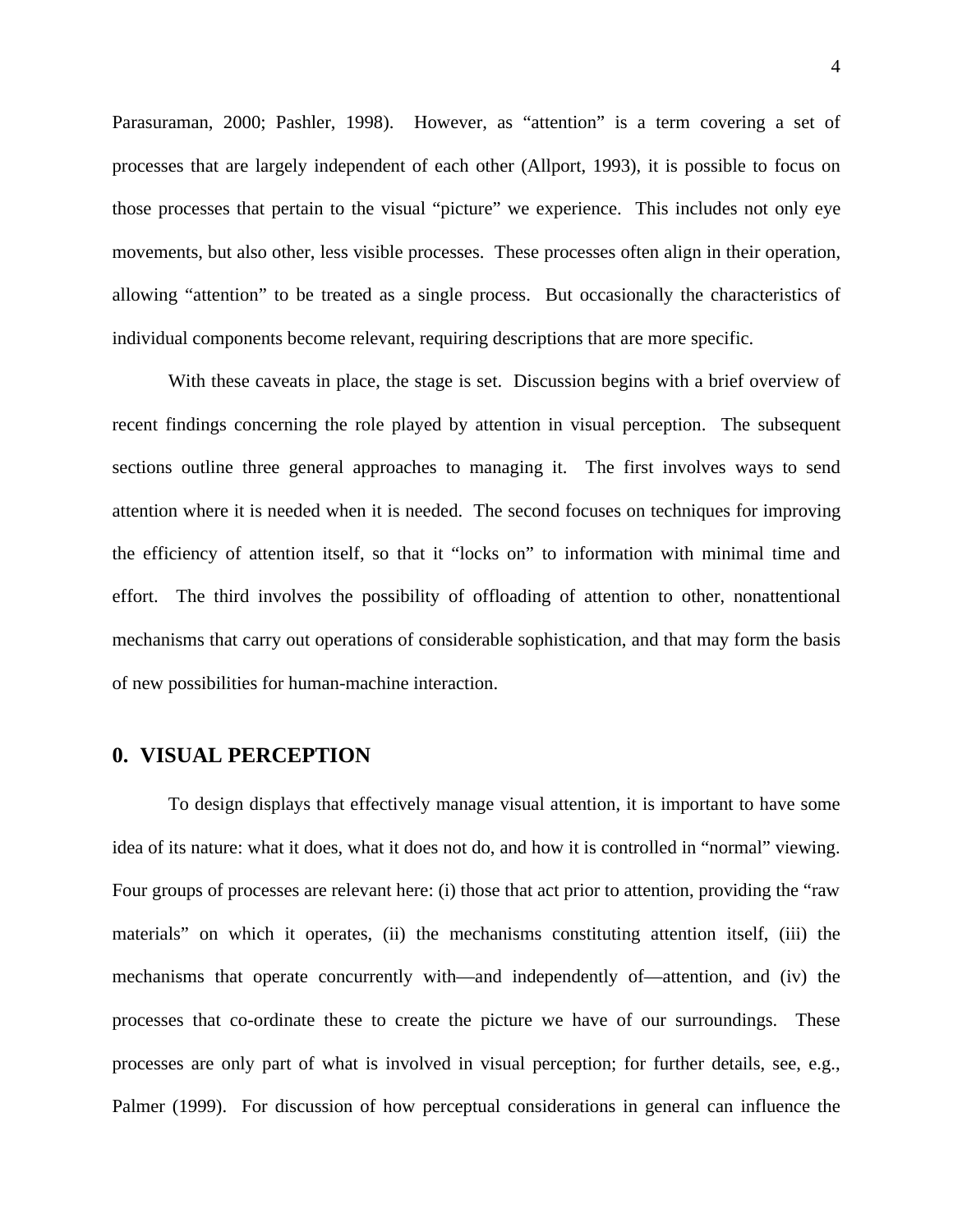design of graphic displays see, e.g., Few (2004), MacEachren (1995), and Ware (2008).

#### **0.1. Early Vision**

When discussing how we see, a natural place to begin is with *rapid* visual processes—those that take place within the first few hundred milliseconds of viewing. These require little attention and are not greatly influenced by observer expectations; they are typically carried out automatically and without conscious awareness. An alternate starting point is the set of processes that act directly on inputs from the eye. These *low-level* processes are also highly automatic, and are highly parallel, operating concurrently in all parts of the visual field. The set of processes that are both rapid and low-level constitutes what is known as *early vision* (see, e.g., Marr, 1982; Rensink and Enns, 1998).

Early vision creates an array of elements upon which all subsequent processing—both attentional and nonattentional—is based. These *features* include color, motion, contrast, curvature, and orientation in the plane. Importantly, features are not just the basic "building blocks" of visual perception, but are also involved in the control of attention: a unique feature is generally *salient*, automatically drawing attention to itself, and thus "popping out" to a viewer almost immediately (see, e.g., Treisman, 1988; Wolfe, 2000). Since these features are largely determined before attention has had a chance to act, this level of processing is sometimes referred to as *preattentive* vision.

Although most features are simple, the structures they describe can be complex. For example, the length of a partially occluded figure is determined via the extent of the completed figure, and not just the visible parts (Rensink and Enns, 1998). This indicates a degree of *visual intelligence* at early levels—relatively sophisticated processing even in the absence of attention. Indeed, the output of the early visual system may be best characterized in terms of *proto-objects*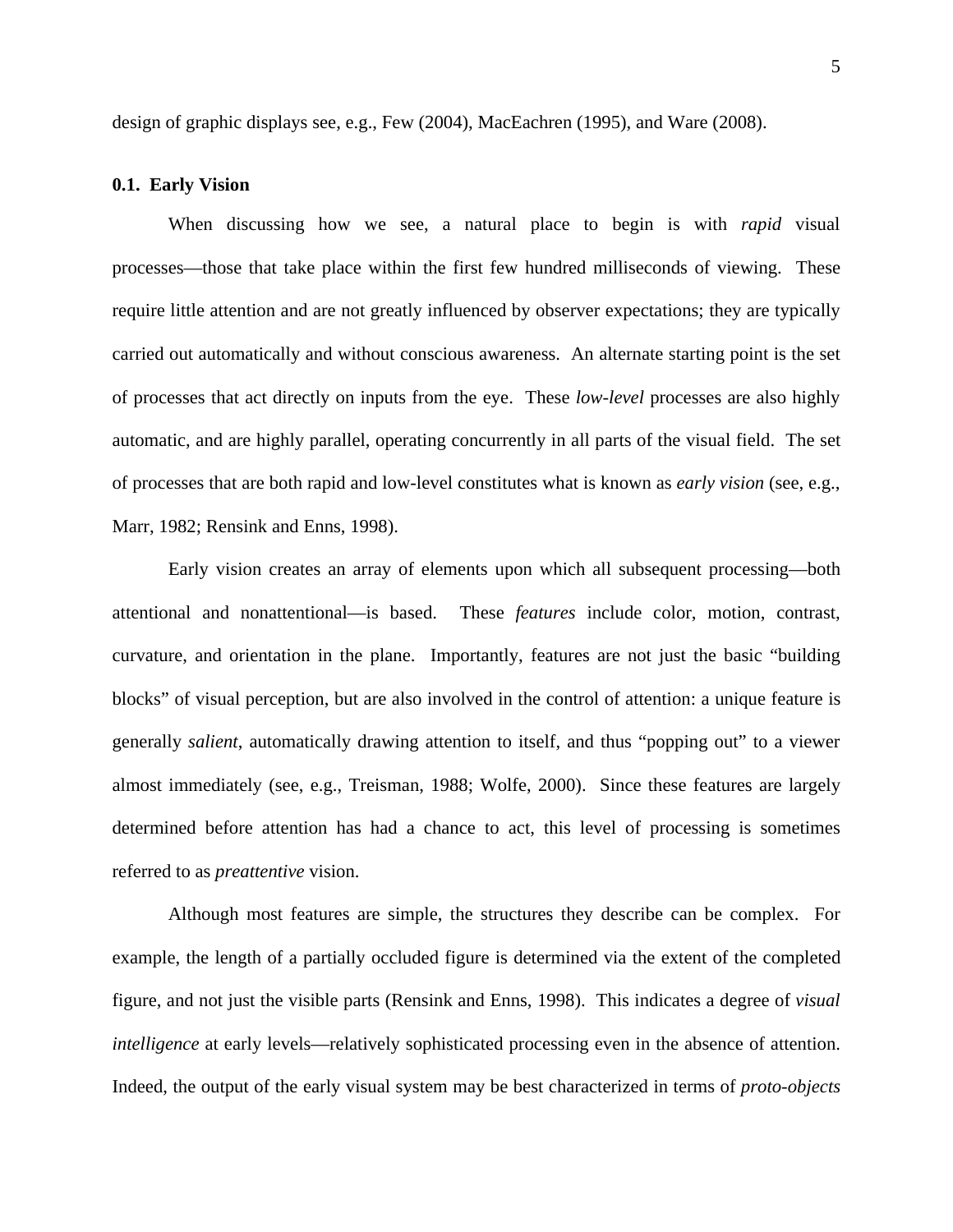(localized precursors of objects) rather than simple measurements (Rensink and Enns, 1998; Rensink, 2000). Other structures also exist at this level. For example, arrays of items sharing similar features often form groups that extend over large regions of space (see, e.g., Pylyshyn, 2003, ch. 3; Wolfe, 2000).

Early processes can recover several scene-based properties, such as three-dimensional orientation, direction of lighting, surface convexity/concavity, and shadows. Such estimates are formed on the basis of "quick and dirty" assumptions about the environment that are true most of the time (Rensink and Cavanagh, 2004), in accord with the proposal that early vision produces a viewer-centred description of the world that is represented in a fragmented fashion (Marr, 1982).

#### **0.2. Visual Attention**

A key factor in much of vision (including the conscious picture we experience) is visual attention. Although at the subjective level we generally have no problem understanding what it means, attention has proven surprisingly resistant to an objective formulation. It has sometimes been viewed as a "filter" or "fuel" (see, e.g., Wickens and McCarley, 2008). But it can also be usefully characterized simply as selective control, carried out in different ways by different processes (Rensink, 2003). There appear to be several types of visual attention—including eye movements as well as several covert processes—which may or may not be directly related to each other. (For a set of current perspectives, see Itti et al., 2005). In all cases, these processes appear to be extremely limited in capacity, with only a few items attended at any time, and only a few properties of those items (e.g. Hayhoe et al., 1998). Some of the more commonlyencountered types are as follows: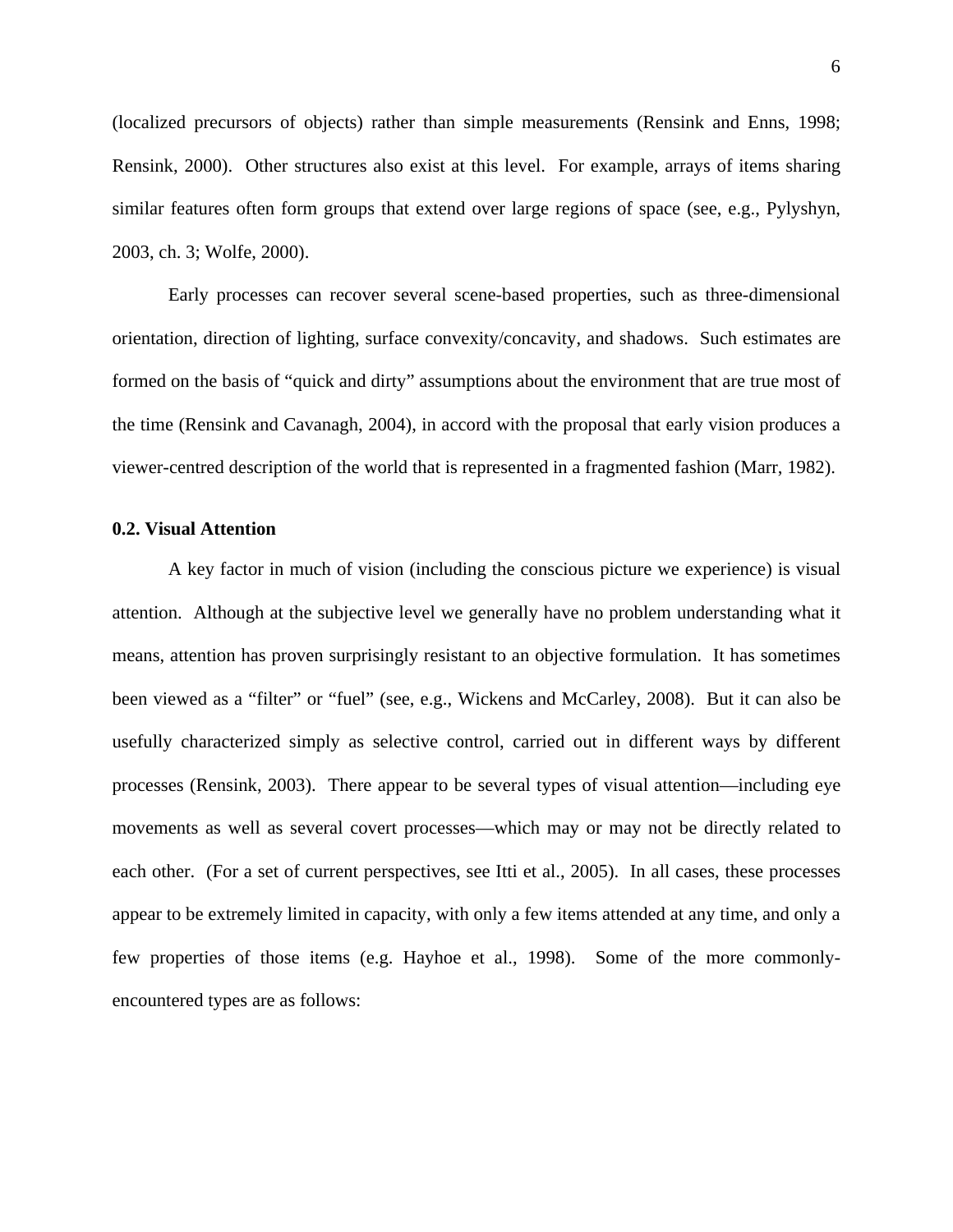#### *0.2.1. Selective integration*

One important type of attention is *selective integration*: the binding of selected parts or properties into a more complex structure. For example, searching for a single L-shaped item among several T-shaped items often takes a while; the distinguishing property—the arrangement of the horizontal and vertical segments—is evidently not salient. It likewise takes time to detect unique combinations of orientation and color, or more generally, combinations of most features. It has been proposed that the detection of such combinations is via a *spotlight of attention* that selectively integrates the features at each location into an *object file* at a rate of about 50 milliseconds per item (Treisman, 1988; Wolfe, 2000). Thus, if a target element has a salient feature, it will automatically pop out (Section 0.1); otherwise attention must travel around the display on an item-by-item basis until the target is integrated, and seen.



Figure 1. Flicker paradigm. Original image A (harbour with reflection of castle) and modified image A' (harbour with reflection gone) are displayed in the sequence A, A', A, A', ... with gray fields between successive images. Observers typically require several seconds to see such a change, even though it is large and easily seen once noticed.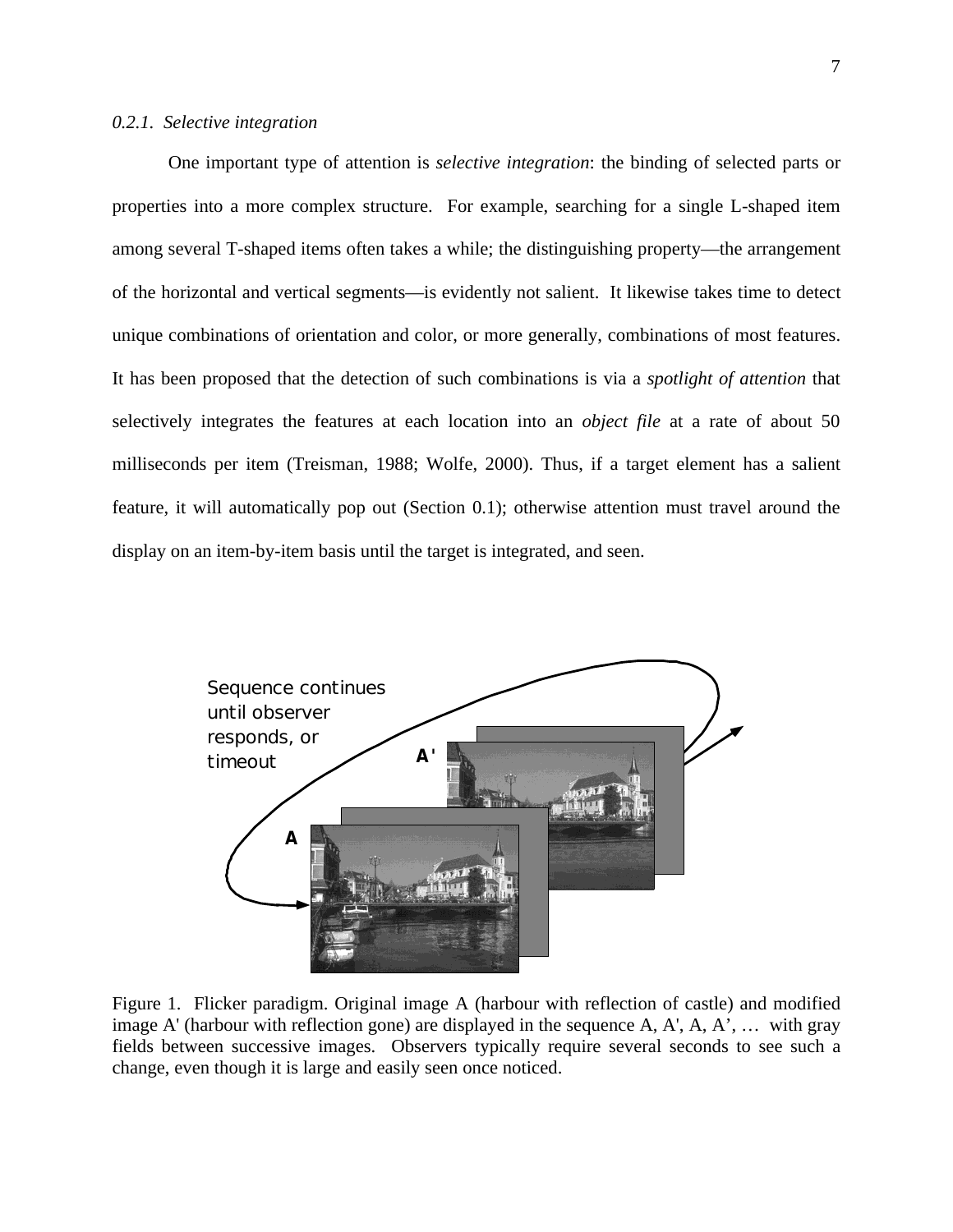#### *0.2.2. Selective coherence*

Figure 1 shows an example of the *flicker paradigm*, where an original image A continually alternates with a modified image A', with brief blank fields between successive images. Under these conditions, observers usually have great difficulty noticing changes, even when the changes are large, repeatedly made, and expected by the observer. Indeed, this *change blindness* can exist for long stretches of time—up to 50 seconds under some conditions (Rensink et al., 1997).

Change blindness can be accounted for by the proposal that attention is needed to consciously see change—i.e., it selectively integrates structures across time as well as space (cf. Section 0.2.1). A change will be difficult to notice if its accompanying motion transients do not draw attention to its location—e.g., if they are swamped by other motion signals in the image. More generally, change blindness occurs whenever such swamping takes place, such as if the change is made during an eye movement, eyeblink, or occlusion by some other object (Rensink, 2002a).

The perception of change can be explained by *coherence theory* (Rensink, 2000). Prior to attention, proto-objects are continually formed in parallel across the visual field (Figure 2). Attention selects a few of these for entry into a *coherence field*, a circuit between the attended items and a single, higher-level *nexus*; this can be viewed as the holding of information in visual short-term memory. The proto-objects are thus "knit" into a representation with spatio-temporal coherence, corresponding to a single coherent object. Attention is released by breaking this circuit, with the object dissolving back into its constituent proto-objects. There is little aftereffect of having been attended, with no accumulation of items in conscious visual experience (also see Wolfe, 1999).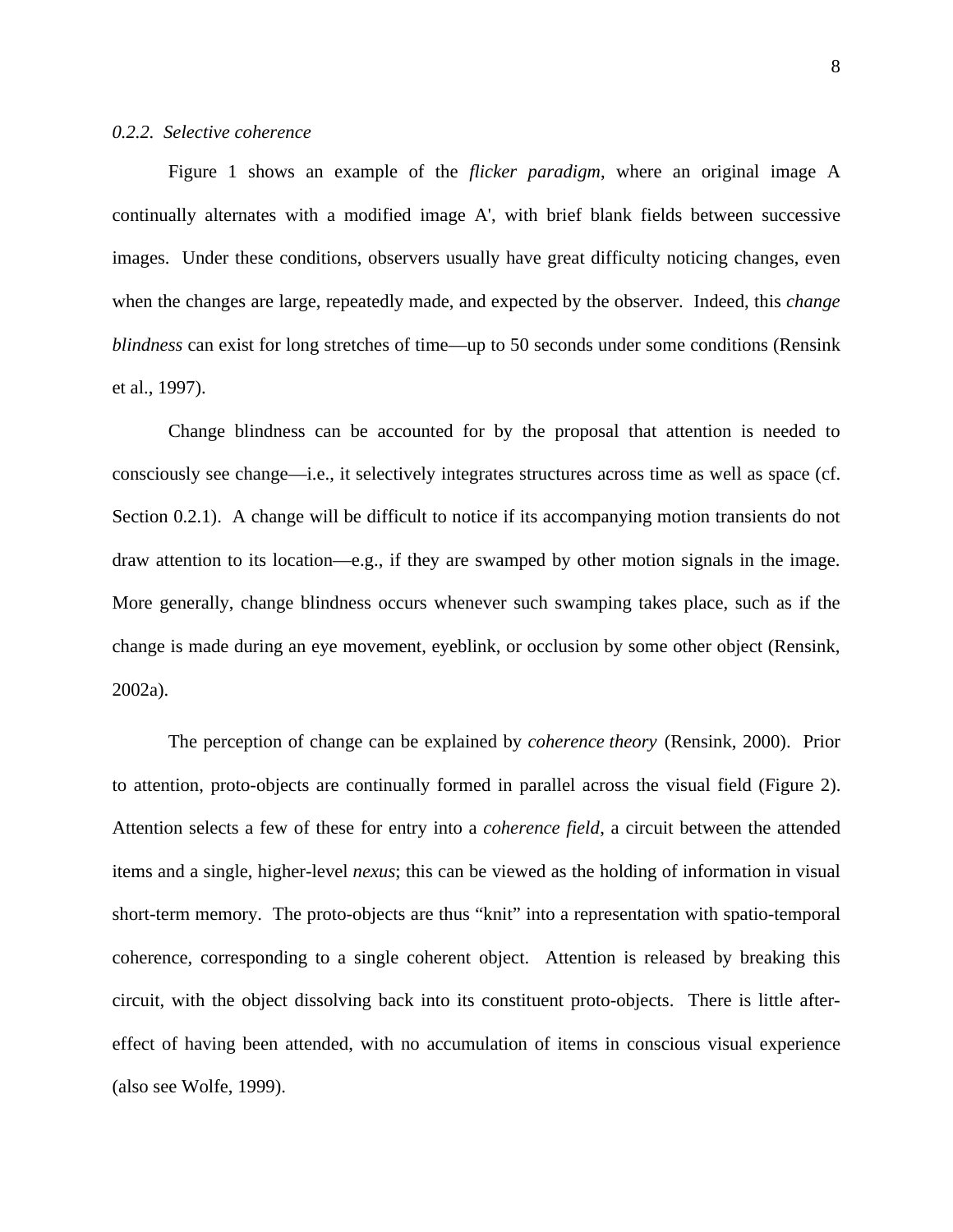

Figure 2. Coherence theory. Early vision continually creates proto-objects across the visual field. These are *volatile*, lasting only a short time; if a new item appears at the location of an existing item, its representation simply overwrites the old one. Attention can select a few protoobjects and set up reciprocal connections between them and an attentional nexus, resulting in a *coherence field.* (The "+"is purely symbolic, simply indicating that some form of pooling is used.) As long as the proto-objects are held in this field, they form a single object with both temporal and spatial coherence (Rensink, 2000).

In this view, attended items are not entirely independent, but rather are parts of a coordinated complex: information is pooled into a single nexus, perhaps by taking the sum or the maximum of all inputs. It is therefore difficult for the nexus to differentiate between receiving a single change signal or multiple change signals, since the nonlinear nature of the pooling leads to largely to the same result in both cases. Consequently, observers can never distinguish two changes at a time from one, no matter how hard they try (Rensink, 2001, 2002a).

#### *0.2.3. Selective experience*

Recent studies also indicate that attention is needed not just to see change, but even to simply *see* (i.e, to have a conscious picture of an element). For example, Mack and Rock (1998) asked observers to view an overlapping pair of lines (one horizontal and one vertical), and judge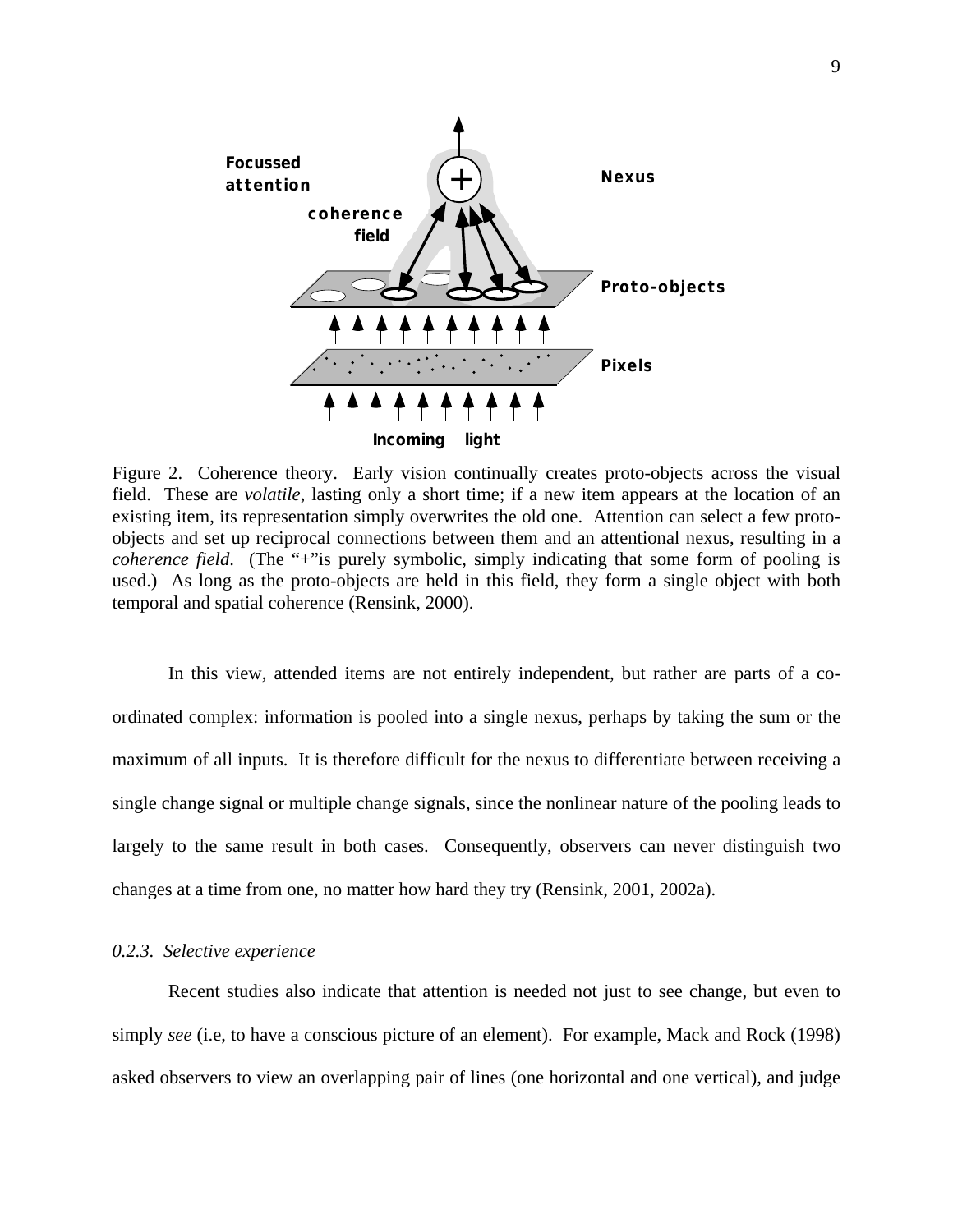which was longer. After several such trials, a display was presented containing an unexpected test item (Figure 3). Observers often failed to see the test item, even when they looked at it directly. Such *inattentional blindness* can occur even for objects that are highly visible, such as a person in a gorilla suit walking across a scene (Simons and Chabris, 1999).



Figure 3. Inattentional blindness. Observers are shown a sequence of images, and asked to determine which line (horizontal or vertical) is longest in each. After several presentations, an image is presented containing an unexpected test stimulus. Observers often do not see this, even when looking directly at it (Mack and Rock, 1998).

Interestingly, objects that are not consciously seen (and thus, are not attended) can still influence perception. For example, unseen lines surrounding a test item have been found to induce a length illusion in that item (Moore and Egeth, 1997). This reinforces the findings from early vision, which point towards a form of visual intelligence that involves neither conscious awareness nor attention.

#### **0.3. Nonattentional Processing**

A common intuition about vision is that it exists entirely to produce a sensory experience of some kind (i.e., a picture) and that attention is the "central gateway" for doing this. However, there is increasing evidence that several kinds of sophisticated processing can be done without attention, and that some of these processes have nothing directly to do with visual experience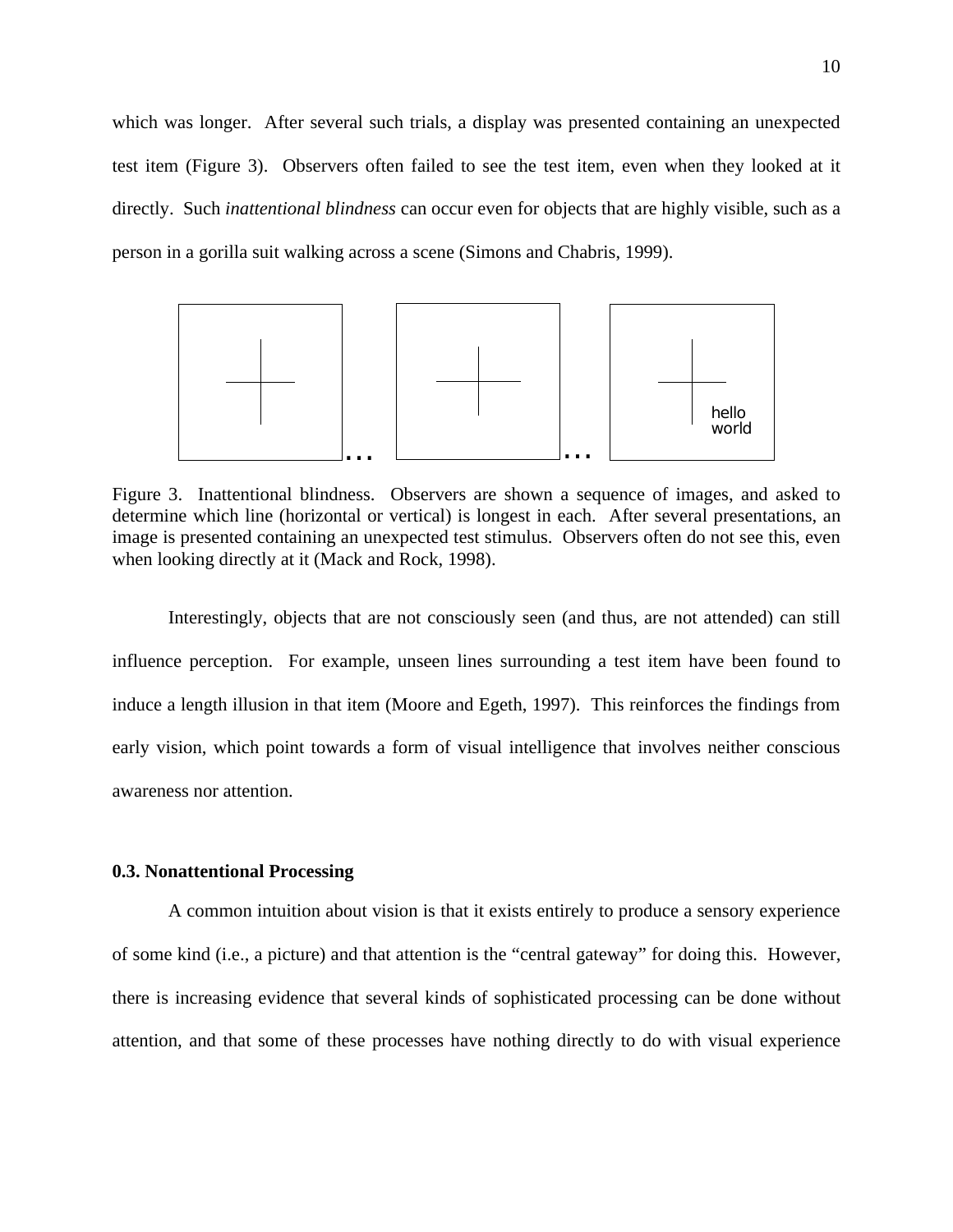(see, e.g., Rensink, 2007). These processes are believed to be based on early vision and operate concurrently with attentional processes, but independently of them.

#### *0.3.1. Statistical summaries*

An interesting form of visual intelligence is the ability to rapidly form *statistical summaries* of sets of briefly-presented items. For example, when observers are briefly presented with a group of disks, they can match the mean size of these to an individual disk as accurately as they can match two individual disks (Ariely, 2001). This can be done using exposures of as little as 50 milliseconds (Chong and Treisman, 2003), indicating that attention is not central to the creation of such summaries. This ability may also extend to other statistical measures, such as range or variance, although this has not yet been confirmed.

#### *0.3.2. Scene gist*

Evidence is also accumulating that several aspects of scene composition can be determined rapidly and without attention. One of these is its abstract meaning (or *gist)—*e.g., whether it is a city, kitchen, or farm. Gist can be determined within 150 milliseconds, a time insufficient for attending to more than a few items (Thorpe et al., 1996). It can be reliably extracted from blurred images, indicating that details are not important. Interestingly, the representation of two different gists can be activated simultaneously (Oliva, 2005).

It also appears possible to determine several related properties this way. For example, observers can also rapidly determine how open or crowded a scene is (see, e.g., Oliva, 2005)*.* All these are likely based on the distribution of early-level features in the image (e.g., line orientations or colors), possibly by relying on rapid statistical summaries. They do not appear to involve coherent object representations.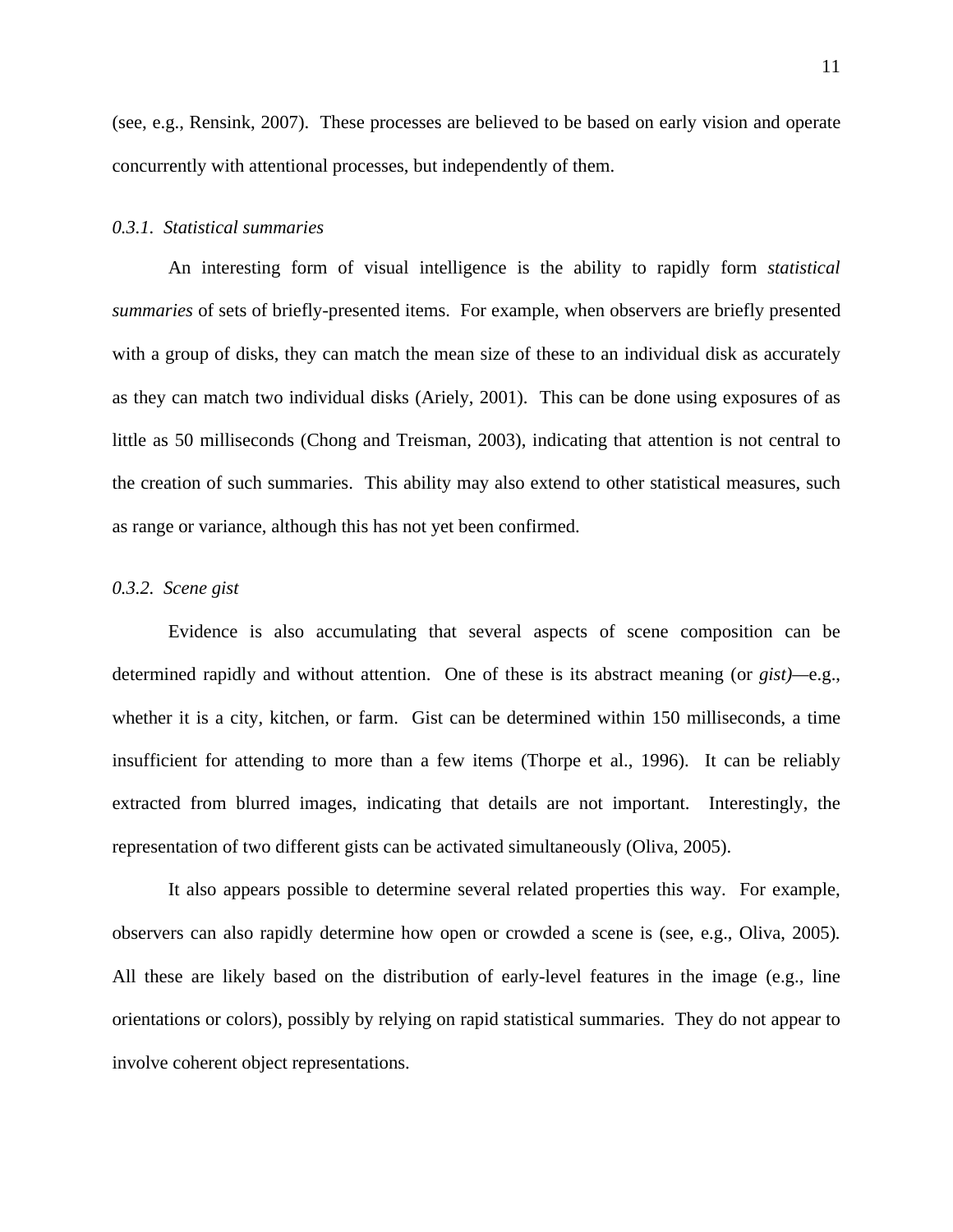#### *0.3.3. Scene layout*

Another possible nonattentional process is memory for *layout*—the spatial arrangement of objects in the scene (Hochberg, 1978). This may also contain a small amount of featural information, such as coarse descriptions of their size, color, and orientation. Some layout information may be extracted within several seconds of viewing—likely via eye movements or attentional shifts—and can be maintained over intervals of several seconds without the need for attention (Tatler, 2002). Interestingly, memory for repeated layouts can be formed in the absence of awareness that such patterns are being repeated (Chun and Jiang, 1998).

#### *0.3.4. Visuomotor guidance*

It has been proposed (Milner and Goodale, 1995) that vision involves two largely separate systems: a fast, nonattentional *on-line* stream concerned with the guidance of visuallyguided actions such as reaching and eye movement, and a slower *off-line* stream concerned with conscious perception and the recognition of objects. Evidence for this *two-systems theory* is largely based on patients with brain damage: some can see objects but have great difficulty grasping them, while others cannot see objects, but (when asked to) can nevertheless grasp them easily and accurately.

#### **0.4. Scene Perception**

The discovery that attention is needed for conscious visual experience has several counterintuitive implications. For example, since attention has a limited capacity (e.g., Pylyshyn and Storm, 1988), only a few objects can be consciously seen at any time. But if this were the case, why do we not notice such limitations? Why do we believe we see all objects and all events, and each of these in great detail?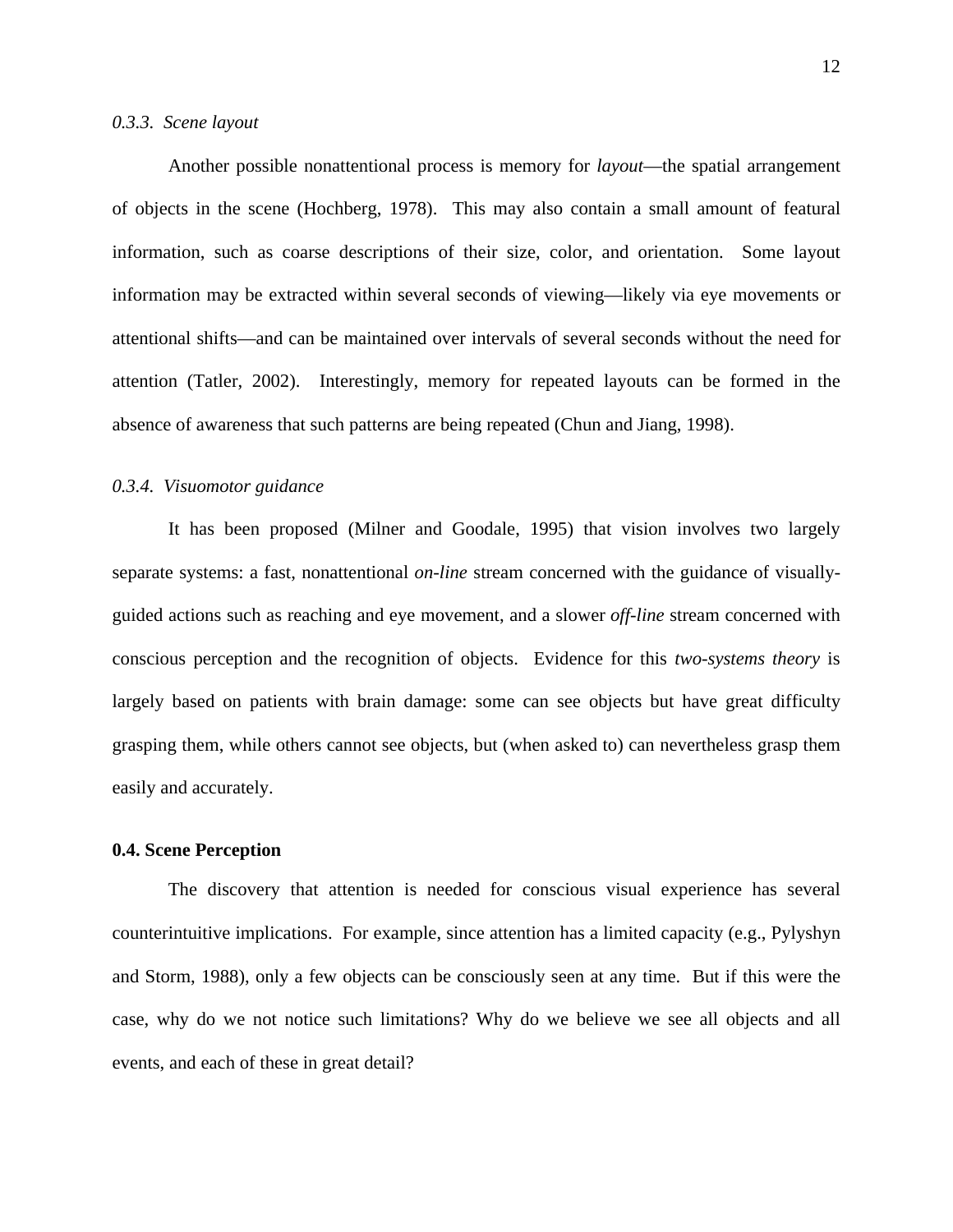The answer to these involves a shift in our view of how information is integrated to perceive a scene. Originally, it was believed that such integration involved the creation of a dense, static representation, in accord with our impressions as observers. But more recent work is beginning to view integration in terms of dynamic rather than static processes—in terms of *coordination* rather than *construction* (see Ballard et al., 1997; Rensink, 2007).

#### *0.4.1. Virtual representation*

The seeming contradiction between our impression of virtually unlimited perceptual content and the existence of severe attentional limitations can be accounted for by the idea of a *virtual representation*: instead of forming a coherent, detailed representation of all the objects in our surroundings, the visual system only creates a coherent representation of the items needed for the task at hand (Rensink, 2000). If attention can be managed such that a coherent representation of an object can be created whenever needed, the scene representation will appear to higher levels as if all objects and events are represented simultaneously. Such a representation would have all the power of a "real" one, while using much less in the way of processing and memory resources.

In this view, the conscious seeing of a display relies on a relatively sparse, dynamic justin-time system that creates coherent representations whenever these are needed. Among other things, this implies that there is little or no general-purpose representation in vision: whatever is used at any moment is coupled to the task at hand, and would likely be suboptimal for other purposes. Different people will literally see a scene in different ways, depending on their individual knowledge and expectations (Rensink, 2007).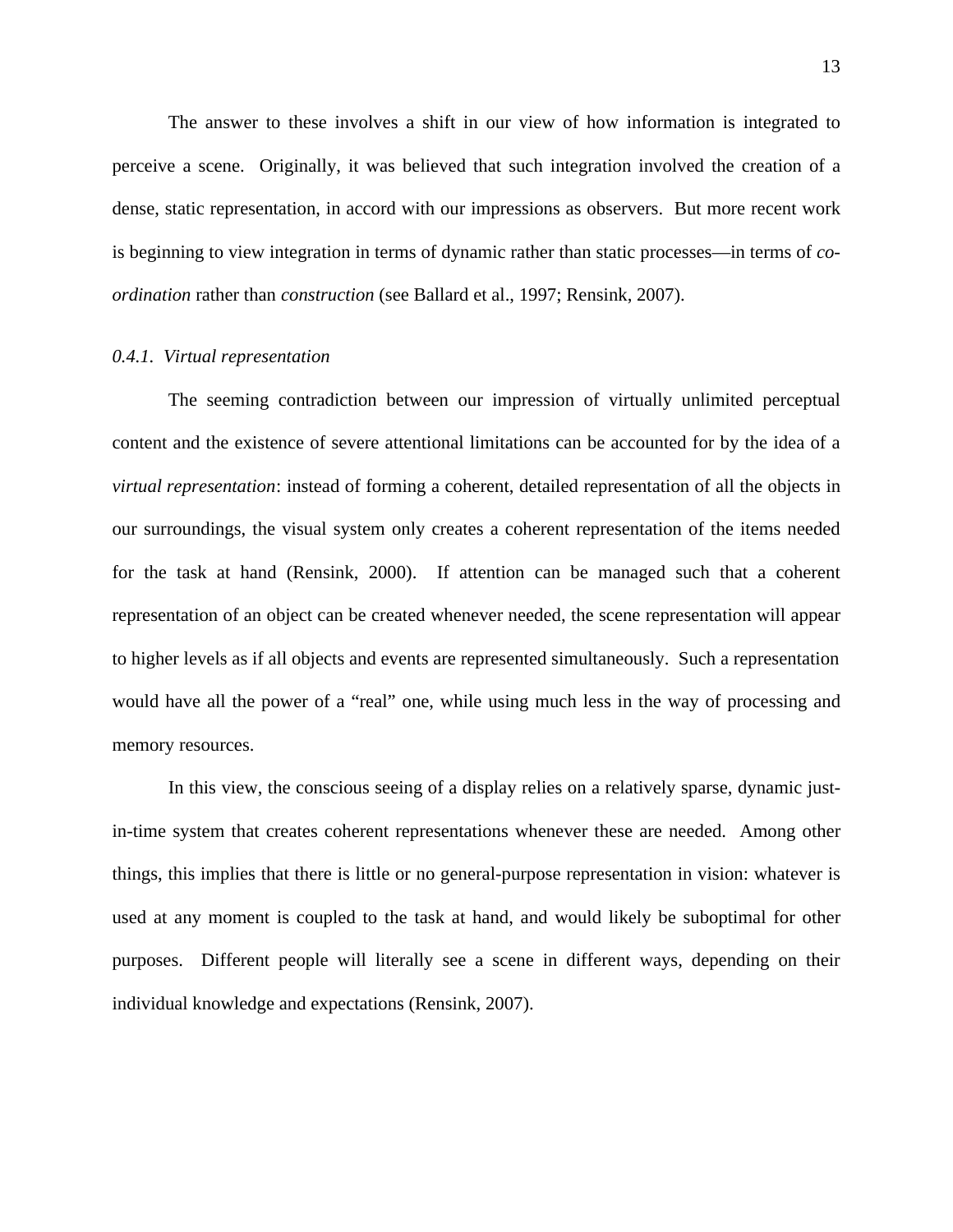#### *0.4.2. Triadic architecture*

The successful use of virtual representation requires that attentional shifts be made to the appropriate items at the appropriate times. How might this be implemented in the human visual system? One possibility is a *triadic* architecture (Rensink, 2000), sketched in Figure 4. As its name implies, this architecture is based on three interacting subsystems:

- 1. *Early visual system.* This rapidly creates proto-objects in parallel across the visual field; these are volatile, and must be continually regenerated. This system operates automatically and continually, without the awareness of the viewer.
- 2. *Attentional system*. This can form a set of selected proto-objects (no more than 3-4) into a coherent object representation. This is the basis of the conscious perception of change, and possibly, conscious perception in general.
- 3. *Setting system.* This provides a coarse description of the scene to help guide attention to appropriate items. It is largely based on properties such as gist and layout, which can be obtained—or at least maintained—without attention. These can invoke knowledge in long-term memory, which in turn constrains expectations as to likely objects, likely actions, etc. Although some information can be accumulated in the setting system, it is used for guidance only, and does not form part of the picture that is experienced.

These largely correspond to the groupings described in previous sections—early vision, visual attention, and nonattentional processing—except that the setting system contains only those nonattentional processes that control attention. (Those that guide visuomotor actions, for example, belong to a separate group.) The connection to long-term knowledge helps inform attentional control, likely by acting through the layout system, and perhaps also by affecting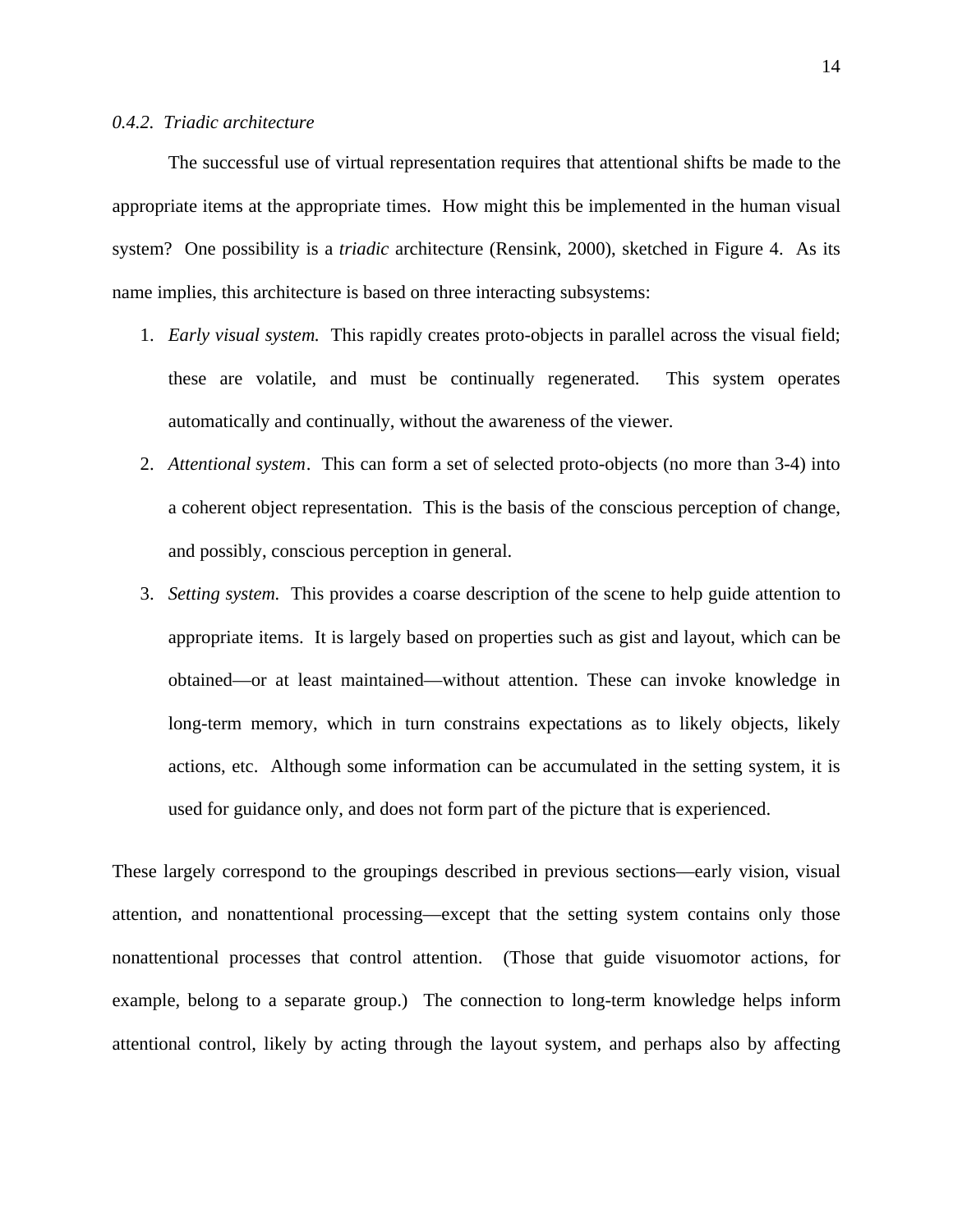attentional content directly. Most of long-term memory is not in play at any instant, and so is not considered part of here-and-now visual perception.



Figure 4. Triadic architecture (Rensink, 2000). Perception is carried out via three interacting systems. (1) Early-level processes create volatile proto-objects. (2) Visual attention "grabs" selected structures and forms them into an object with both temporal and spatial coherence. (3) Setting information (obtained via nonattentional processes) guides the allocation of visual attention on the basis of long-term knowledge. Control is based on the combination of this with the automatic drawing of attention based on physical properties at early levels.

In this view, then, the perception of a scene (or a display) occurs via the constant allocation of visual attention, which is largely controlled by two mechanisms: (i) bottom-up drawing of attention to salient items on the basis of their low-level physical properties, and (ii) top-down guidance to important items on the basis of high-level knowledge about the objects and the scene. Thus, what is seen reflects a sophisticated balance between the immediate, everchanging information from the world, and the longer-term, more stable knowledge of the viewer.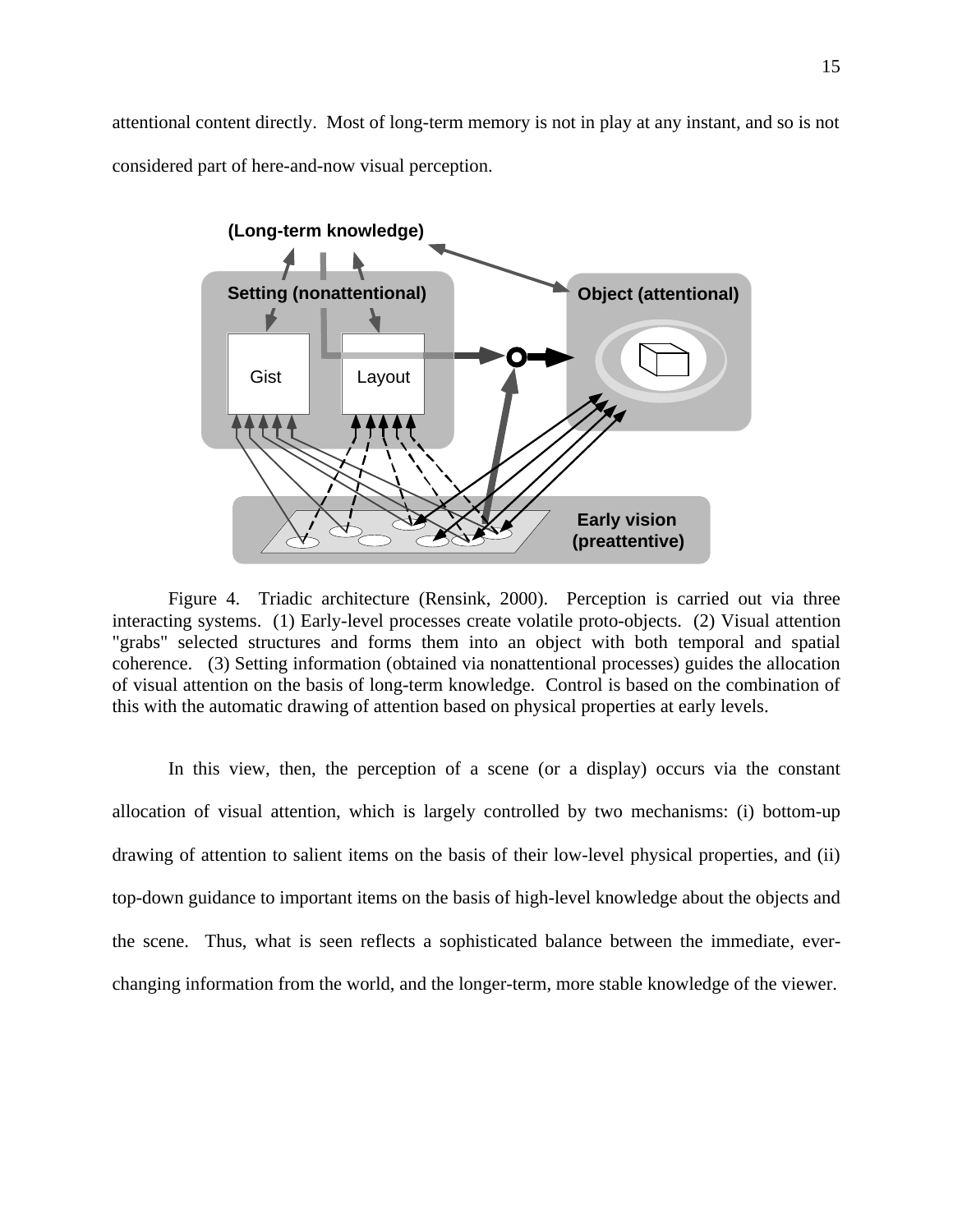## **1. COERCION**

The view of perception emerging from recent work in vision science is based on a just-intime co-ordination of several subsystems, one of which is visual attention (Section 0.4). A critical part of this co-ordination is the effective allocation of attention, so that it arrives at the right place at the right time.

Given that the visual experience of an observer depends on the co-ordination of attention, and given that this co-ordination is strongly affected by what is shown to the eyes, the possibility arises of *coercive graphics*: displays that coerce2 attention to make the observer see (or not see) a particular part of a display in a natural way (Rensink, 2002b, 2007). In essence, the mechanisms that manage attention in everyday seeing are "hijacked" to control the viewing experience of the user. Such coercion has long been used by magicians and filmmakers to achieve a variety of striking effects, most of which are incorporated seamlessly into the experience of the viewer (e.g., Kuhn et al., 2008). Given machines with "superhuman" control over what is displayed, the potential exists for coercive displays that are even more powerful than these.

In any event, successful coercion could result in an observer always attending to whatever was needed by the task at hand. Apart from a general improvement of performance, such coercion might also be useful for specialized populations. For example, it might assist those users who have difficulty sending their attention to the right item at the right time; among these might be new users of a system, who often do not know what to attend, or when. Another potential application would be *soft alerts* that would not disturb existing attentional control (Rensink, 2002b, 2007). Such alerts would be particularly useful for situations where the arrival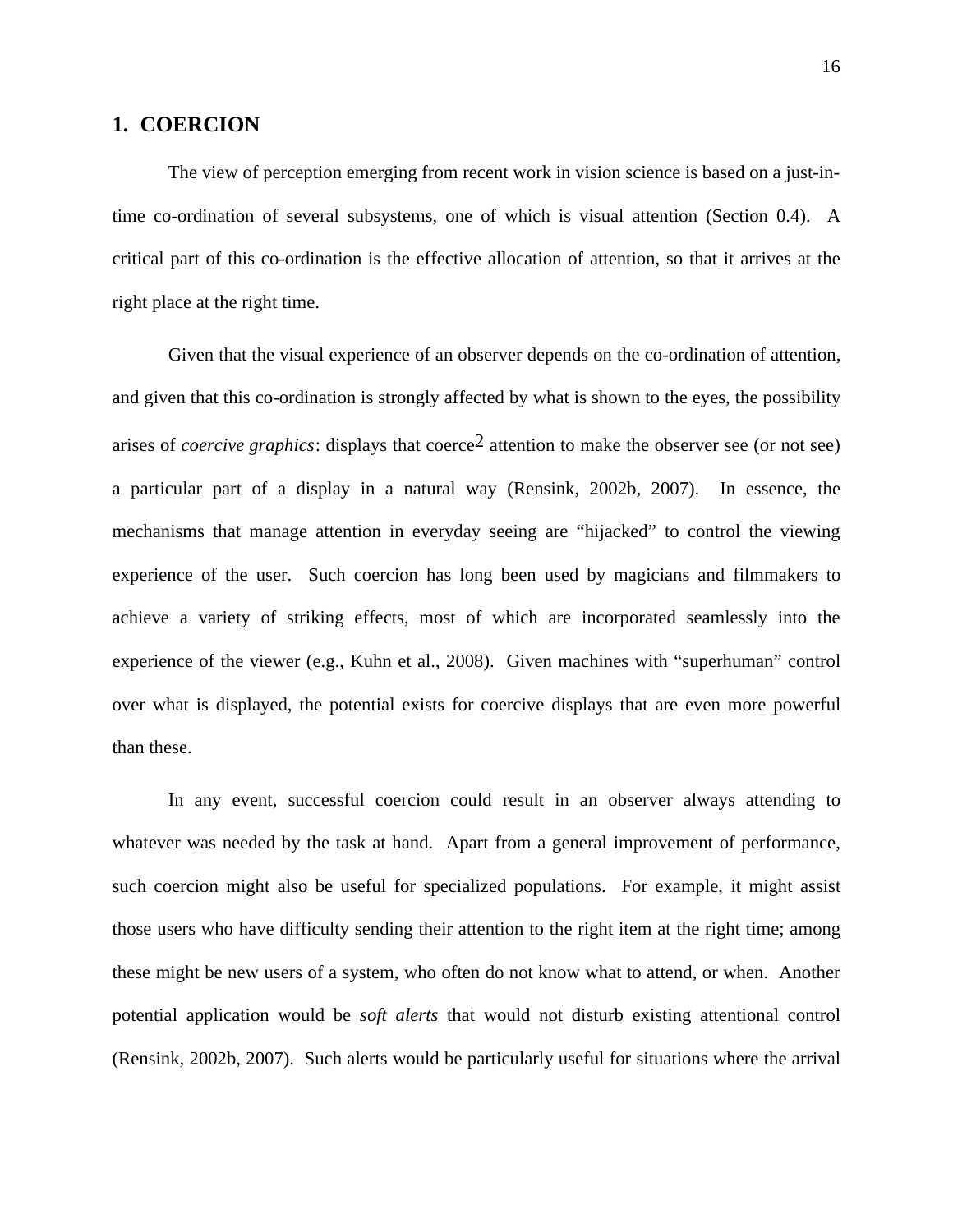of a new event does not require immediate attention—e.g., the arrival of email while the operator is monitoring some unrelated task (e.g., McCrickard and Chewar, 2003).

Several different types of attentional coercion appear to be possible. Each of these involves a different set of mechanisms, and has its own strengths and weaknesses.

#### **1.1. Low-level Properties**

In everyday seeing, attention is automatically—and usually involuntarily—*drawn* to particular items or locations based on their physical properties (Section 0.1). Much of this is based on *saliency*, a quantity that governs the priority of attentional allocation: the higher the saliency, the more likely attention is to be drawn. Such control is thought to be largely independent of the beliefs and goals of the viewer, although some aspects may be affected by the task and instruction set (Egeth and Yantis, 1997; Theeuwes and Godijn, 2002). Thus, a considerable amount of coercion can be achieved simply by *highlighting* the target item (or region) to enhance its saliency. At least five possible ways exist of doing this.

## *1.1.1. Featural cues*

Saliency is largely based on differences in the density of features in a region, with large differences creating the highest levels of saliency. Thus, attention can be coerced by the use of *featural cues* in a display: if a unique feature exists in an area, saliency will be high, and the corresponding item will simply "pop out". Even if its saliency is somewhat lower (e.g., if the difference in features from its surround is not that great), an item will still be attended relatively quickly (Itti, 2005). Properties that can be used for this include:

- brightness (contrast)
- colour (hue)
- length
- width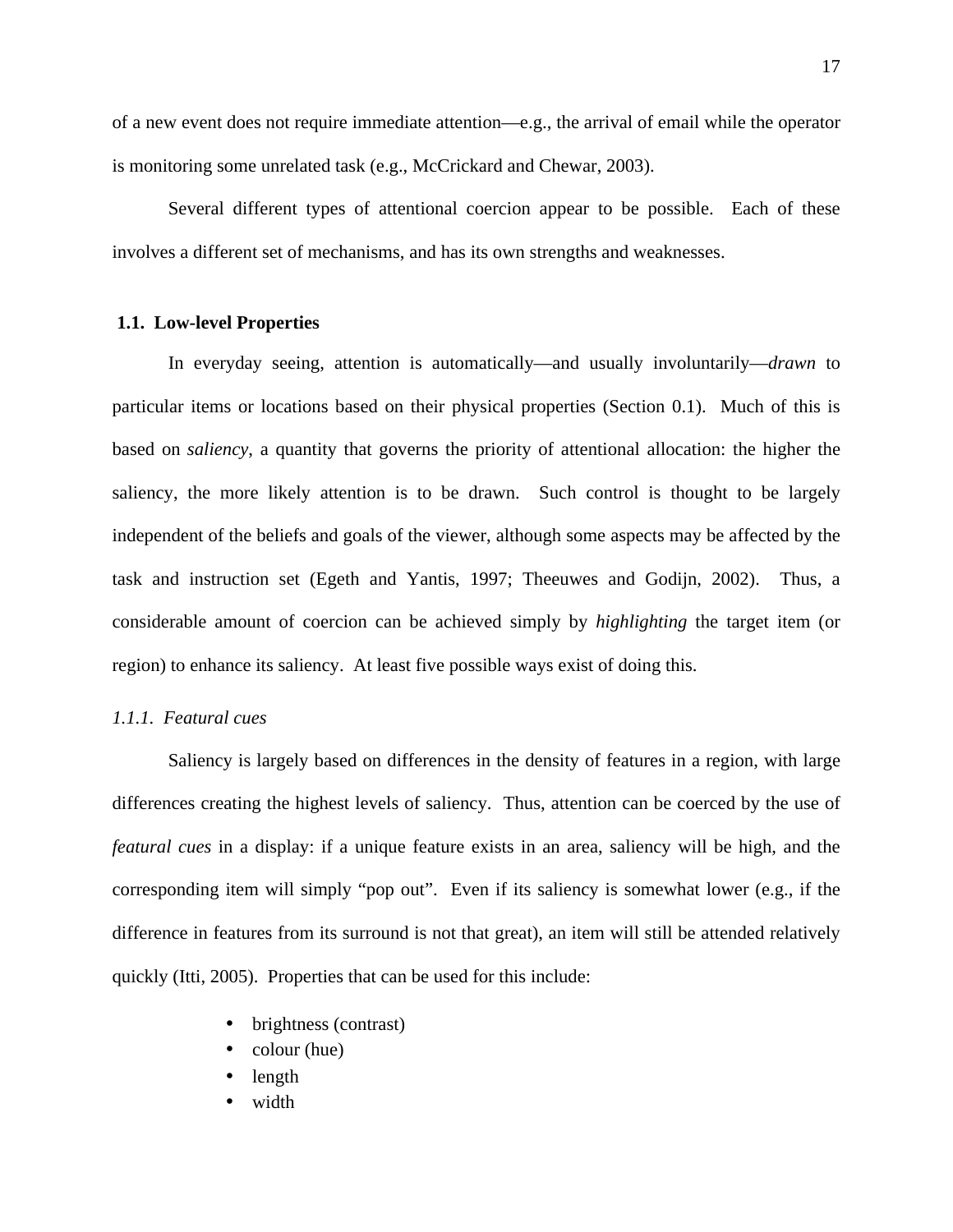- orientation (2D)
- curvature  $(2D)$
- convexity/concavity (3D)
- motion
- blinking

Importantly, only simple properties appear to exert such control. For most of these (e.g., brightness, length), the absolute level of the features is important, with high levels more effective than low ones; for others (e.g., orientation), the degree of difference is also a factor (Figure 5). For details, see, e.g., Ware (2004, ch. 5), Wickens and McCarley (2008), and Wolfe (2005).



Figure 5. Featural cues. Attention is drawn to items with features differing from those of their neighbours. (a) Unique length. Attention is drawn to the item that is longer than its neighbours; a shorter item among longer ones would not be as salient (see, e.g.,Wolfe, 2000). (b) Unique orientation. Attention is drawn to the item for which orientation is different. While there may be a difference in the categories, the *degree* of the orientation difference is also important.

It is important to note that saliency is based upon the properties of relatively complex proto-objects, and not simply pixels in the image (Section 0.1). For example, a graphical element with a distinctive size or orientation will not be salient if it is part a proto-object that is itself undistinguished (Figure 6).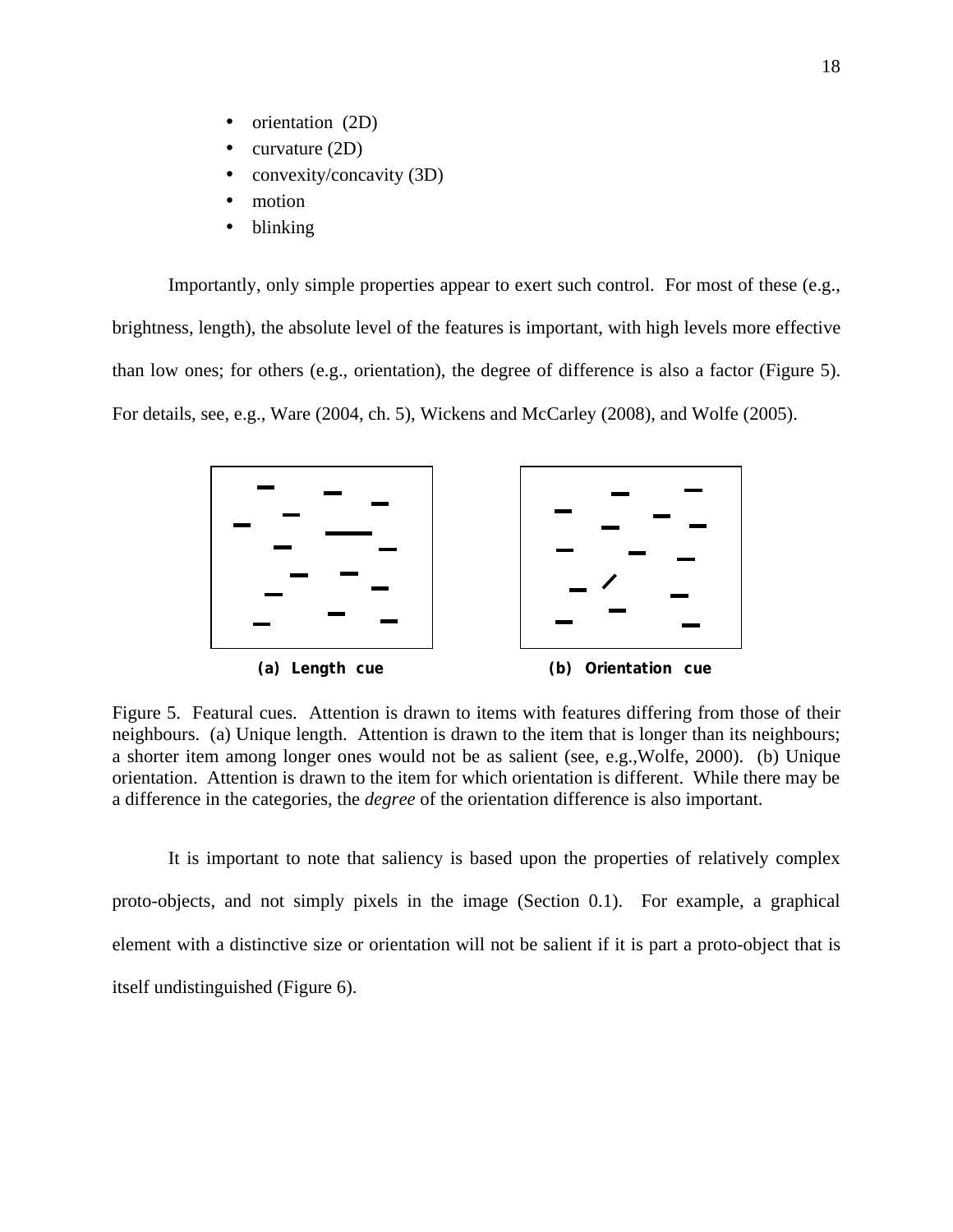

Figure 6. Proto-object structure (Rensink and Enns, 1998). (a) A unique simple length pops out if distinct from others in the region. (b) When it is incorporated into a proto-object (here, the completed bar), it becomes unavailable, even though the same pixels are in the image as before. The proto-objects (bars) are not distinct, and so attention is not drawn to them automatically.

## *1.1.2. Lighting level*

Low-level coercion can also be achieved by a literal highlighting of an item in the depicted scene, with a more brightly-lit region drawing attention (Khan et al., 2005; Seif El-Nasr, 2005). It is likely that the absolute luminance of the region is not important here; rather the key factor may be the perceived level of illumination. Although this has not yet been verified in controlled experiments, it is known that lighting can be rapidly separated from surface brightness at early levels (Section 0.1).

Conversely, it might also be possible to use lighting to divert attention away from a particular region or object via lighting. For example, given that shadows are a natural opposite to highlights, and given that they can also be identified at early levels (Rensink and Cavanagh, 2004), it might be possible to keep attention away from items or regions perceived as being in the shadows.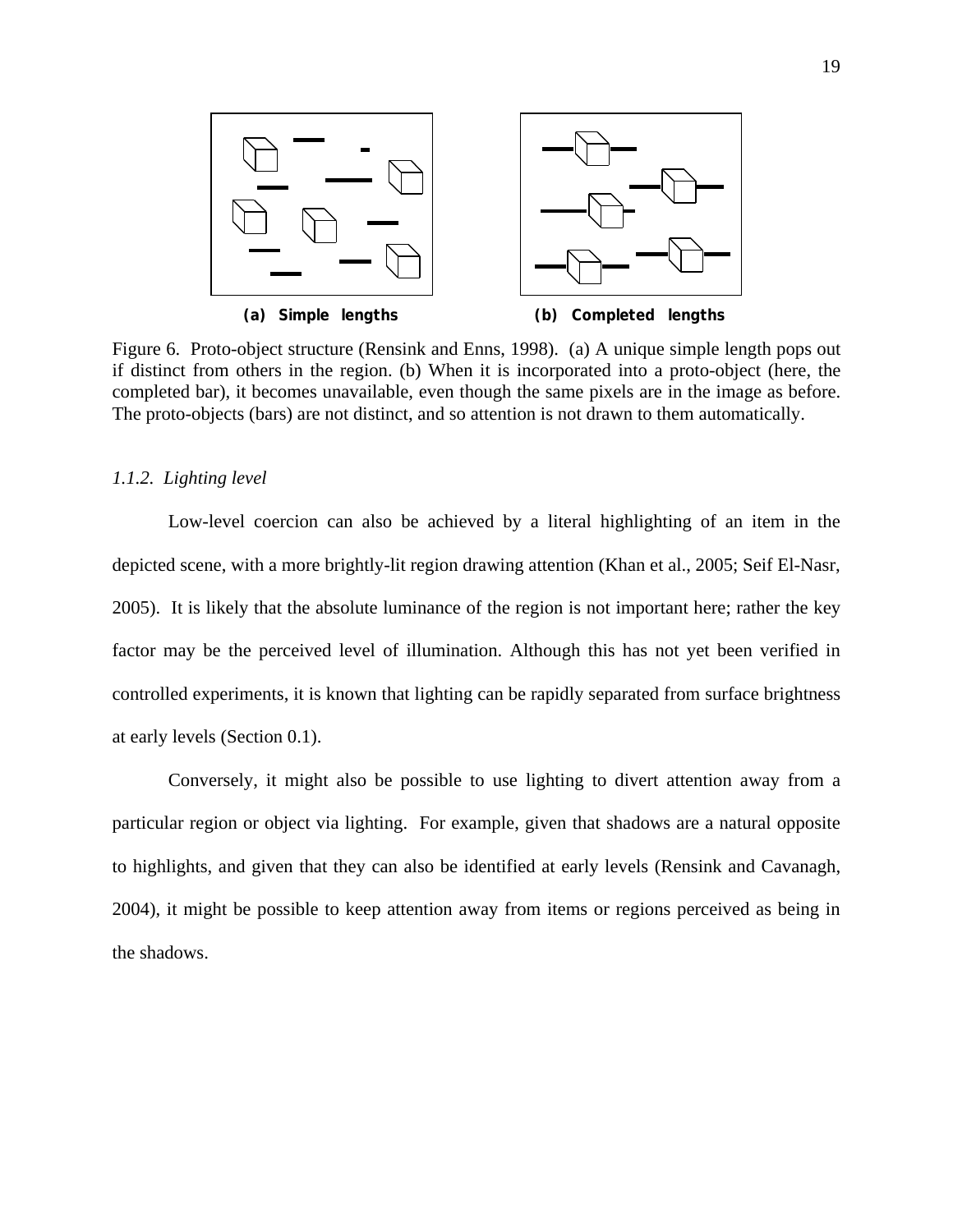#### *1.1.3. Level of detail*

Another approach to highlighting involves the *level of detail* in an item or region. Here, coercion is based on the fact that saliency is high for items with high levels of detail, which contain relatively high spatial frequencies (Itti, 2005). Attention can therefore be coerced to a given item by using (selective) blurring to remove high-frequency components or features in the rest of the image, which then increases the saliency of the target item without affecting its appearance (Kosara et al., 2002; Su et al., 2005). Possibly related to this is the finding that viewers prefer items and regions with a greater level of detail, even when the differences in detail are not consciously noticed (Halper et al, 2003; see also DeCarlo and Santella, 2002).

## *1.1.4. Extended configurations*

Attention can also be drawn to a location via configurations that extend over a region of space (Figure 7). For example, attention is automatically drawn to the intersection point of two or more lines that are sufficiently long (Ward, 1996); this does not occur if the lines are short (Wolfe and DiMase, 2003). Attention is also drawn to the vanishing point of lines in one-point perspective (Ward, 1996). Both effects may be based on the fact that such a vanishing point corresponds to the viewer's direction of gaze.

Interestingly, the movement of random dots away from a single point—its *focus of expansion*—over a large area attracts attention; no other motion patterns induce such behaviour (von Mühlenen and Lleras, 2007). This is likely because the expansion corresponds to the looming of an object travelling directly towards the viewer, which requires immediate response (Figure 7). Expansion of an item over a small area does not appear to exhibit such an effect (Bartram et al, 2001), again indicating the importance of extended structure.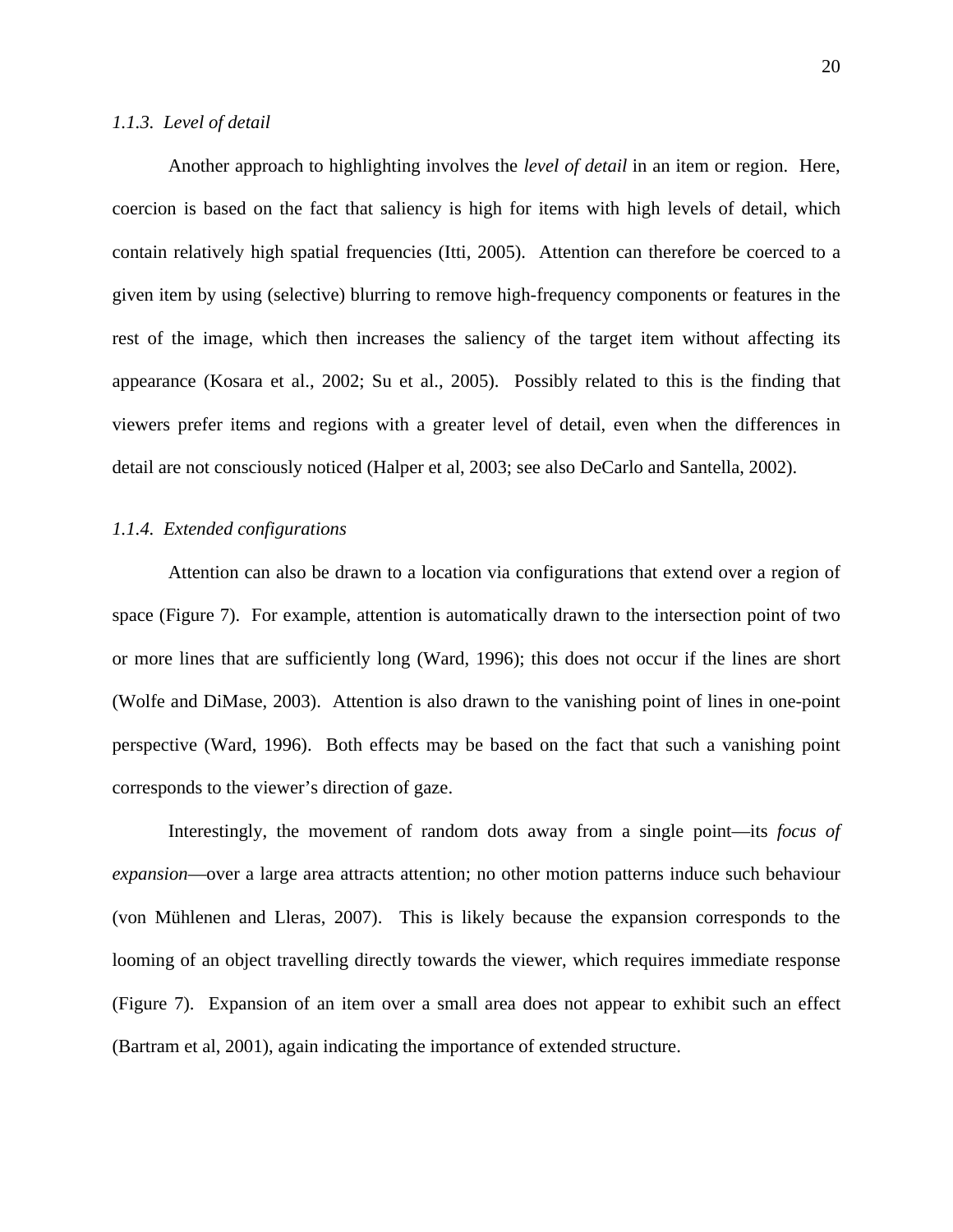

Figure 7. Drawing of attention via extended configurations. (a) Intersection point of a pair of extended lines. Attention is automatically drawn to this point (or any items at that location), possibly because of its similarity to a vanishing point. (b) Focus of expansion over an extended area. Attention is automatically drawn to the point from which random dots move, but only if their movement is outward, corresponding to an object travelling towards the viewer. In some ways, this could be considered the dynamic analog to the intersection point.

Such configurations could highlight an item if placed in the background (ideally, at low contrast), with the item being at the "focus". The computation of such structure—both static and dynamic—likely involves processes that act rapidly over large areas (Section 0.3). If so, such highlighting could take place rapidly, and without interfering with other aspects of perception.

## *1.1.5. Centres of gravity*

An item attracts more attention when placed at the centre of a display—or more precisely, when at the centre of gravity of the elements that the display contains (Bang, 2000; Solso, 1994). Such increased saliency might also exist for centres of gravity of individual objects or groups, given that these appear to be the bases of eye movements and other perceptual measures (Vishwanath and Kowler, 2003). Consistent with this, when tracking an item, attention appears to be concentrated around its centre of gravity (Alvarez and Scholl, 2005). Taken together, these results suggest the existence of a general strategy of attentional control based on centres of gravity, possibly applicable to all levels of organization, and carried out via rapid nonattentional processes (Section 0.3).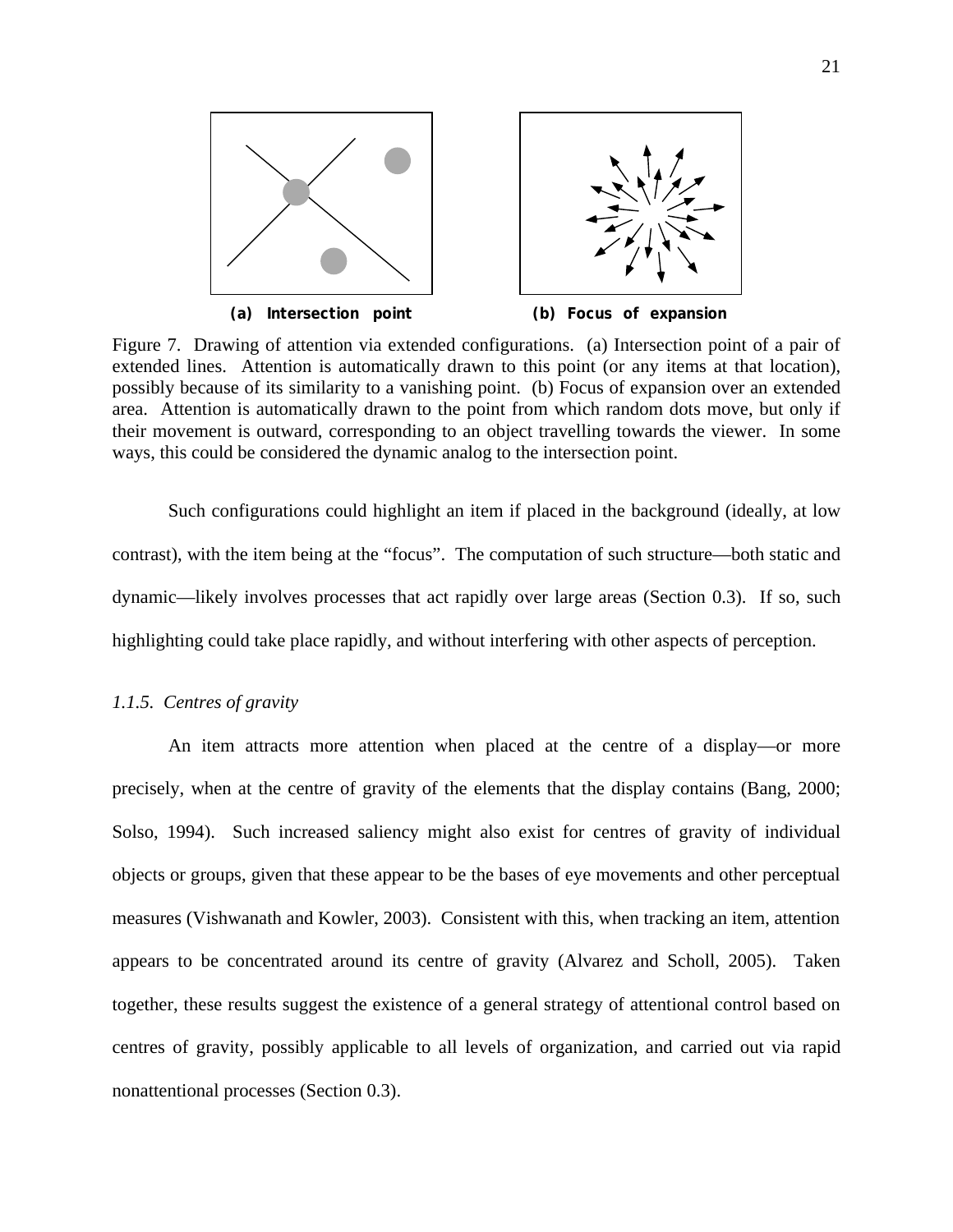#### **1.2. High-level Interest**

A rather different set of techniques for attentional coercion involves the voluntary *direction* of attention to an item. This is governed by more abstract, higher-level factors such as the viewer's interest in a particular object; these factors are generally contingent, depending on the particular viewer and the particular task carried out. This form of control is slower and more effortful than low-level control, and involves different mechanisms. The exact way these two types of control interact has not yet been established. However, high-level control can override low-level considerations if the interest in a particular item is sufficiently high (see Egeth and Yantis, 1997).

Although "interest" has a reasonably clear subjective meaning (e.g., Rensink et al., 1997), it is difficult to give it an objective formulation. Some aspects can be captured in terms of features that are unexpected in the context of the given scene (Bruce and Tsotsos, 2006; Elazary and Itti, 2008). But such a characterization is necessarily incomplete—if nothing else, there is always a possible dependence on the task. More generally, interest must involve a high-level awareness of the situation at hand, and the mechanisms of such awareness are only beginning to be understood (e.g., Endsley, 1995). In the absence of a firm theoretical framework, it may be best to design displays based on practical considerations obtained from other domains. For example, interest in an item could be created via the techniques of showmanship used by magicians (Kuhn et al., 2008; Sharpe, 1988; Tognazzini, 1993). The idea of computer interface as theatre (Laurel, 1993) may also be relevant, with interactions viewed as parts of a larger-scale situation which emphasizes some aspects of an interface, and de-emphasizes others.

In any event, designs can be quantifiably tested via techniques such as the flicker paradigm (Section 0.2). For example, given that attention is needed to see a change, objects that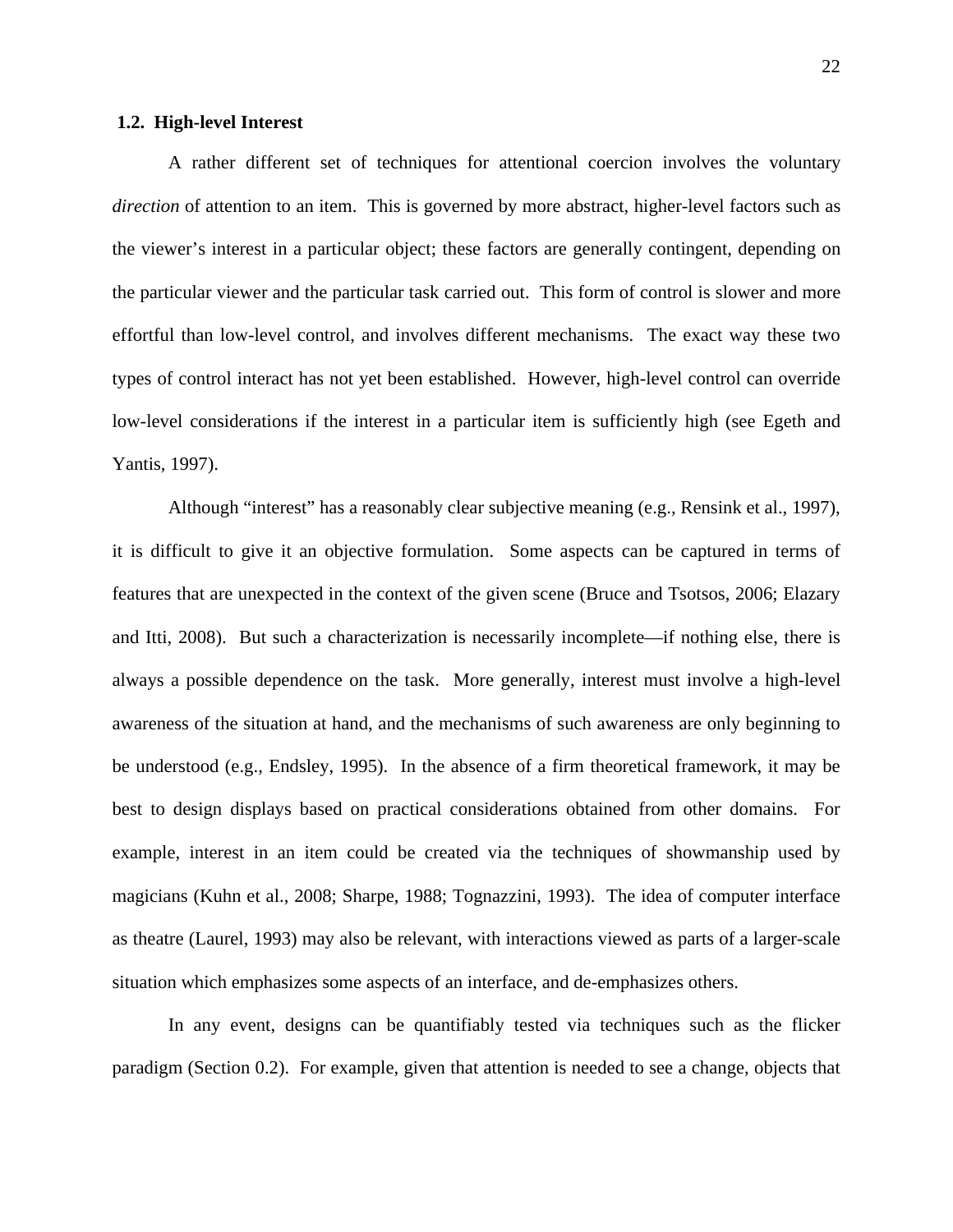are seen to change relatively quickly under these conditions can be interpreted as more quickly attended, and thus, more interesting. Systematic testing might provide an ordering of the items in the display in terms of their interest for a given observer, or a given task. Indeed, such techniques could be used to determine which particular parts or structural levels are most interesting in an image (New et al., 2007; Rensink, 2002b).

#### **1.3. Learned Associations**

Another potentially useful set of controls are *learned associations*. These can be viewed as hybrids of low- and high-level mechanisms: simple words and shapes that control attention quickly and automatically (like low-level control) on the basis of their meaning (like high-level control). Since the formation of these associations depends on learning, there is a possibility (yet untested) that they may not be universally effective. Instead, they may depend on the cultural background—and perhaps even the individual history—of the viewer.

In any event, this kind of control can be quite powerful if used correctly (Kuhn et al., 2008). Two different types can be distinguished, based on their function:

## *1.3.1. Attractors*

These are shapes or words that draw attention to themselves on the basis of their significance or meaning (i.e, semantics). For example, it is believed that attention is drawn automatically to the eyes of a human face (Block, 2001). It is also drawn automatically to a person's name, or to any other emotionally-laden word or symbol; the meaning of these can apparently be obtained without attention (Mack and Rock, 1998, ch. 6).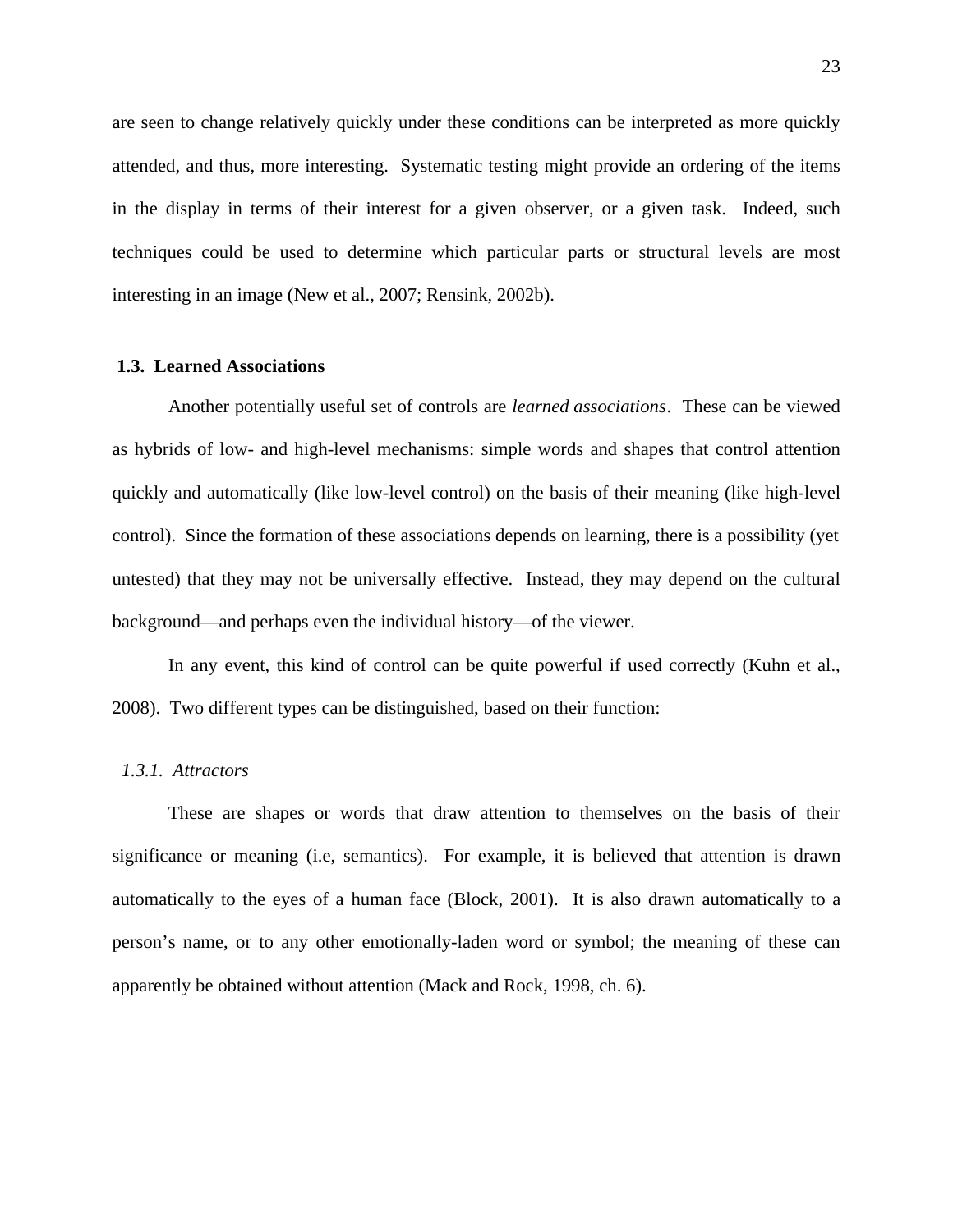#### *1.3.2. Directives*

These are shapes or words that automatically send attention to a location other than their own (Rensink, 2002b). For example, if a viewer attends to an image (or depiction) of a person in a display, their attention will automatically follow that person's gaze. Likewise, an image of a pointing finger will direct a viewer's attention to the item being pointed at (see, e.g., Burton et al., 2009; Kuhn et al., 2008).

All of these likely reflect learned responses to social cues, which are typically of great importance to humans. However, this kind of direction can also be induced by schematic figures such as arrows, although the effects of these are somewhat weaker (Ristic et al., 2007).

#### **1.4. Unseen Coercion**

A potentially important—although currently speculative—type of control is based on graphical elements that do not enter into the conscious experience of the user, but still keep their coercive power. This type of coercion could form the basis of "magical" displays in which a viewer would be guaranteed to see (or not see) a selected item, while experiencing nothing out of the ordinary (Rensink, 2002b).

Such coercion could be done—at least in theory—by elements that are unattended. These can remain unseen while still having significant effects on various aspects of perception, including attentional control (e.g., Mack and Rock, 1998). The feasibility of this approach therefore depends on the extent to which this can be done. One possibility is to present elements so briefly they are not consciously registered (e.g., Marcel, 1983); another is to draw attention away by a distractor, with the coercing items appearing in some other location where attention is necessarily absent. Indeed, once the first unseen coercion is accomplished a "coercive cascade"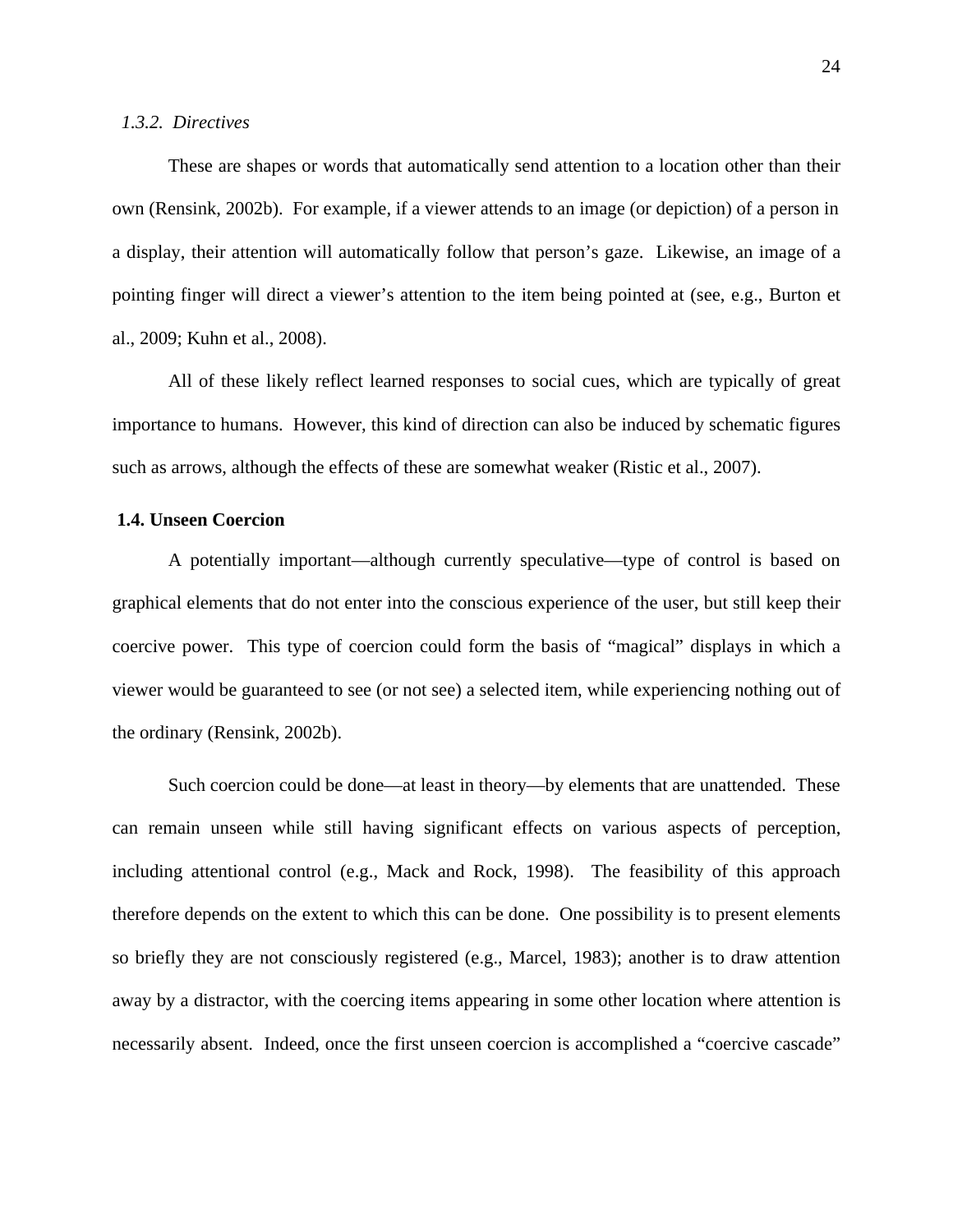might begin, with each coercive element providing enough attentional diversion to allow the subsequent coercive element to remain unseen.

## **2. EFFICIENCY**

An important part of the management of attention is to ensure that it gets to the right place at the right time. But it is also important to ensure that minimal effort is expended in doing so, that few errors are made, and that good use is made of attention when it arrives at its destination. In other words, it is important that *attentional efficiency* be high<sup>3</sup>. Otherwise the user might be needlessly slowed down or fatigued. Indeed, in the extreme case, the user might be asked to do something that visual attention simply cannot carry out.

Given that attention is managed by a variety of systems (Section 0.4), it follows that there exist various ways of improving its efficiency. Three of the more important ones are as follows.

## **2.1. Low Saliency**

Ideally, attention should arrive at the desired location as quickly as possible, with minimal expenditure of effort. In normal viewing, it is drawn automatically and involuntarily to locations of high saliency (Sections 0.1, 1.1). But while saliency is often useful in attracting attention to an item or location, it also has a dark side in that salient locations will draw attention regardless of the situation at hand. If the saliency of an irrelevant item is sufficiently high, it will therefore cause distraction, drawing attention away from where it should go, and requiring the viewer to devote time and effort to overcoming these effects.

A useful way of achieving high efficiency of allocation is therefore to keep the saliency of nonessential graphical elements as low as possible. One way of doing this is to require that nonessential elements not vary greatly—or sharply—in the values of the features they use (for a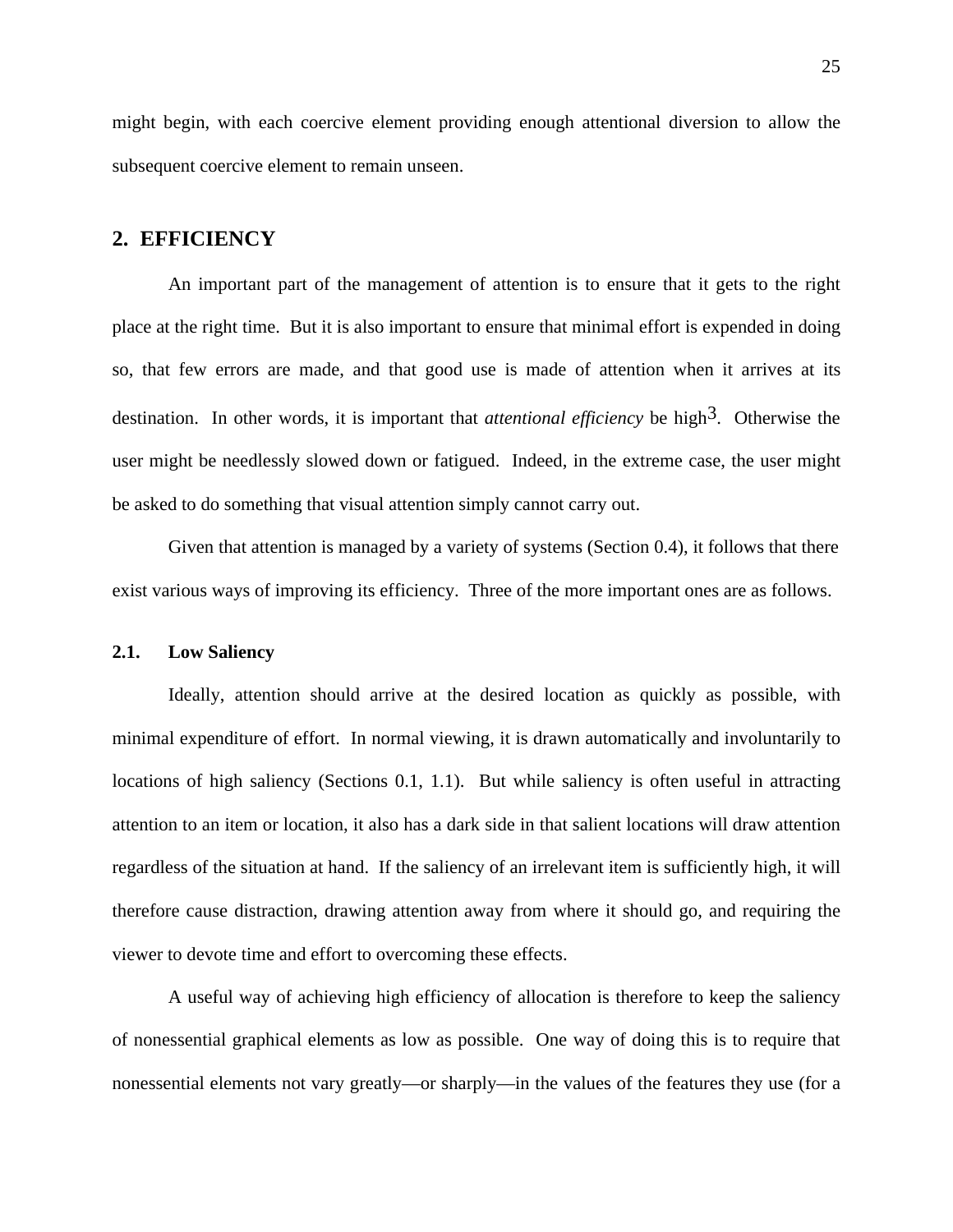partial list of such features, see Section 1.1). While these features need not be absolutely uniform, unique values and sudden changes should be minimized. In particular, the use of motion in a display should be avoided whenever possible, since it is a particularly effective feature for attracting attention (e.g. Bartram et al, 2001; Ware, 2004, ch. 5),

Because elements that are nonessential in one task may be essential in another, it is important to keep in mind that low saliency could be achieved for different elements at different times. Thus, for example, displays could have the properties of their graphical elements depend on the particular mode of use, with only the essential elements being salient at any instant.

#### **2.2. Perceptual Organization**

Another way of improving efficiency is via the use of perceptual organization. This can help in several ways, including limiting the number of items that attention can potentially act upon at any time, as well as organizing these into effective units of selection.

#### *2.2.1. Reduced Clutter*

 The efficiency of attention can be improved simply by reducing clutter: given that attention is moved around on an item-by-item basis (Section 0.2), the fewer the items in a display, the faster and easier its allocation. Clutter has historically been associated with simple image-based properties, being expressed in measures such as the ratio of data to ink (Tufte, 2001, ch. 4-6). In this view, the main route to reducing clutter is to minimize the number of irrelevant items in the display, and the saliency of the remainder (e.g., St. John et al., 2005; Wickens and McCarley, 2008, pp. 76-77).

However, recent work in vision science shows that attention acts not on simple image properties but on more sophisticated early-level structures, such as proto-objects and extended groups (Section 0.1). Perceptual organization carried out at early levels can therefore help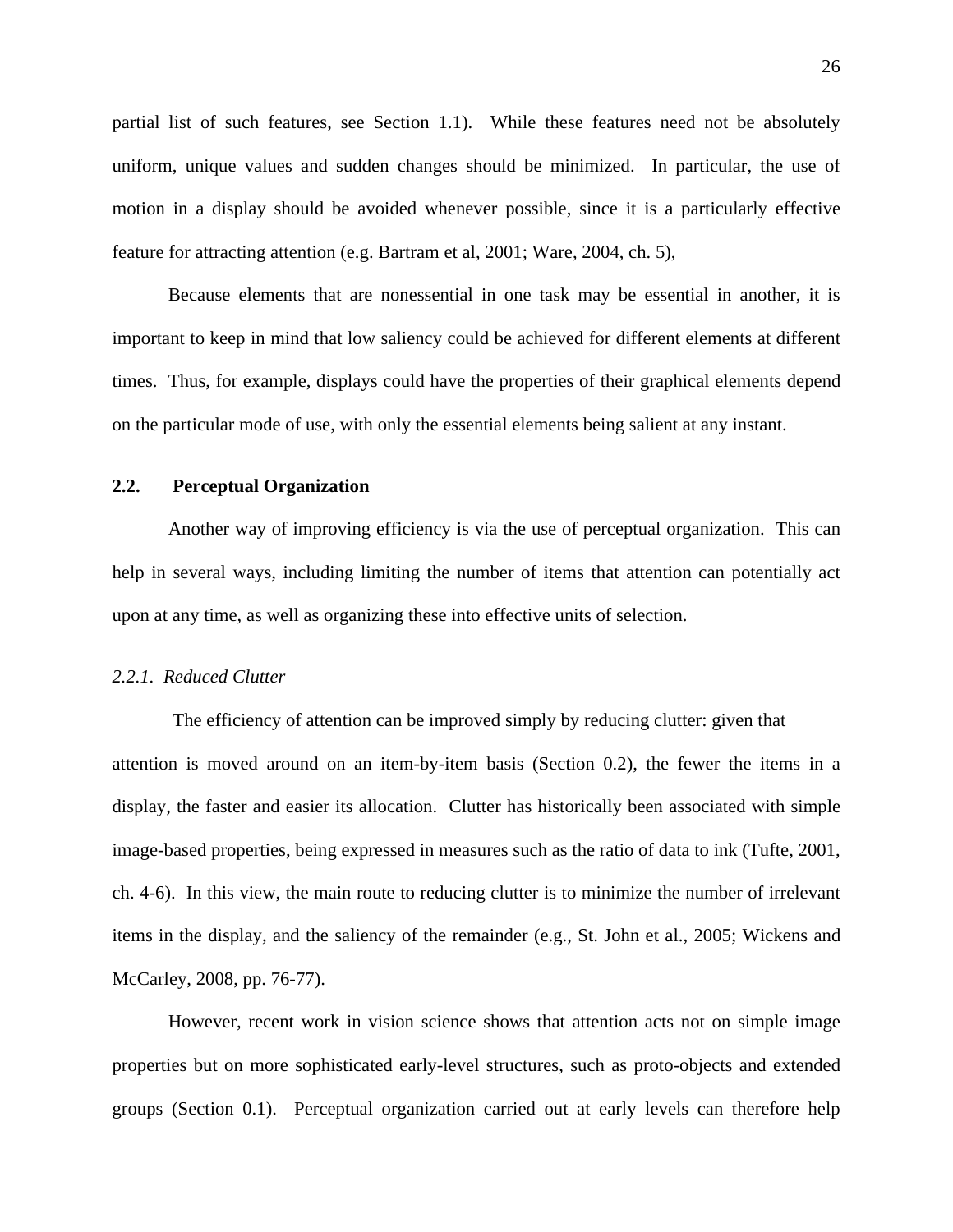reduce clutter further. For example, if the graphical elements in a display are positioned to form early-level groups, the number of effective items—and thus, the amount of clutter—is greatly reduced, even though the amount of "ink" is the same (Figure 8)



Figure 8. Reduction of clutter via grouping. (a) Ungrouped elements. Each element is a separate possibility for attentional allocation. The number of possibilities is high, and so clutter is considerable. (b) Grouped elements. Elements are immediately grouped on the basis of common alignment. Since attention is initially allocated to such groups, the number of possible operands is low, thereby reducing clutter.

## *2.2.2. Improved Selectivity*

In addition to reducing clutter, grouping can also organize data to improve the ease and effectiveness of attentional selection. Early-level groups can be formed on the basis of several considerations, such as texture boundaries, alignment of elements, and element similarity (see, e.g., Wolfe, 2000). Once created, these become the effective operands of attentional allocation, with easy suppression of items in other groups (see MacEachren, 1995; Ware, 2004, ch. 6). Related to these are *surfaces* (Nakayama et al., 1995), two-dimensional "sheets" which facilitate the travel of attention between items (Figure 9).

Indeed, perceptual organization can go even further, forming *layers*: overlapping groups or surfaces that remain separate in regards to attentional operations (Mullet and Sano, 1995; Tufte, 1990). This can be done via transparent surfaces, with the elements of each layer on a separate surface (Mullet and Sano, 1995; Ware, 2004, ch.6); elements with common contrast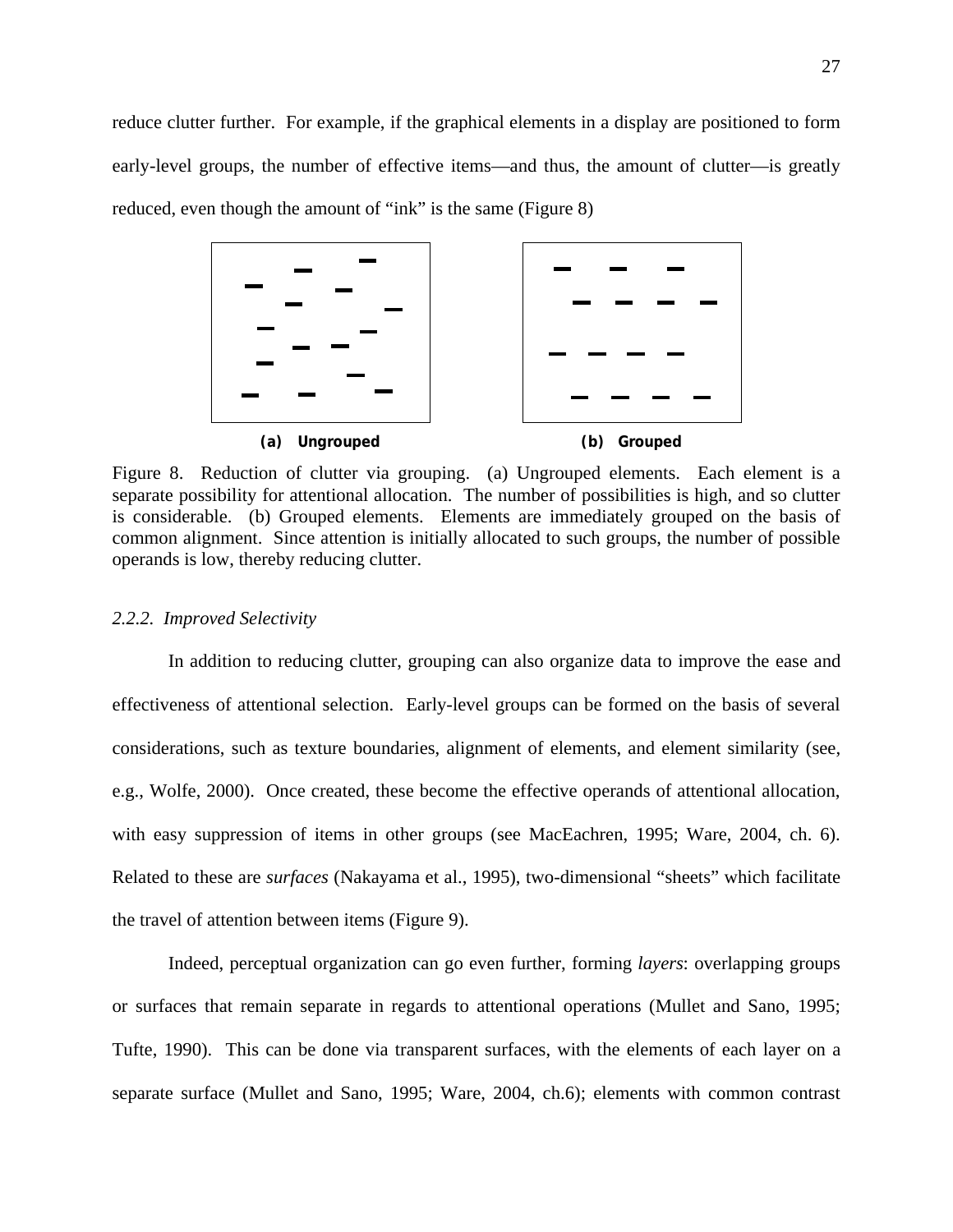(colour) and scale, for example, can form such layers (Figure 9). Because they are overlapping, layers are useful in facilitating the allocation of attention in small-screen displays (Kamba et al., 1996). They have also been found useful for minimizing interference from reference structures such as grids, labels, and contour lines (Bartram and Stone, 2007).



Figure 9. Organizational structures. (a) Surfaces. Attention travels easily between items on the same surface (i.e., bounded two-dimensional structure); it takes more time to travel between items on different ones. (b) Layers. Items are grouped on the basis of contrast and size to form two overlapping layers. When attention shifts among the items in a selected layer, there is relatively little interference from other items, even though they are in nearby locations.

### **2.3. Compatibility with Attentional Mechanisms**

Recent research on human vision has found that relatively little of a scene is attended at any moment. Only a few items—and only a few properties of those items—can be attended at a given time (Section 0.2). If attention is to be used efficiently, it is therefore important for display design to be compatible with the attentional mechanisms used. In particular, information should be presented such that the limited capacity of these mechanisms is not strained.

Attentional mechanisms can always extract information whenever the corresponding graphical properties are perceptually distinct. But if efficiency is to be high, the amount of processing must be minimized. If the process of extracting information from a display can avoid the need for several passes at an element, and the need for complex processing to encode the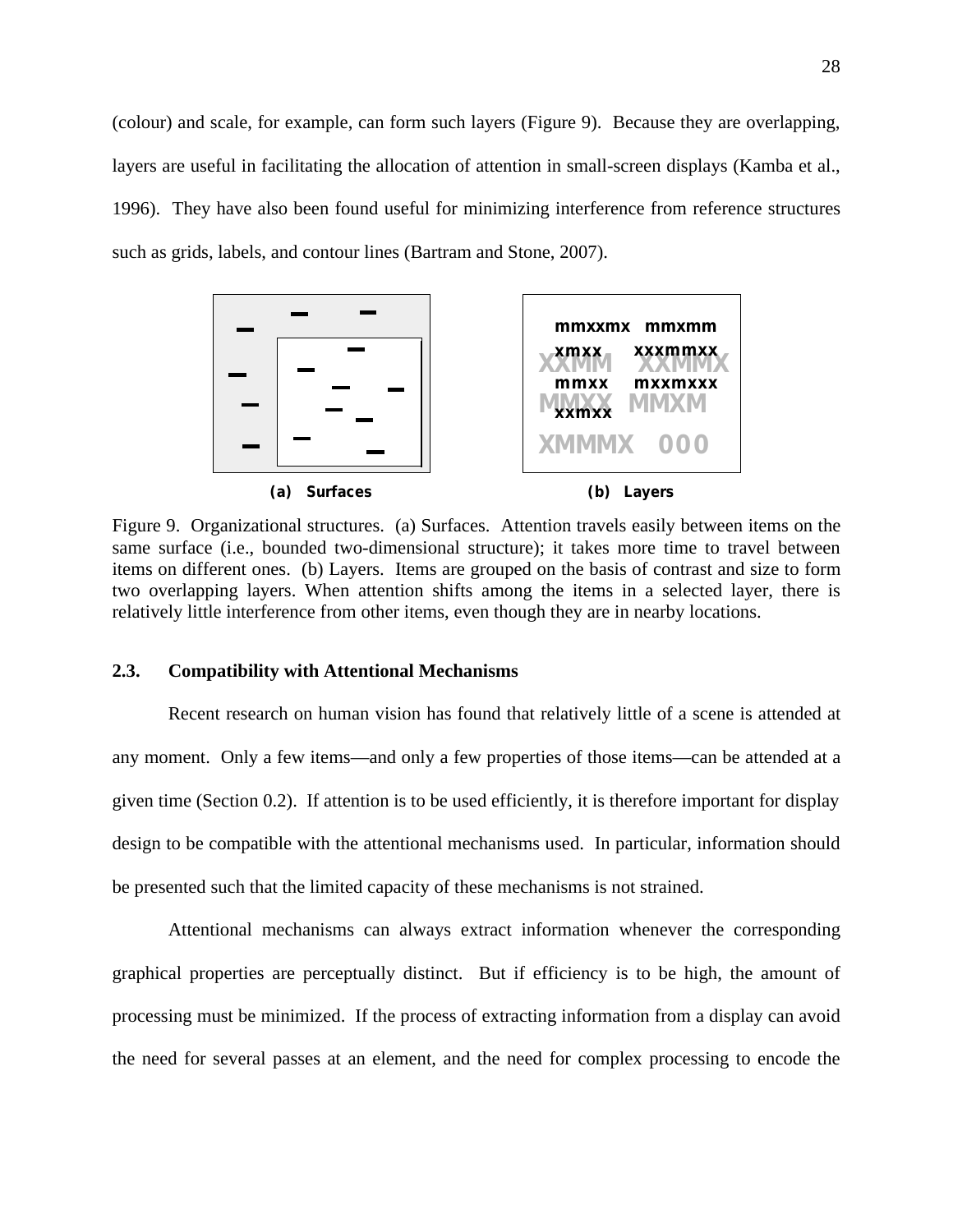information contained in it, attention can "lock on" to the displayed information with minimal time and effort. This can be achieved—at least in part—via careful restrictions on the design.

#### *2.3.1. Restricted set of values*

One way to achieve high efficiency is for the properties of the graphical elements to match the "basic codes" of visual attention, so that distinct properties are represented by distinct mechanisms. This can be achieved by using a restricted set of values, which can—if carefully chosen—eliminate the need for sophisticated processing to make (and encode) any finer-grained distinctions that are unnecessary. Attentional pickup of information can then be as effortless as possible (see, e.g., Few, 2004; Ware, 2004).



Figure 10. Effect of different sets of values. (a) Unrestricted set. Here, elements can take on a wide range of possible values. Distinguishing these from each other requires time and effort (attention). (b) Restricted set. Items now take on one of just a few possible values; the resultant display takes less time and effort to understand.

Although our understanding of this issue is far from complete, it appears that many of the features that attract attention are also basic encoding units (see Ware, 2008; Wolfe, 2005). In terms of commonly-used properties, about 4 distinct values (or 2 bits) appear to exist for each spatial dimension (size, orientation, etc), and about 8 basic values (3 bits) for color (see Healey, 1996; Shive and Francis, 2008; Ware, 2004, pp. 182-183; Wolfe, 2005). These could be used, for example, to represent particular ranges of size or particular categories. Finer-grained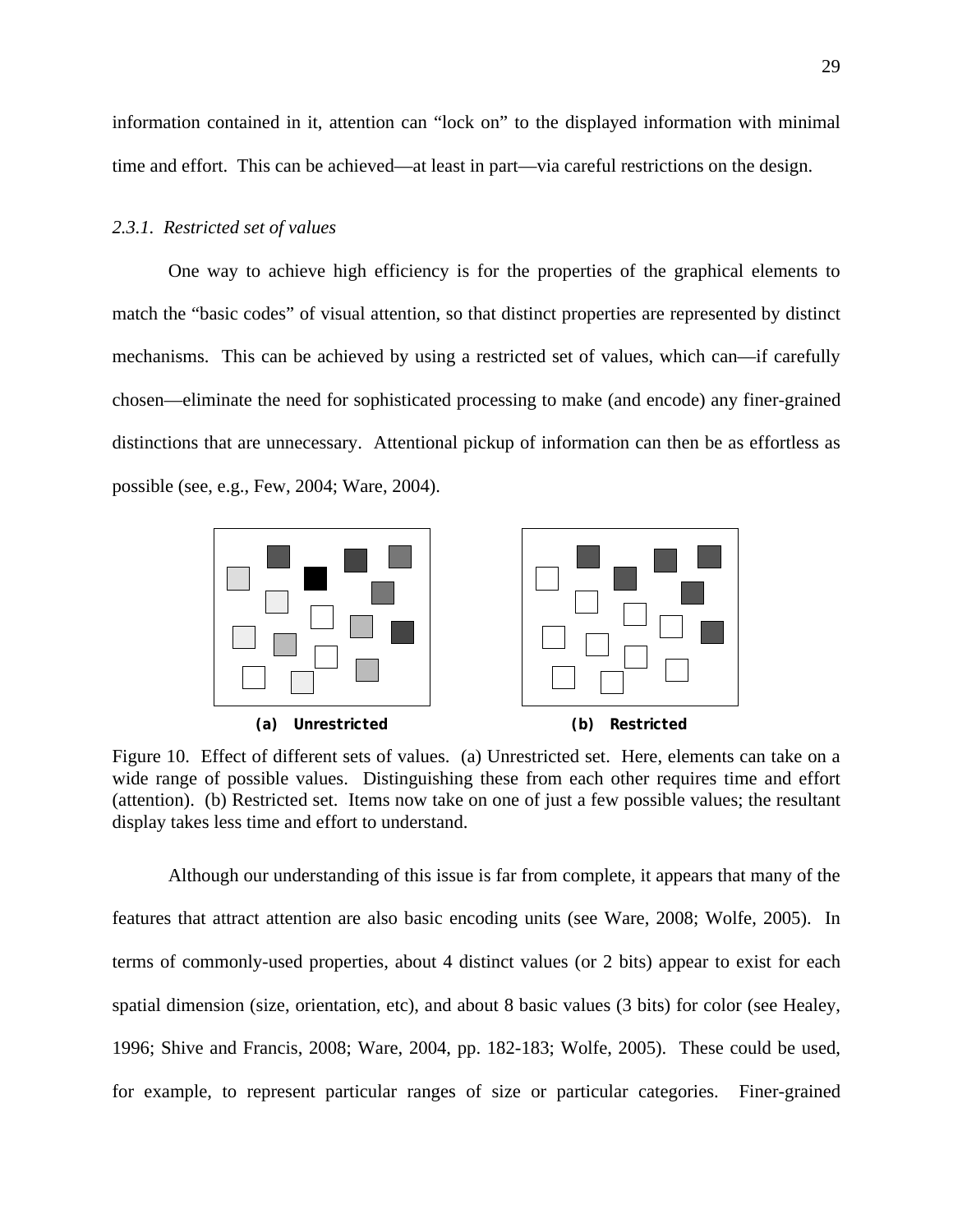distinctions should be avoided, since these would require a greater number of bits, and thus, more complex computations (Figure 10).

#### *2.3.2. Restricted positioning*

Another important approach to efficiency involves location—in particular, the distance between important graphical elements. If these are too close together (within 0.5E degrees of visual angle, where E is the distance from the centre of viewing), their locations will not correspond to separate position codes. The result is "crowding", where the properties of individual items are no longer easy to access (Intriligator and Cavanagh, 2001; Wolfe, 2005). For high efficiency, therefore, adjacent elements must be sufficiently separated. A restricted set of locations would be one way of achieving this.

A second source of restriction stems from the need to minimize change blindness (Section 0.2). Change blindness can be induced by making the change during an eye movement (Grimes, 1996). Since eye movements make up about 10% of total viewing time on average, any transition will have at least a 10% chance of being missed. One way to lower this probability is by minimizing the need for (or the size of) eye movements—e.g., by restricting the separation of important information sources so that they are always close together.

## *2.3.3. Restricted number of elements*

Another important aspect of compatibility is to ensure that the number of items used at any time does not exceed attentional capacity. Otherwise, a considerable amount of processing may be required to compensate, if it can be compensated at all.

 For example, only about 4 moving items can be tracked at the same time (Pylyshyn and Storm, 1988; Pylyshyn, 2003, ch. 5); attempting to track more will inevitably result in some being lost. Indeed, for most tasks attentional capacity is about 4 items. The exact value differs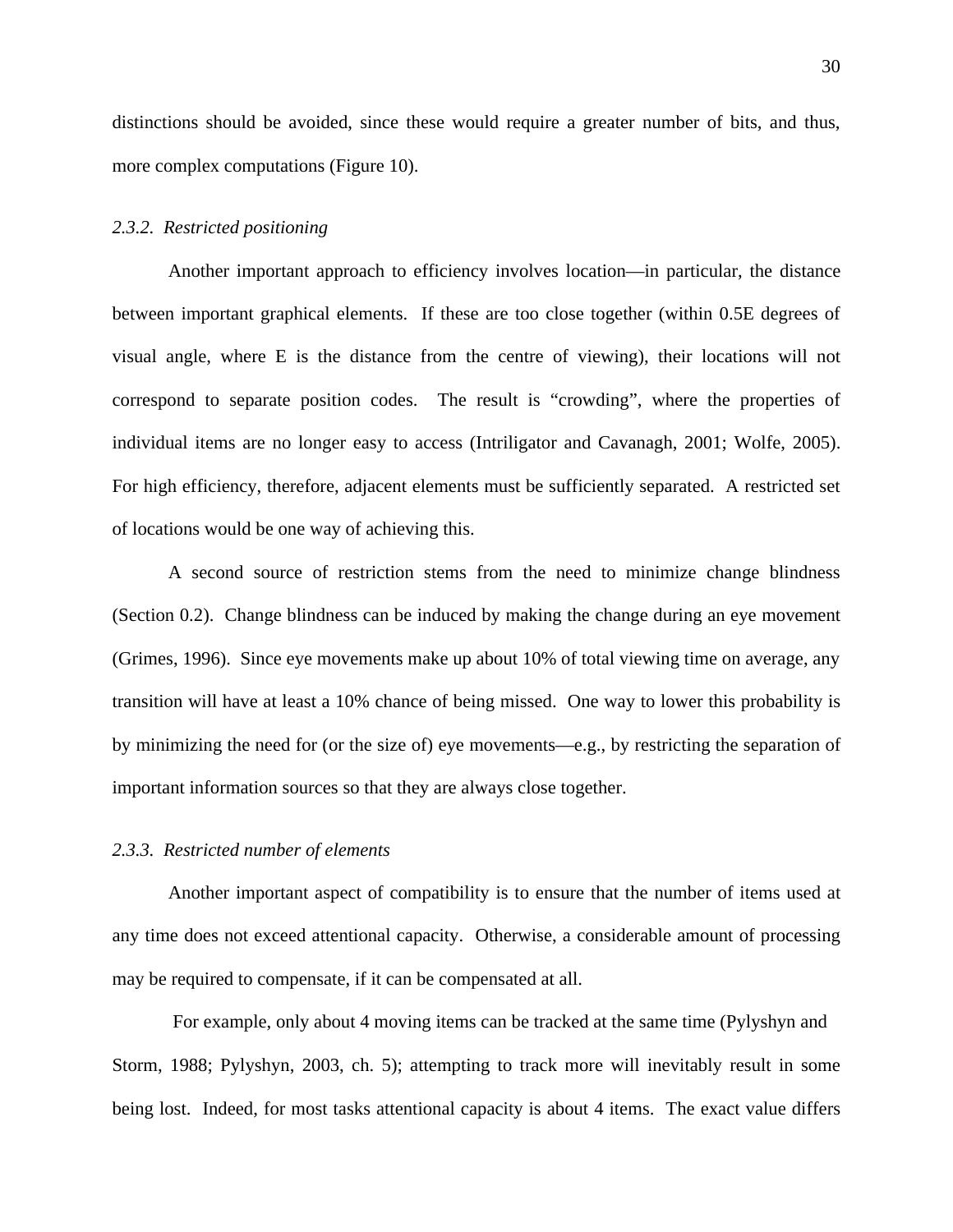for different observers, but is usually around 3-5 items. A limit of 3 is a reasonable restriction for displays intended for most users; if more items need to be attended at any time, performance will tend to deteriorate.

An even more severe restriction applies to information that is conveyed dynamically (e.g., Albrecht-Buehler et al, 2005; Blok, 2006). Since attended information is pooled in a single nexus (Section 0.2), a user attending to two or more simultaneous changes will not be able to tell how many occurred, or which input was the source of a single change, even if given enough time (Rensink, 2001, 2002b). In such a situation, therefore, displays should have only a single information source in operation at any time.

## **3. OFFLOADING**

Among the more interesting possibilities opened up by new findings on human vision is the offloading of attentional processing onto nonattentional systems. A common intuition about visual perception is that it is "attento-centric"—i.e., that attention is required for all important aspects of its operation. However, it is becoming increasingly apparent that perception is based on several systems, many of which operate concurrently with attention, and even independently of it (Section 0). Some of these have a high degree of visual intelligence, containing processes that—although limited in scope—show considerable sophistication (Sections 0.1, 0.3). Thus, if a display can be appropriately designed, a task traditionally done by "high-level", attentionintensive processes could be offloaded onto faster, less effortful, and perhaps even more capable nonattentional systems, freeing up attention for other things (Card et al., 1999; Rensink, 2002b).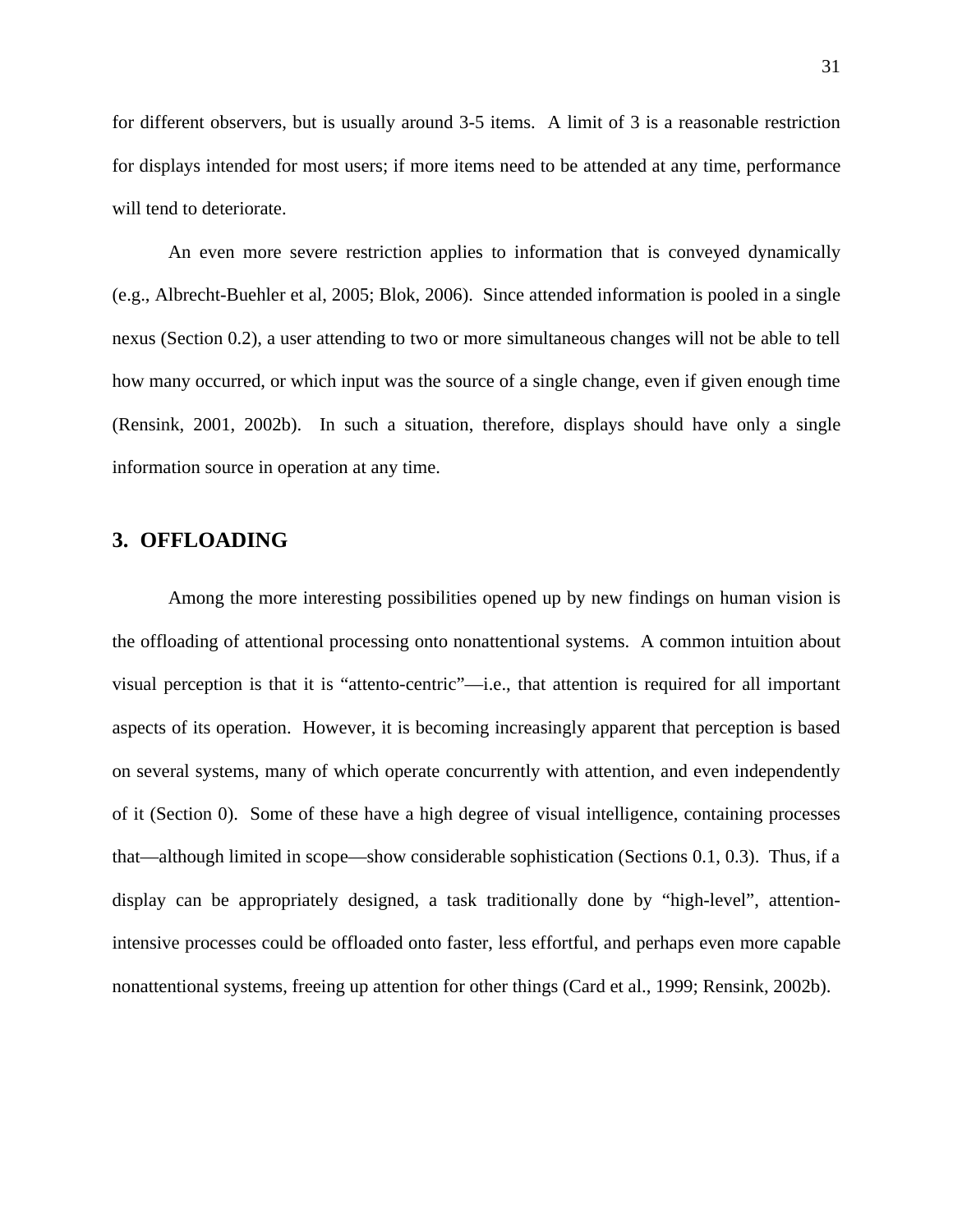Because current knowledge of nonattentional perception is still far from complete, the full extent to which offloading can be usefully applied is unclear. However, it appears applicable to least three general kinds of task.

#### **3.1. Pattern Detection**

Perhaps the best-developed example of offloading is the use of rapid nonattentional processes at early levels to detect patterns that would otherwise require conscious application of attention—i.e., "using vision to think" (Card et al., 1999). Here, numerical data is represented by simple graphical elements, with the properties of these elements coding the quantities of interest. Much of the focus of work in information visualization is on finding representations that allow the most suitable nonattentional mechanisms to be brought into play (e.g., Tufte, 2001; Ware, 2004). Important tasks here include detection of trends and detection of outliers. Both can be facilitated by rapid grouping at early visual levels (Section 0.1): the shape and density of the groups provides a visual representation of trends, while the grouping itself causes non-grouped items (outliers) to become salient, and thus, easily seen.

This approach can be extended beyond the analysis of pure numerical quantities. For example, complex multidimensional data tied to particular spatial co-ordinates can be usefully analyzed via carefully-designed maps (e.g., MacEachren, 1995). And the emerging area of visual analytics is heavily based on the offloading of high-level, attention-demanding analysis processes onto faster, nonattentional visual mechanisms (e.g., Thomas and Cook, 2005).

#### **3.2.Statistical Estimation**

One of the more interesting forms of visual intelligence is the ability to rapidly estimate the mean size of a briefly-presented set of items (Section 0.3). The speed of this process (within 50 milliseconds) suggests that it is carried out in the absence of attention. This ability may also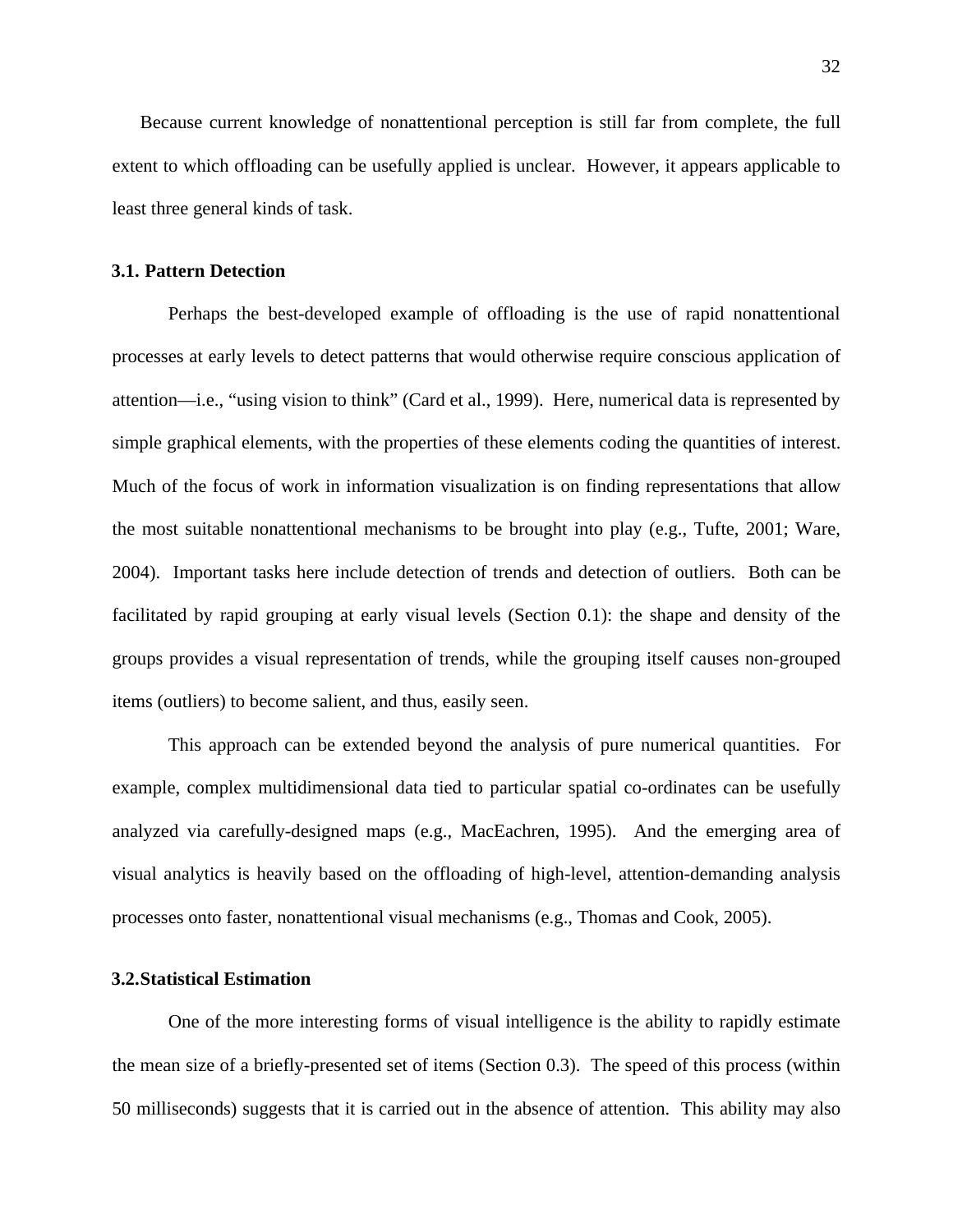extend to other statistical measures—such as range or variance—although this has not yet been confirmed. Properties other than size might be also estimated this way; if so, the set of possible properties would likely include the features at early visual levels (Section 0.1).

Possibly related to this is the finding that viewers can rapidly estimate percentages in large sets of items, based on the preattentive visual features of colour (hue) and orientation (Healey et al., 1996). Estimates of absolute numbers can also be done rapidly, with speed depending only on the level of precision required, and not on the number of items in the display (Barth et al., 2003).

#### **3.3.Visuomotor Control**

Recent work in vision science suggests that vision involves two largely separate systems: a relatively slow system concerned with the conscious perception of objects, and a faster nonattentional (and nonconscious) system concerned with the on-line control of actions such as reaching, pointing, and eye movements (Milner and Goodale, 1995). As such, the possibility arises of displays designed expressly for this second system—i.e., displays that could control a visuomotor system without the involvement of visual attention or even conscious experience. Some support exists for this possibility. Visuomotor actions such as touch selection are faster and more accurate in the lower part of the visual field, where they apparently draw upon specialized representations for action (Po et al., 2004). And removing visual feedback can help a user to aim a laser pointer at a given location, an effect counterintuitive from the viewpoint of conscious perception (Po et al., 2003).

An interesting application of this would be displays that help a user move a mouse to a given location more quickly. In such a situation, there would not be any awareness of control: the user would simply "do the right thing" (Rensink, 2002b). An even more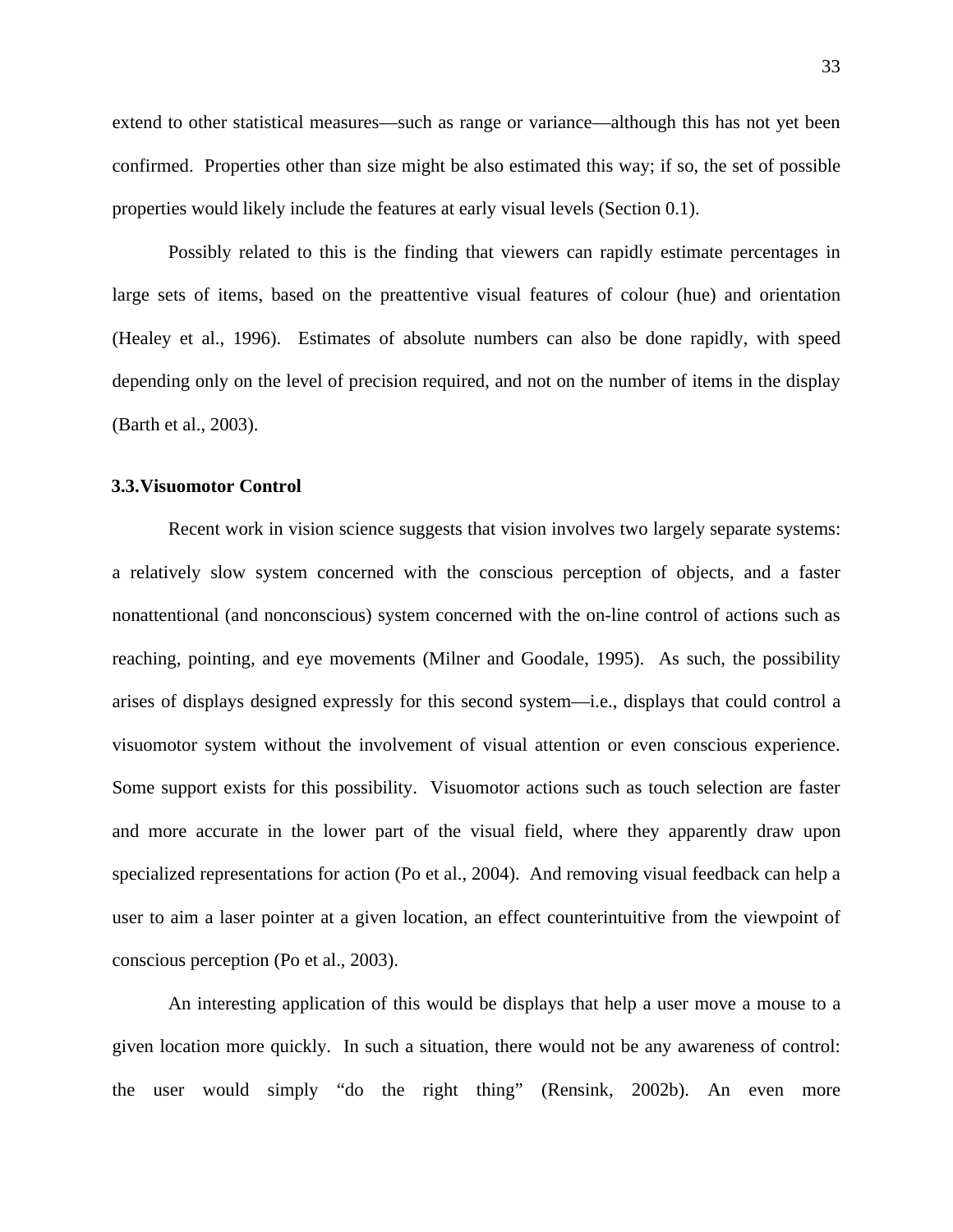interesting—although highly speculative—possibility is that displays could be designed to coordinate visuomotor systems (and perhaps other processes) to allow the user to carry out highly sophisticated operations without their being aware of it, much like the "auto-pilot" experience occasionally encountered by drivers, in which conscious control temporarily vanishes (see Norretranders, 1999). If this kind of control could be achieved, it would be an important step towards the development of systems that enable highly effective interaction between humans and machines, forming a system that in many ways would be a hybrid of the two, capable of drawing on the strengths of each (Clark, 2003; Rensink, 2007).

## **4. CONCLUSIONS**

This chapter surveyed some of the recent advances in our understanding of human vision, and discussed their implications for the management of visual attention in graphic displays. Among these advances is the recognition that attention is not the "central gateway" to visual perception, but is instead just one of several quasi-independent systems, each capable of sophisticated processing even in the absence of attention. It also appears that the experience of seeing is not supported by a dense, static representation that accumulates results in a taskindifferent way, but is instead supported by a dynamic co-ordination of attention that depends on the knowledge of the observer and the particular task being done. Other kinds of processes (such as motor control) are also carried out concurrently with this, even in the absence of conscious awareness.

Such a view has several important implications for the management of visual attention. To begin, it suggests that the ability to send attention to a particular item or location is not a secondary aspect of perception, but is fundamental to the creation of the picture we experience. By appropriate coercion of the control mechanisms used in everyday seeing, attention can be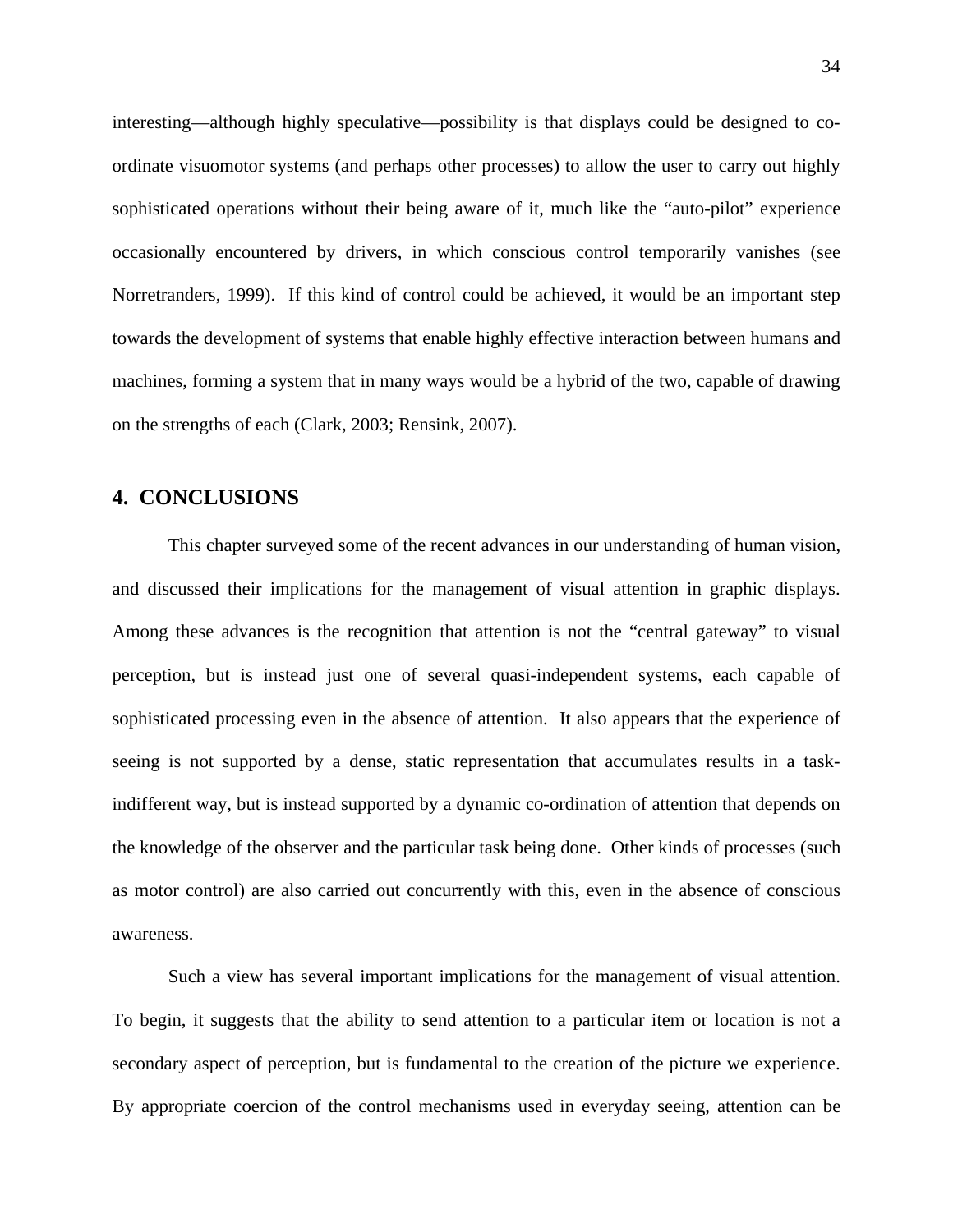managed such that it minimally intrudes upon a viewer's experience. Meanwhile, the existence of nonattentional systems—each with its own form of visual intelligence—provides additional ways of achieving high attentional efficiency, e.g., by creating perceptual structures that help with attentional allocation and engagement. Finally, the possibility also arises of using nonattentional mechanisms to carry out some of the processing that would have been expected of attention.

Thus, the prospects for the effective management of attention extend beyond what would have been imagined had only our casual intuitions of visual perception been used. Among other things, the developments outlined here suggest that—if done effectively—the management of attention can enable humans and machines to seamlessly combine their strengths, resulting in systems with new levels of sophistication.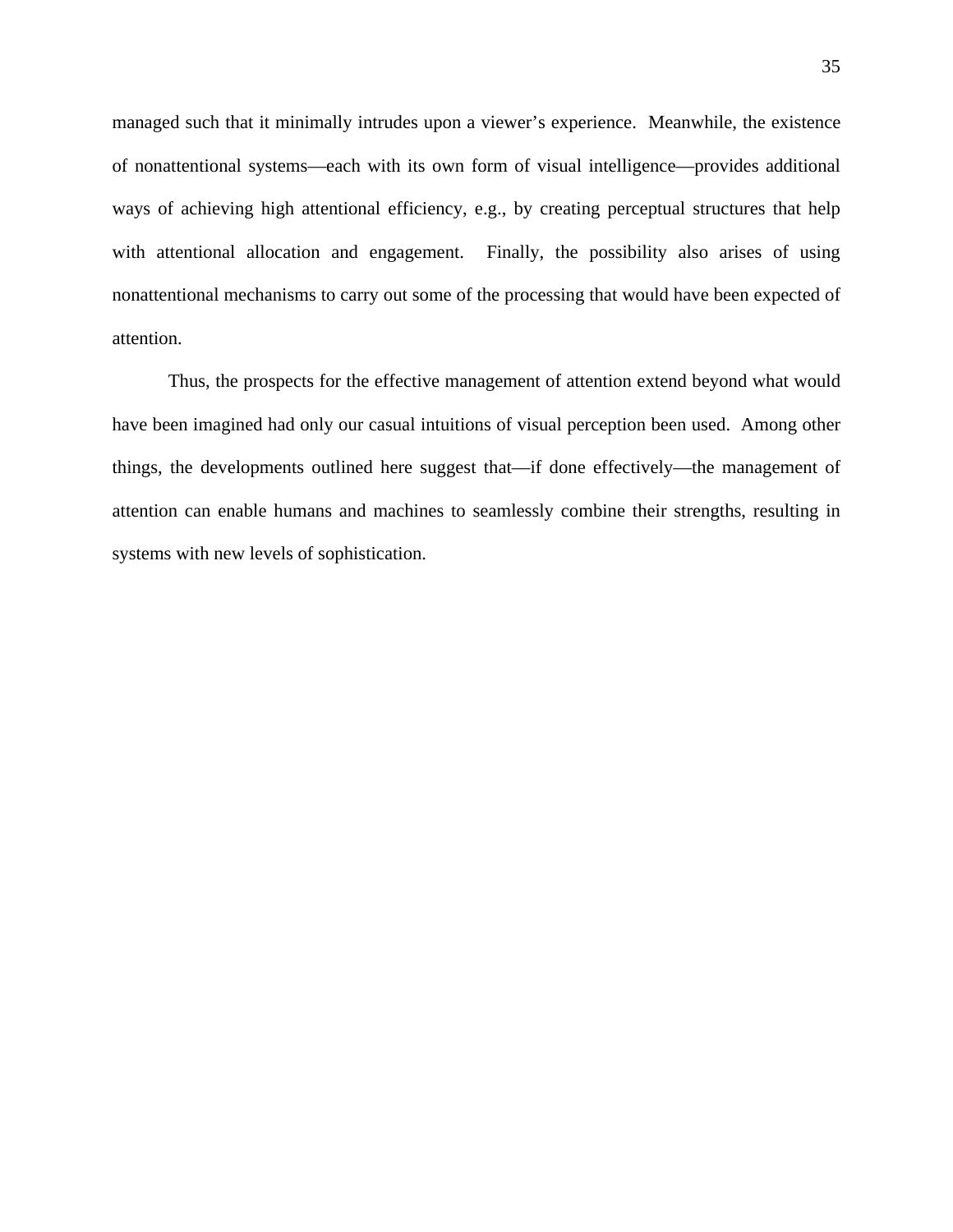## **References**

- Albrecht-Buehler, C., Watson, B, and Shamma, D.A. (2005). Visualizing live text streams using motion and temporal pooling. *IEEE Computer Graphics and Applications,* **25**, 52-59.
- Allport, D.A. (1993). Attention and control: Have we been asking the wrong questions? A critical review of twenty-five years. In DE Meyer and S Kornblum (eds.), *Attention and Performance XIV*. Cambridge MA: MIT Press, pp. 183-218.
- Alvarez, G.A., and Scholl, B.J. (2005). How does attention select and track spatially extended objects? New effects of attentional concentration and amplication. *Journal of Experimental Psychology: General*, **134,** 461-476.
- Ariely, D. (2001) Seeing sets: Representation by statistical properties. *Psychological Science*, **12**, 157- 162
- Ballard, D.H., Hayhoe, M.M., Pook, P.K., and Rao, R.P. (1997). Deictic codes for the embodiment of cognition. *Behavioral and Brain Sciences*, **20**, 723-767.
- Bang, M. (2000). *Picture This: How Pictures Work*. New York: Seastar Books. pp. 62-63.
- Barth, H., Kanwisher, N., and Spelke, E.S. (2003). The construction of large number representations in adults. *Cognition*, **86**, 201-221.
- Bartram, L., and Stone, M. (2007). Whisper, don't scream: Characterizing subtle grids. *IEEE Visualization 2007, Sacramento CA.*
- Bartram, L., Ware, C., and Calvert, T. (2001). Filtering and integrating visual information with motion*. Proceedings on Information Visualization,* pp. 66-79
- Block, B.A. (2001). *The Visual Story: Seeing the Structure of Film, TV and New Media*. Boston MA: Focal Press; p. 132.

Blok, C.A. (2006) Interactive animation to visually explore time series of satellite imagery. In S.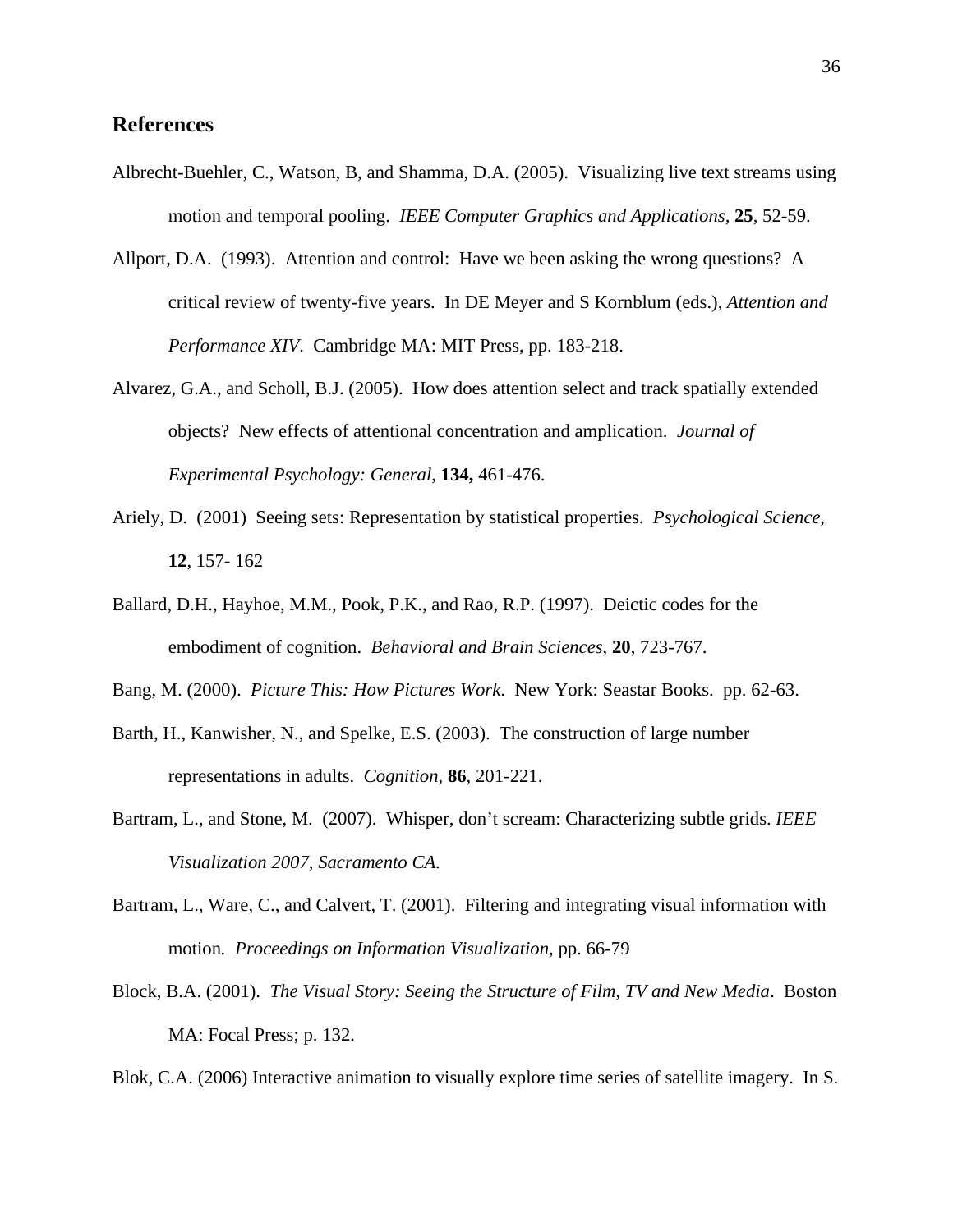Bres and R. Laurini, (eds.), *Visual Information and Information Systems.* Berlin: Springer, pp. 71-82.

- Bruce, N., and Tsotsos, J.K. (2006). Saliency based on information maximization. *Advances in Neural Information Processing Systems*, **18**, 155-162.
- Burton, A.M., Bindemann, M., Langton, S.R., Schweinberger, S.R. and Jenkins, R. (2009). Gaze perception requires focused attention: Evidence from an interference task. *Journal of Experimental Psychology: Human Perception and Performance*, **35**, 108-118.
- Card, S.K., Mackinlay, J.D., and Shneiderman, B. (1999). Information visualization. In Card, S.K., Mackinlay, J.D., and Shneiderman, B. (eds.), *Readings in Information Visualization: Using Vision to Think*. San Francisco: Morgan Kaufman, pp. 1-34.
- Chong, S.C., and Treisman, A. (2003). Representation of statistical properties. *Vision Research*, **43**, 393-404
- Chun, M. M., and Jiang, Y. (1998). Contextual cueing: Implicit learning and memory of visual context guides spatial attention. *Cognitive Psychology*, **36**, 28-71.
- Clark, A.J. (2003). *Natural-Born Cyborgs: Minds, Technologies, and the Future of Human Intelligence*. Cambridge MA: MIT Press.
- DeCarlo, D., and Santella, A. (2002). Stylization and abstraction of photographs. *SIGGRAPH 2002*, pp. 769-776.
- Egeth, H.E., and Yantis, S. (1997). Visual attention: Control, representation, and time course. *Annual Review of Psychology*, **48**, 269-97.

Elazary, L. and Itti, L. (2008). Interesting objects are visually salient. *Journal of Vision*, **8**, 1-15.

Endsley, M. R. (1995). Toward a theory of situation awareness in dynamic systems. *Human Factors*, **37**, 85-104.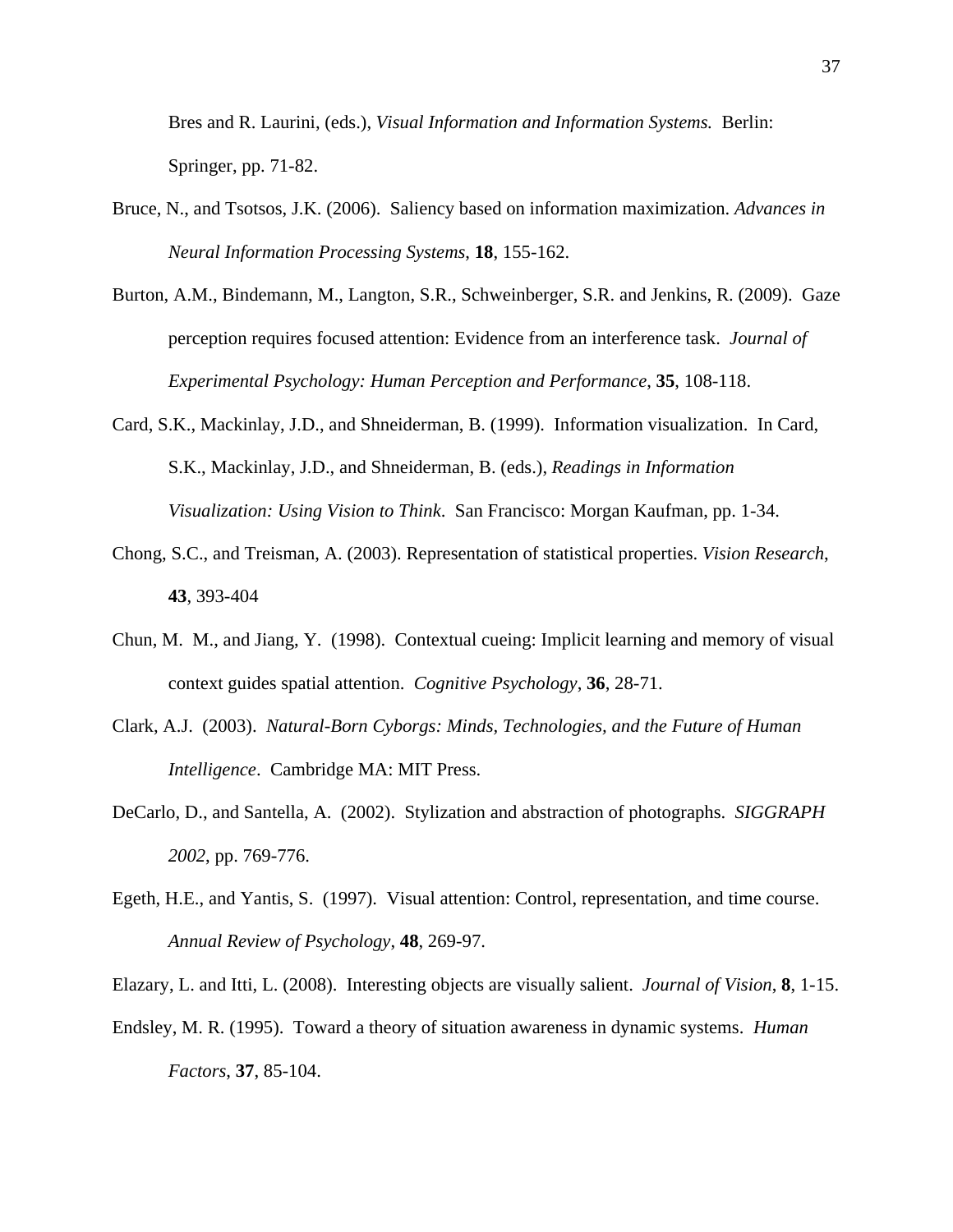- Few, S.C. (2004). *Show Me the Numbers: Designing Tables and Graphs to Enlighten*. Oakland, CA: Analytics Press, pp. 92-130.
- Grimes, J. (1996). On the failure to detect changes in scenes across saccades. In K. Akins (ed.), *Perception* (Vancouver Studies in Cognitive Science) (Vol. 5). New York: Oxford University Press, pp. 89-110.
- Halper, N., Mellin, M., Herrmann, C.S., Linneweber, V., and Strothotte, T. (2003). Towards an understanding of the psychology of non-photorealistic rendering. *Proc. Workshop Computational Visualistics, Media Informatics and Virtual Communities* (April 4-5, 2003), Wiesbaden. Deutscher Universitäts-Verlag, pp. 67-78
- Hayhoe, M.M., Bensinger, D.G., and Ballard, D.H. (1998). Task constraints in visual working memory. *Vision Research*, **38**, 125–137.
- Healey, C.G. (1996). Choosing effective colors for data visualization, *Proceedings of the 7th IEEE conference on Visualization '96*. San Francisco, pp.263-270
- Healey, C.G., Booth, K.S., and Enns, J.T. (1996). High-speed visual estimation using preattentive processing. *ACM Transactions on Computer-Human Interaction*, **3**, 107- 135.
- Hochberg, J.E. (1978). *Perception (2nd ed.)* Englewood Cliffs, NJ: Prentice-Hall, pp. 158-211.
- Intriligator, J., and Cavanagh, P. (2001). The spatial resolution of visual attention. *Cognitive Psychology*, **43**, 171–216.
- Itti L. (2005). Models of Bottom-Up Attention and Saliency. In L. Itti, G. Rees, J. K. Tsotsos (eds.), *Neurobiology of Attention*. San Diego: Elsevier, pp. 576-582
- Itti, L, Rees, G., and Tsotsos, J.K. (2005). *Neurobiology of Attention*. San Diego: Elsevier.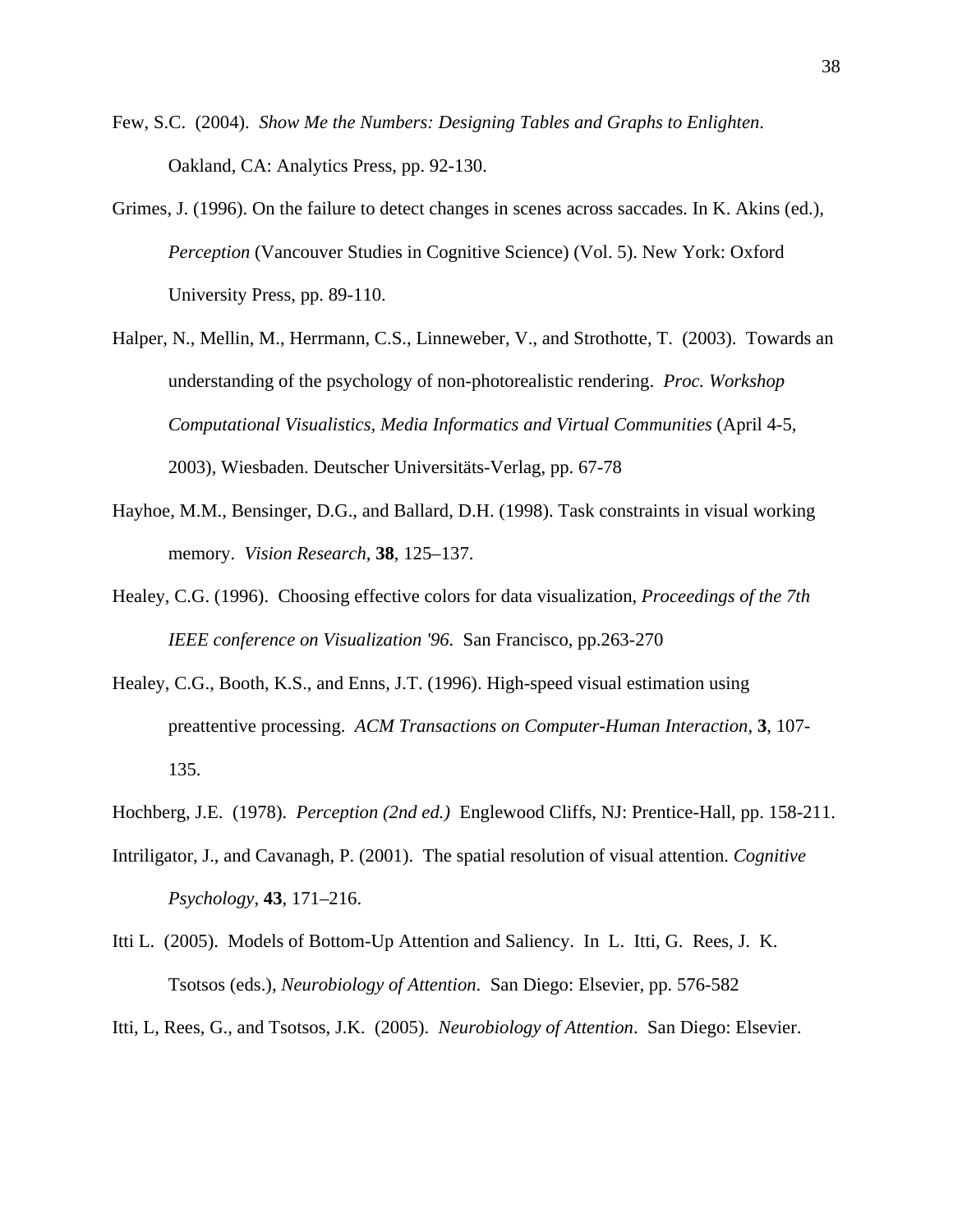- Kamba, T., Elson, S.A., Harpold, T., Stamper, T., and Sukaviriya, P. (1996). Using small screen space more efficiently. *CHI 96*, pp. 383-390.
- Kosara, R., Miksch, S., and Hauser, H. (2002). Focus and context taken literally, *IEEE Computer Graphics and its Applications,* **22**, 22-29.
- Khan, A., Matejka, J. Fitzmaurice, G., and Kurtenbach, G. (2005). Spotlight: Directing users' attention on large displays. *Proceedings of ACM CHI 2005*, pp. 791-798.
- Kuhn, G., Amlani, A.A., and Rensink, R.A. (2008). Towards a science of magic. *Trends in Cognitive Sciences*, **12**, 349-354.
- Laurel, B. (1993). *Computers as Theatre*. Reading, MA: Addison-Wesley.
- MacEachren, A.M. (1995). *How Maps Work: Representation, Visualization, and Design*. New York: Guilford Press, pp. 51-149.
- Mack, A., and Rock, I. (1998). *Inattentional Blindness*. Cambridge, MA: MIT Press
- Marcel, A.J. (1983). Conscious and unconscious perception: Experiments on visual masking and word recognition. *Cognitive Psychology*, **15**, 197-237.
- Marr, D. (1982). *Vision: A Computational Investigation into the Human Representation and Processing of Visual Information*. San Francisco: Freeman.
- Massironi, M. (2002). *The Psychology of Graphic Images: Seeing Drawing, Communicating*. Matwah NJ: Erlbaum.
- McCrickard, D.S., and Chewar, C.M. Attuning notification design to user goals and attention costs. *Communications of the ACM*, **46**, 67-72.
- Milner, A.D., and Goodale, M.A. (1995). *The Visual Brain in Action*. Oxford: University Press.
- Moore, C.M., and Egeth, H. (1997). Perception without attention: Evidence of grouping under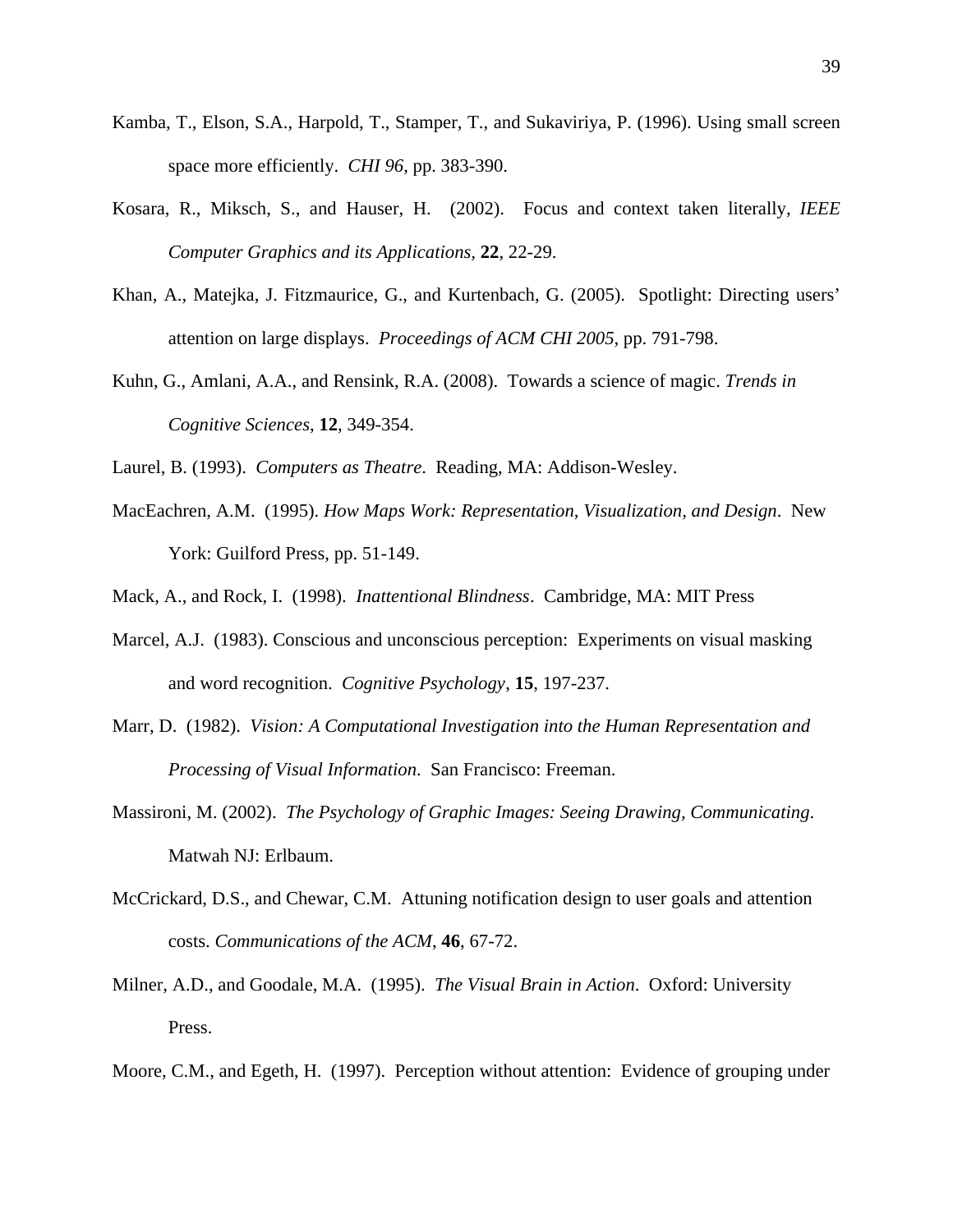conditions of inattention. *Journal of Experimental Psychology: Human Perception and Performance,* **23**, 339-352.

- Mullet, K. and Sano, D. (1995). *Designing Visual Interfaces*. Englewood Cliffs, NJ: Prentice-Hall, pp. 51-87.
- Nakayama, K., He, Z. J., and Shimojo, S. (1995). Visual surface representation: A critical link between lower-level and higher-level vision. In S. M. Kosslyn and D. N. Osherson (eds.), *Visual Cognition* (2<sup>nd</sup> ed.). Cambridge, MA: MIT Press, pp. 1-70.
- New, J., Cosmides, L., and Tooby, J. (2007). Category-specific attention for animals reflects ancestral priorities, not expertise. *Proceedings of the National Academy of Sciences*, **104**, 16598-16603.
- Norretranders, T. (1999). *The User Illusion: Cutting Consciousness Down to Size*. New York: Penguin Books.
- Oliva, A. (2005). Gist of a scene. In L. Itti, G. Rees, J.K. Tsotsos (eds.), *Neurobiology of Attention*. San Diego: Elsevier, pp 251-256.
- Palmer, S.E. (1999). *Vision Science: Photons to Phenomenology*. Cambridge MA: MIT Press
- Parasuraman, R. (ed.) (2000). *The Attentive Brain*. Cambridge, MA: MIT Press.
- Pashler, H. (1998). *Attention*. San Diego: Psychology Press.
- Po, B.A, Fisher, B.D, and Booth, K.S. (2003). Pointing and visual feedback for spatial interaction in large-screen display environments. In *Proceedings of the 3rd International Symposium on Smart Graphics*, pp. 22-38.
- Po, B.A, Fisher, B.D, and Booth, K.S. (2004). Mouse and touchscreen selection in the upper and lower visual fields. In *Proceedings of the SIGCHI conference on Human factors in Computing Systems*, pp. 359-366.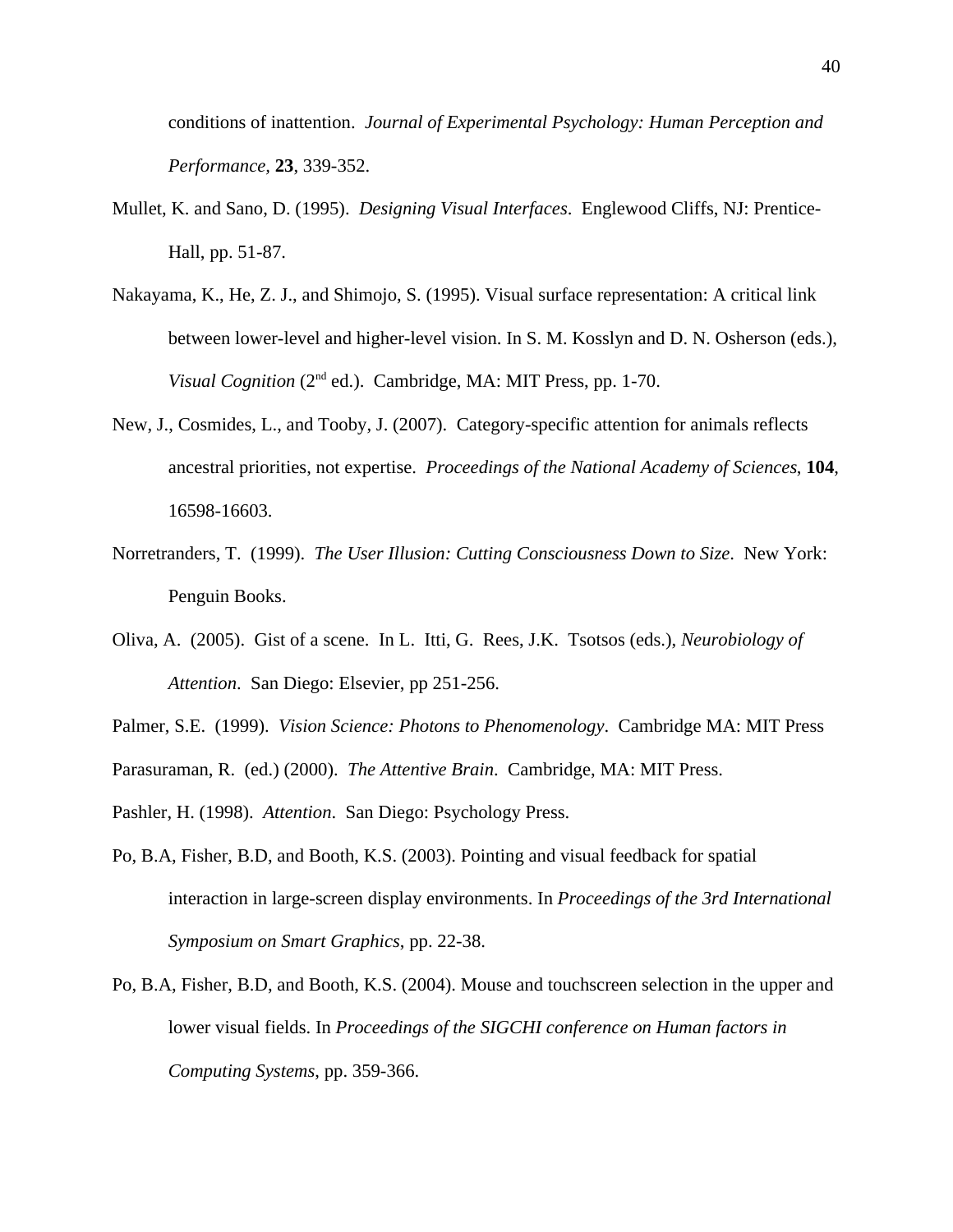- Pylyshyn, Z.W. (2003). *Seeing and Visualizing: It's Not What You Think*. Cambridge, MA: MIT Press.
- Pylyshyn Z.W., and Storm, R.W. (1988). Tracking multiple independent targets: Evidence for a parallel tracking mechanism. *Spatial Vision,* **3**, 179-197.
- Rensink, R.A. (2000). The dynamic representation of scenes. *Visual Cognition*, **7**, 17-42.
- Rensink, R.A. (2001). Change blindness: Implications for the nature of attention. In MR Jenkin and LR Harris (eds.), *Vision and Attention*. New York: Springer, pp. 169-188.
- Rensink, R.A. (2002a). Change detection. *Annual Review of Psychology*, **53**, 245-277.
- Rensink, R.A. (2002b). Internal vs. external information in visual perception. *Proceedings of the Second International Symposium on Smart Graphics*, pp. 63-70.
- Rensink, R.A. (2003). Visual attention. In L Nadel (ed.), *Encyclopedia of Cognitive Science*, London: Nature Publishing Group, pp. 509-515.
- Rensink, R.A. (2007). The modeling and control of visual perception. In W. Gray (ed.), *Integrated Models of Cognitive Systems*. New York: Oxford University Press, pp. 132- 148.
- Rensink, R.A., and Cavanagh, P. (2004). The influence of cast shadows on visual search. *Perception*, **33**, 1339-1358.
- Rensink, R.A., and Enns, J.T. (1998). Early completion of occluded objects. *Vision Research*, **38**, 2489-2505.
- Rensink, R.A., O 'Regan, J.K., and Clark, J.J. (1997). To see or not to see: The need for attention to perceive changes in scenes. *Psychological.Science*, **8**, 368-373.
- Ristic, J., Wright, A., and Kingstone, A. (2007). Attentional control and reflexive orienting to gaze and arrow cues. *Psychonomic Bulletin & Review*, **14**, 964-969.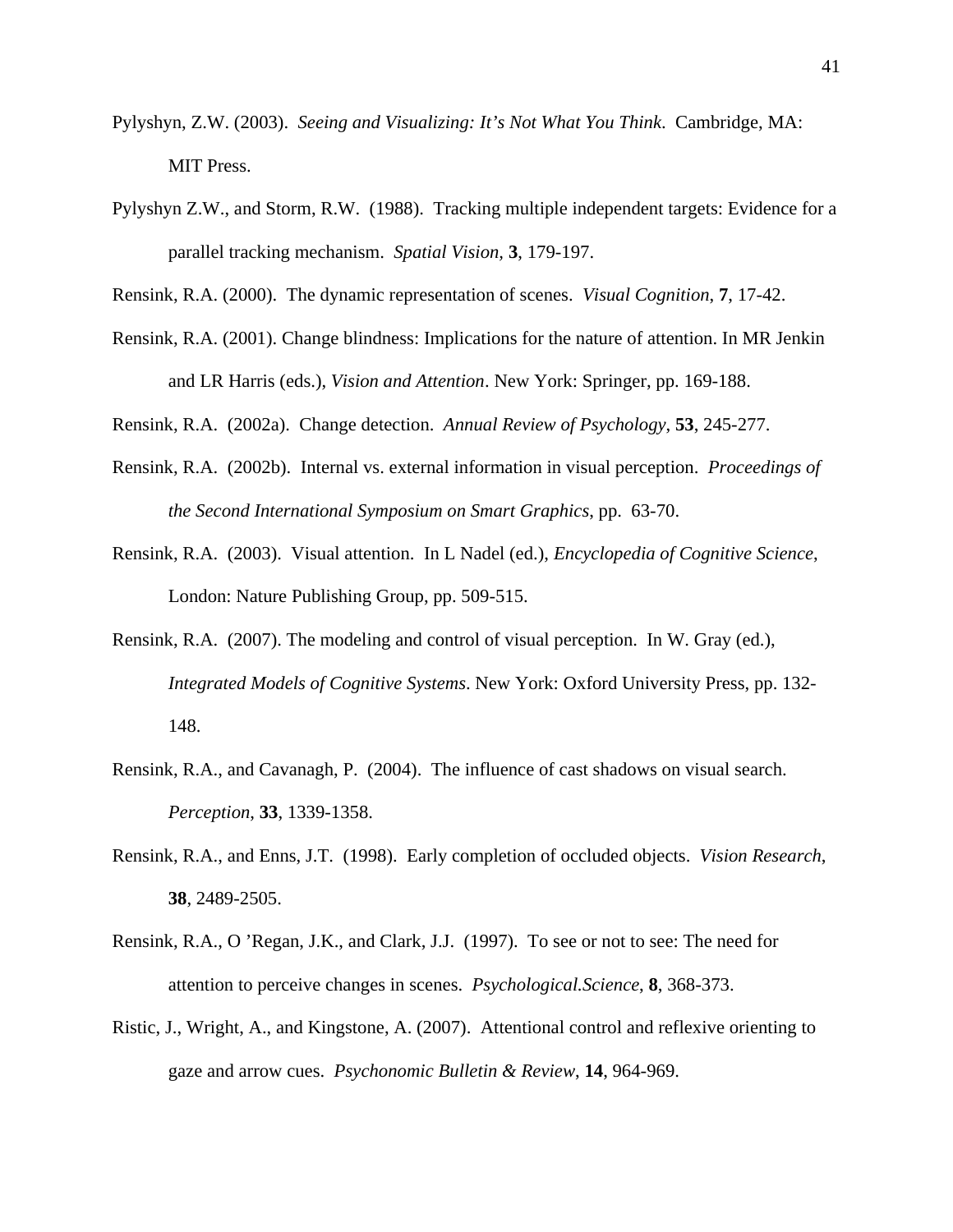- Roda, C. Thomas, J. (eds.) (2006). Attention aware systems. Special issue of *Computers in Human Behaviour*, vol **22**.
- Seif El-Nasr, M. (2005). Intelligent lighting for game environments. *Journal of Game Development*, **1**, 17-50.

Sharpe, S. (1988) *Conjurers Psychological Secrets*. Calgary AB: Hades Publications, pp. 46-83.

- Shive, J. and Francis, G. (2008). Applying models of visual search to map display design. *Int. J. Human-Computer Studies*, **66**, 67-77.
- Simons, D.J., and Chabris, C. (1999). Gorillas in our midst: sustained inattentional blindness for dynamic events. *Perception*, **28**, 1059-1074.
- Solso, R.L. (1994). *Cognition and the Visual Arts*. Cambridge MA: MIT Press, pp. 149-150.
- St. John, M., Smallman, H. S., Manes, D. I., Feher, B. A., and Morrison, J. G. (2005). Heuristic automation for decluttering tactical displays. *Human Factors*, **47**, 509-525.
- Su, S.L., Durand, F., and Agrawala, M. (2005). De-emphasis of distracting image regions using texture power maps. In *Texture 2005: Proceedings of the 4th International Workshop on Texture Analysis and Synthesis*, pp. 119-124.
- Tatler, B.W. (2002). What information survives saccades in the real world? In J. Hyönä, D.P. Munoz, W. Heide, and R. Radach (eds.), *Progress in Brain Research*, **140**, 149-163.
- Theeuwes, J. and Godijn, R. (2002). Irrelevant singletons capture attention: evidence from inhibition of return. *Perception & Psychophysics*, **64**, 764-770.
- Thomas, J.J., and Cook, K.A. (2005). (eds.). *Illuminating the Path: The Research and Development Agenda for Visual Analytics*. Richland WA: National Visualization and Analytics Center.

Thorpe, S.J., Fize, D, and Marlot, C. (1996). Speed of processing in the human visual system.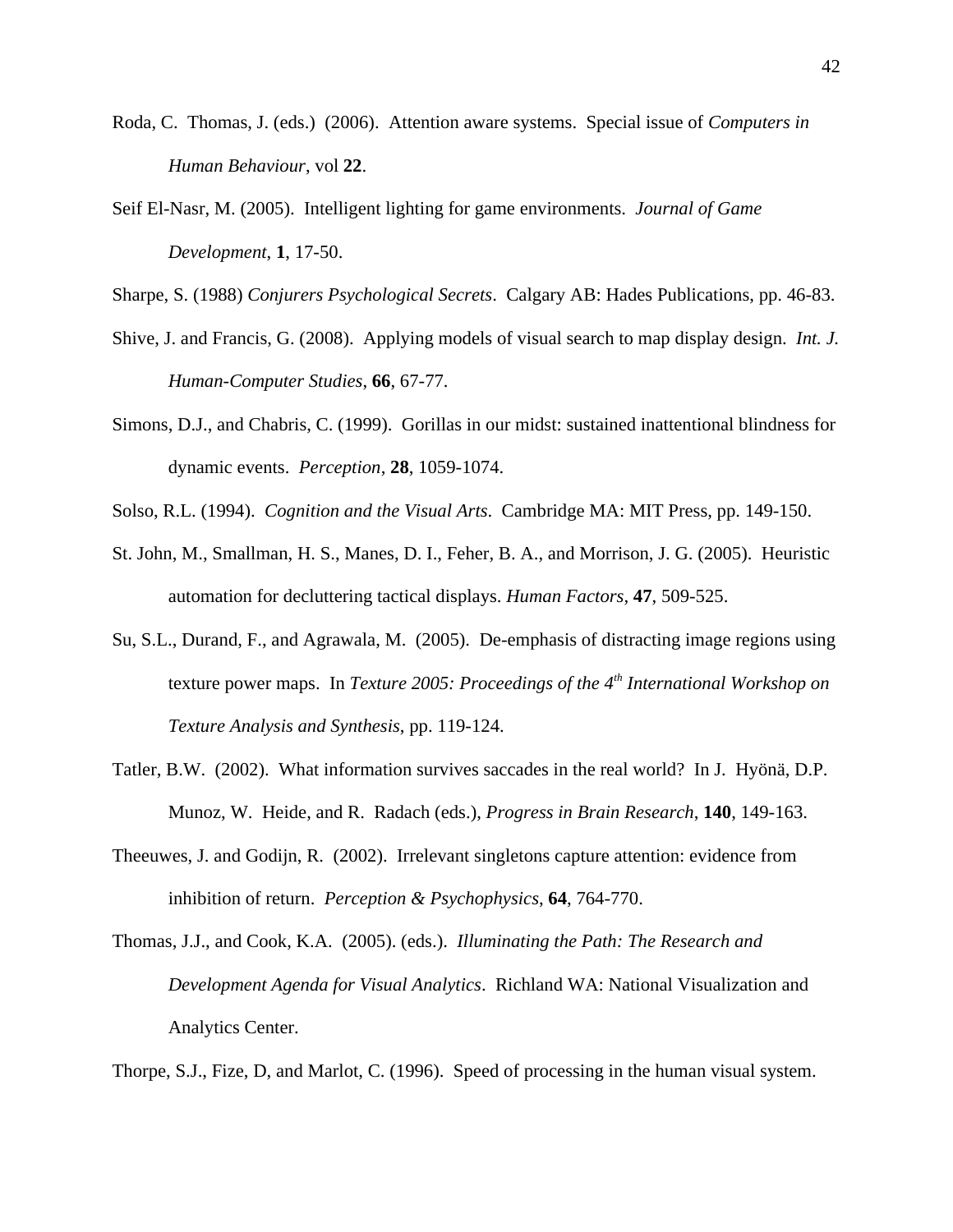*Nature*, **381**, 520-522.

- Tognazzini, B. (1993) Principles, techniques, and ethics of stage magic and their application to human interface design. *INTERCHI 96*. New York: ACM, pp. 355-362.
- Treisman, A. (1988). Features and objects: The fourteenth Bartlett memorial lecture. *Quarterly Journal of Experimental Psychology*, **40A**, 201-237.

Tufte, E.R. (1990). *Envisioning Information*. Cheshire CT: Graphics Press, pp. 53-65.

- Tufte, E.R. (2001). *The Visual Display of Quantitative Information*. 2nd edition. Cheshire CT: Graphics Press.
- Vertegaal, R. (ed.). (2003). Attentive user interfaces. Special issue of *Communications of the ACM,* vol. **46**.
- Vishwanath, D. and Kowler, E. (2003). Localization of shapes: Eye movements and perception compared. *Vision Research*, **43**, 1637-1653.
- von Mühlenen, A., and Lleras, A. (2007). No-onset looming motion guides spatial attention. *Journal of Experimental Psychology: Human Perception & Performance*, **33**, 1297-1310.
- Ward, P. (1996). *Picture Composition for Film and Television*. Oxford: Butterworth-Heinemann, pp. 45-68.
- Ware, C. (2004). *Information Visualization: Perception for Design (2nd edition).* San Francisco: Morgan Kaufman.

Ware, C. (2008). *Visual Thinking for Design.* San Francisco: Morgan Kaufman.

- Wickens, C.D. and McCarley, J.S. (2008). *Applied Attention Theory*. Boca Raton, FL: CRC Press.
- Wolfe J.M. (1999). Inattentional amnesia. In V. Coltheart (ed.), *Fleeting Memories*. Cambridge, MA: MIT Press, pp. 71–94.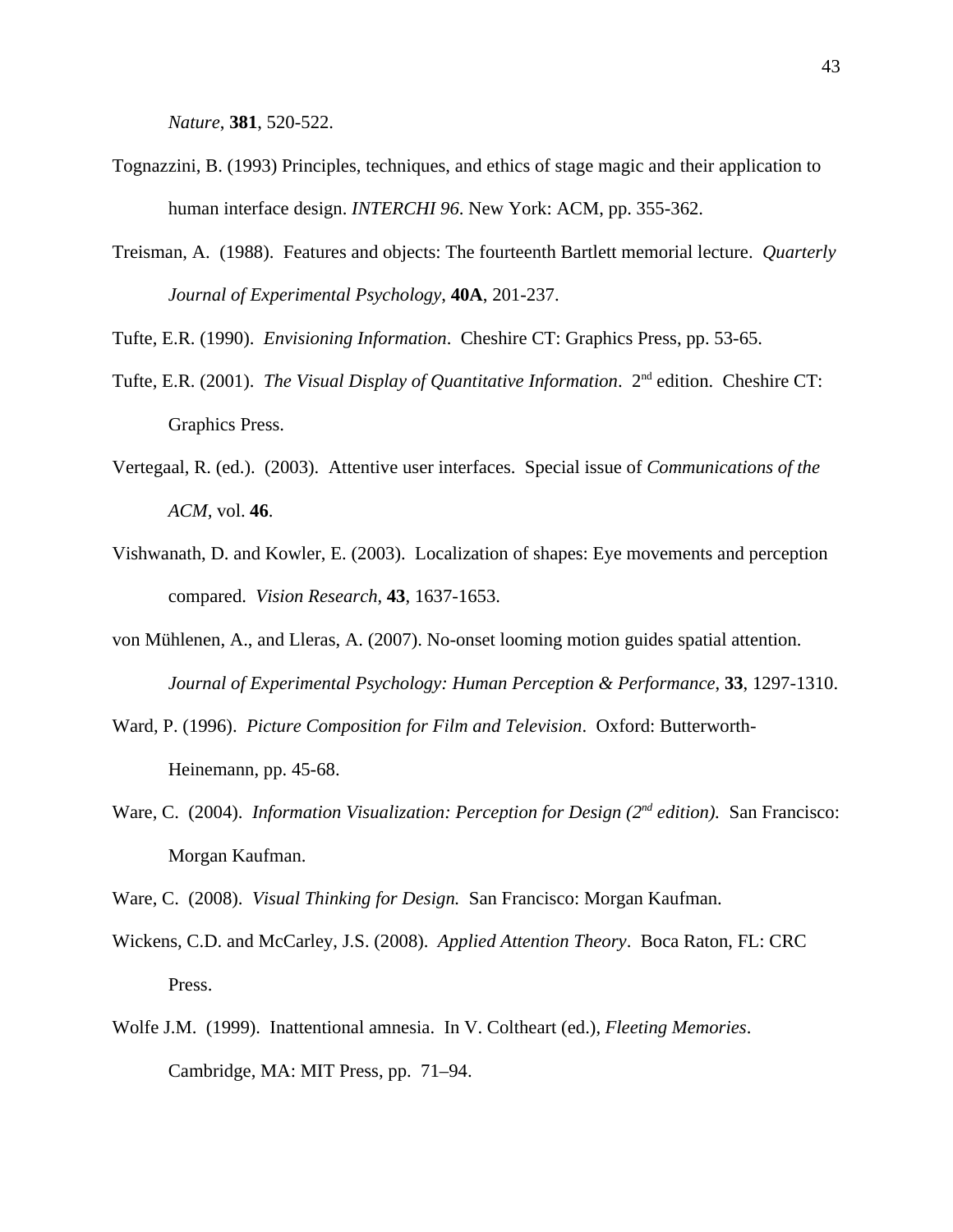- Wolfe, J.M. (2000). Visual attention. In K.K De Valois. (ed.), *Seeing*. 2nd ed. San Diego: Academic Press, pp. 335-386.
- Wolfe J.M. (2005). How might the rules that govern visual search constrain the design of visual displays? *Society for Information Display*. Boston MA.
- Wolfe, J.M., and DiMase, J.S. (2003). Do intersections serve as basic features in visual search? *Perception*, **32**, 645-656.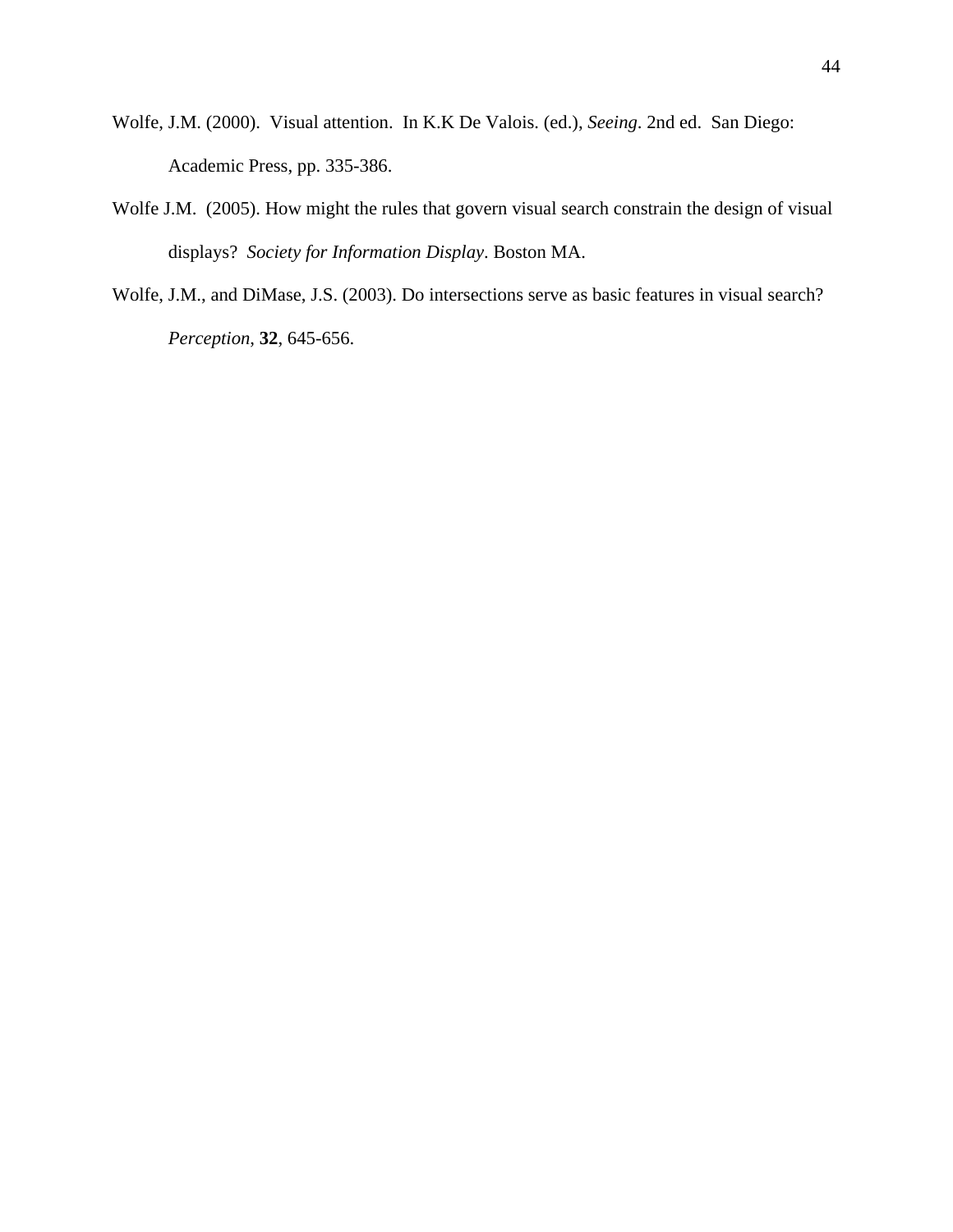# **Acknowledgements**

Many thanks to Minjung Kim and Lonnie Hastings for their comments on earlier drafts of this chapter. Much of the cited work done by the author was carried out at Cambridge Basic Research (CBR), a laboratory of Nissan Motor Company in Cambridge MA, USA. Support for the writing of this chapter was provided by the Natural Sciences and Engineering Research Council of Canada (NSERC), and The Boeing Company.